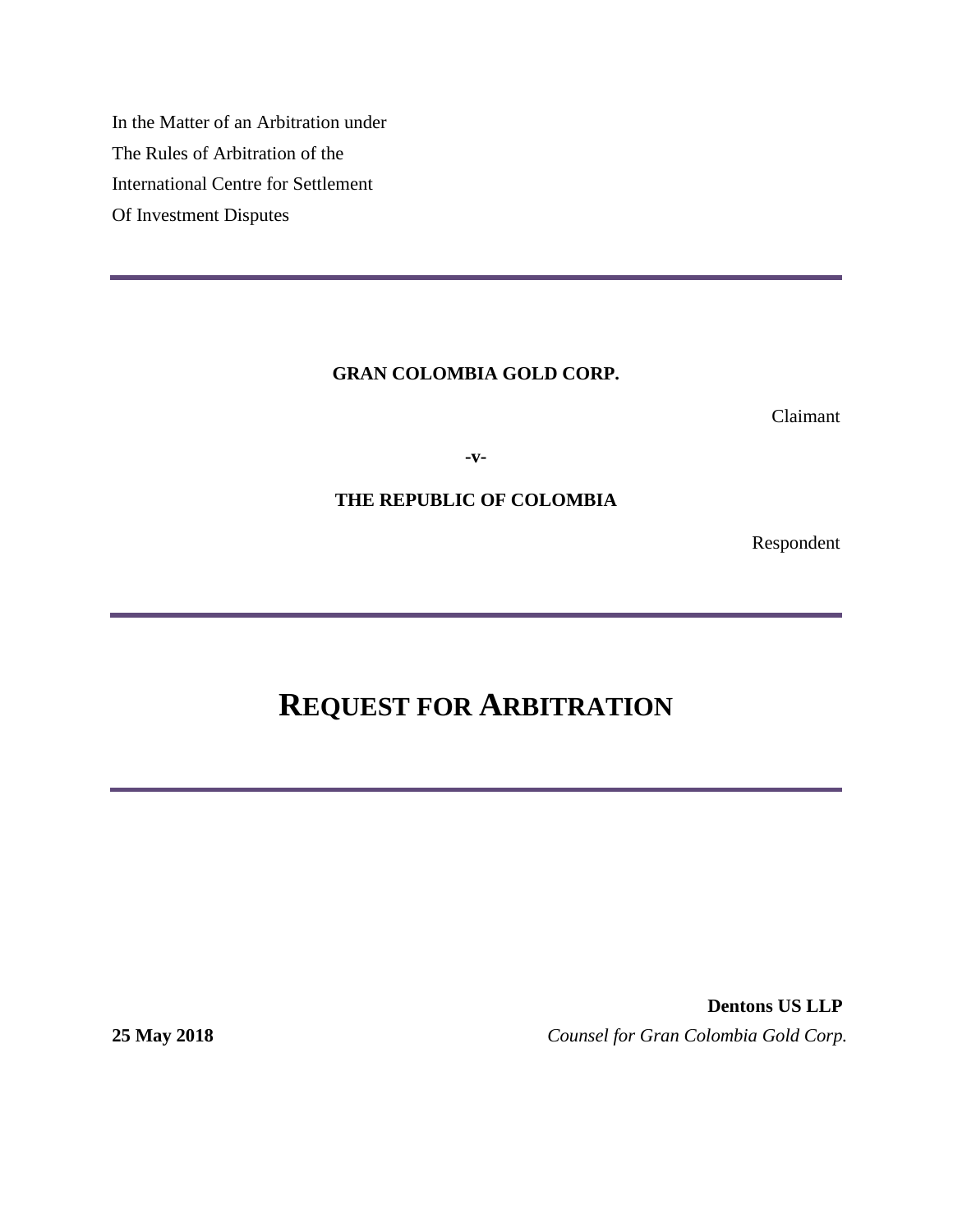# **TABLE OF CONTENTS**

| Ι.   |                 |                                                                                                                                                               |  |  |  |
|------|-----------------|---------------------------------------------------------------------------------------------------------------------------------------------------------------|--|--|--|
| Π.   |                 |                                                                                                                                                               |  |  |  |
|      | A.              | GCG's Investments Made in Reliance On Colombia's Commitments14                                                                                                |  |  |  |
|      |                 |                                                                                                                                                               |  |  |  |
|      |                 | 2.                                                                                                                                                            |  |  |  |
|      | <b>B.</b>       | Colombia's Continuous Failure to Take Measures and its Impact on GCG's                                                                                        |  |  |  |
|      |                 |                                                                                                                                                               |  |  |  |
|      |                 | Illegal Mining and Civil Unrest in Segovia-Remedios Has Harmed GCG's Mining<br>1.                                                                             |  |  |  |
|      |                 | i.<br>Illegal Miners in and Around El Cogote Have Harmed GCG's Investments<br>While the Colombian Government Has Failed to Take the Necessary                 |  |  |  |
|      |                 | ii. Civil Disruptions and Violence Caused by Illegal Miners Are Substantially                                                                                 |  |  |  |
|      |                 | 2. Illegal Mining Has Harmed GCG's Mining Activities in the Marmato Project27                                                                                 |  |  |  |
|      |                 | Colombia Has Failed to Take Action to Protect GCG's Investments in Title<br>i.                                                                                |  |  |  |
|      |                 | ii. Colombia Has Failed to Take Action to Protect GCG's Investments in                                                                                        |  |  |  |
|      |                 | iii. Civil Disruptions and Violence Caused by the Illegal Miners Are Substantially                                                                            |  |  |  |
|      | $\mathbf{C}$ .  |                                                                                                                                                               |  |  |  |
| III. |                 |                                                                                                                                                               |  |  |  |
|      | Α.              | Colombia Failed to Treat GCG's Investments in Accordance with the Customary<br>International Law Minimum Standard, including Fair and Equitable Treatment and |  |  |  |
|      | <b>B.</b>       | Colombia Expropriated GCG's Investments without Prompt, Adequate and Effective                                                                                |  |  |  |
|      | $\mathcal{C}$ . | Colombia Breached the FTA by Subjecting GCG and the Companies to                                                                                              |  |  |  |
|      |                 | IV. GCG'S INVESTMENTS ARE PROTECTED UNDER THE TREATY  41                                                                                                      |  |  |  |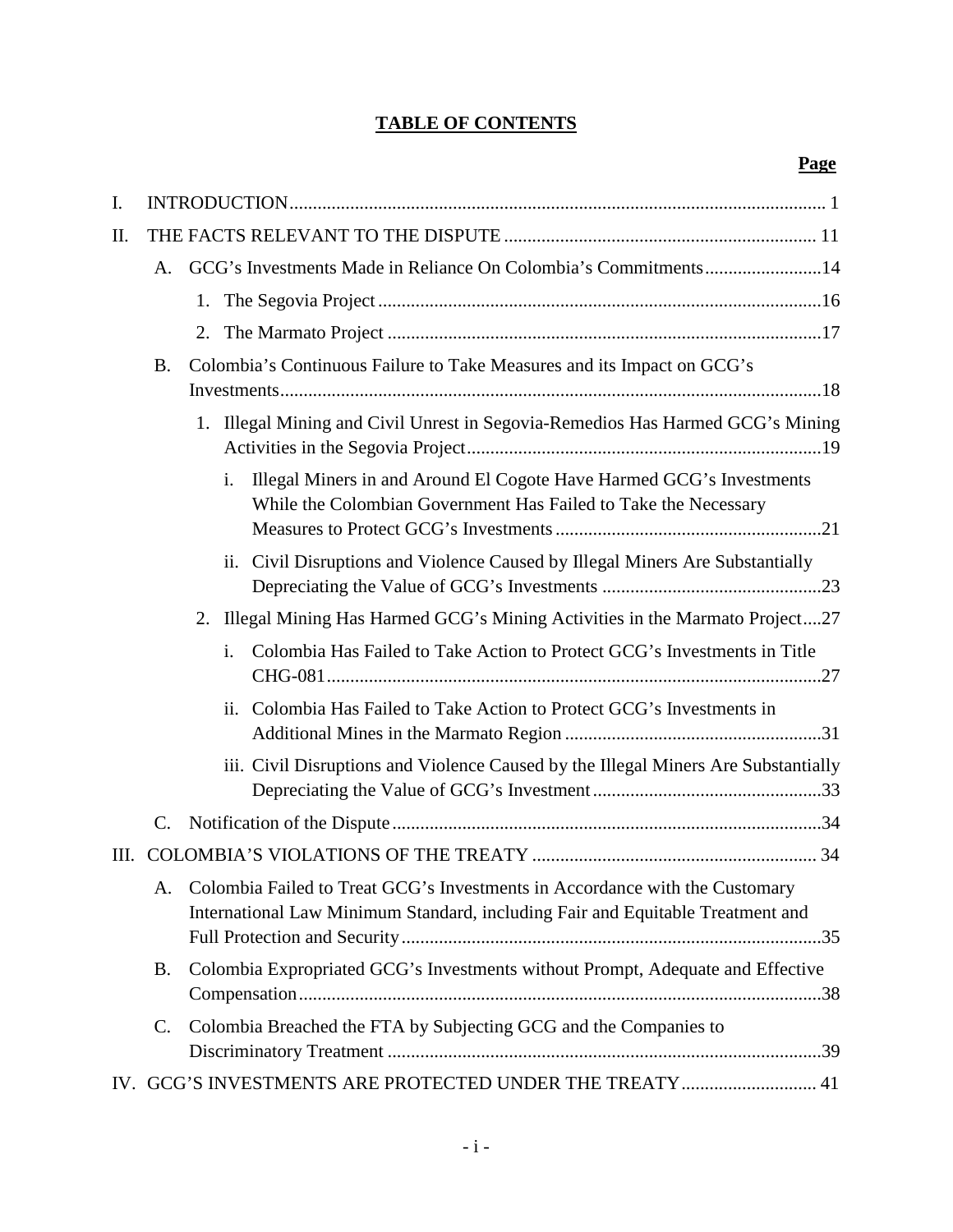|                                                                     | A.              | <b>B.</b><br>THE PARTIES' CONSENT TO ARBITRATION UNDER THE TREATY AND THE |                                                                                 |  |  |  |
|---------------------------------------------------------------------|-----------------|---------------------------------------------------------------------------|---------------------------------------------------------------------------------|--|--|--|
|                                                                     |                 |                                                                           |                                                                                 |  |  |  |
| $V_{\cdot}$                                                         |                 |                                                                           |                                                                                 |  |  |  |
|                                                                     | A.              |                                                                           | The Requirements to Access Arbitration under the Treaty Have Been Fulfilled44   |  |  |  |
|                                                                     | <b>B.</b>       |                                                                           | The Requirements under the ICSID Convention Have Been Fulfilled50               |  |  |  |
|                                                                     |                 |                                                                           |                                                                                 |  |  |  |
|                                                                     |                 | 2.                                                                        |                                                                                 |  |  |  |
|                                                                     |                 | 3.                                                                        | The dispute is between a Contracting State and nationals of another Contracting |  |  |  |
|                                                                     |                 |                                                                           | The Claimant is a "national of another Contracting State"51<br>i.               |  |  |  |
|                                                                     |                 |                                                                           | ii.                                                                             |  |  |  |
|                                                                     |                 | 4.                                                                        |                                                                                 |  |  |  |
| CONSTITUTION OF THE ARBITRAL TRIBUNAL, PLACE AND LANGUAGE OF<br>VI. |                 |                                                                           |                                                                                 |  |  |  |
|                                                                     |                 |                                                                           |                                                                                 |  |  |  |
|                                                                     | А.              |                                                                           |                                                                                 |  |  |  |
|                                                                     | <b>B.</b>       |                                                                           |                                                                                 |  |  |  |
|                                                                     | $\mathcal{C}$ . |                                                                           |                                                                                 |  |  |  |
|                                                                     |                 |                                                                           |                                                                                 |  |  |  |
|                                                                     |                 |                                                                           |                                                                                 |  |  |  |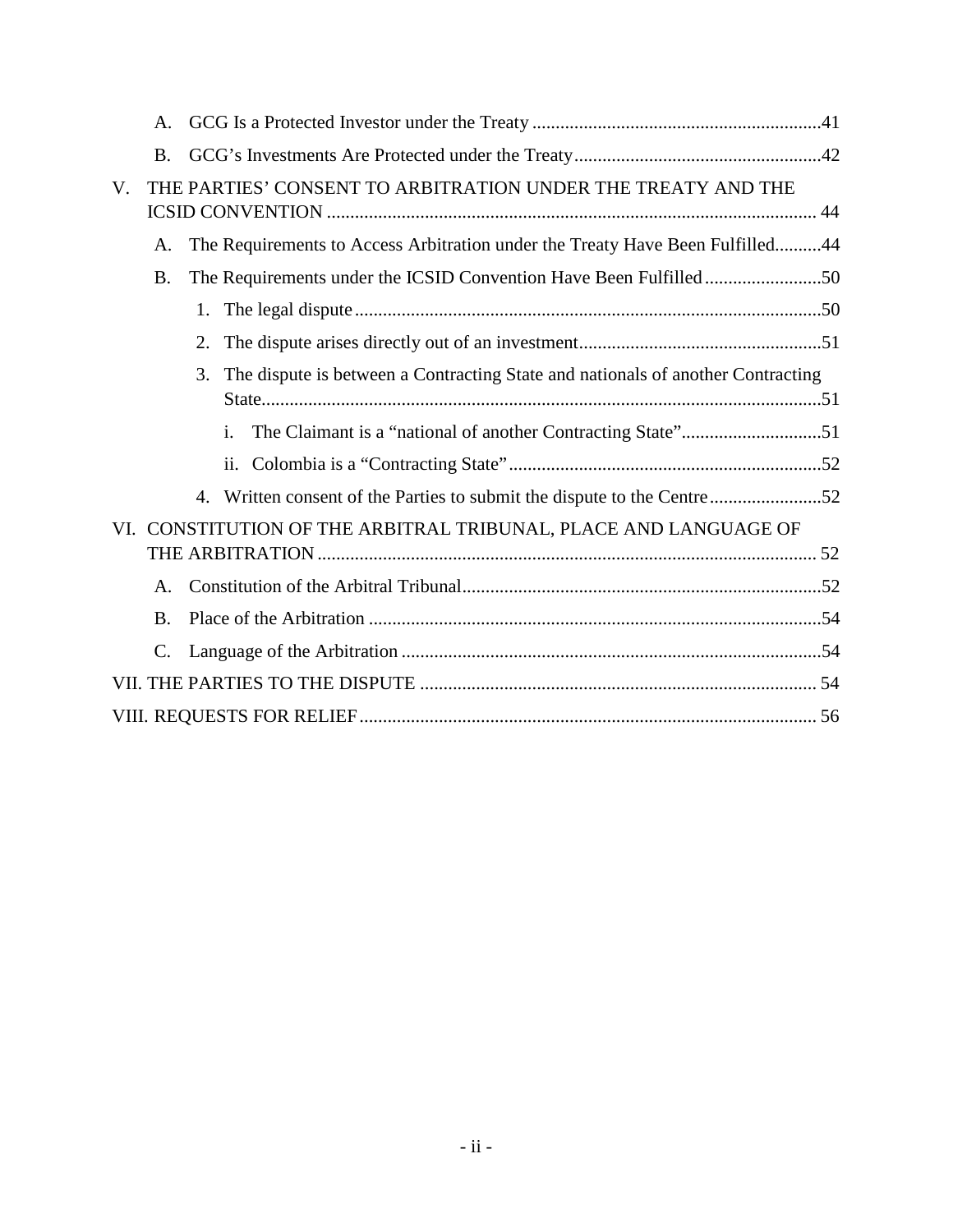## **I. INTRODUCTION**

- 1. Gran Colombia Gold Corp. ("**GCG**", or the "**Company**" or "**Claimant**"), a corporation constituted under the laws of British Columbia, Canada, $<sup>1</sup>$  hereby requests the institution of</sup> arbitration proceedings against the Republic of Colombia ("**Colombia**", "**Respondent**" or the "**State**"), in accordance with Article 36 of the Convention on the Settlement of Investment Disputes between States and Nationals of Other States (the "**ICSID Convention**"), to which Colombia and Canada are parties.
- 2. This Request for Arbitration (the "**Request**") is submitted pursuant to Article 819 and Article 820 of Chapter Eight of the Free Trade Agreement between Canada and the Republic of Colombia (the "**Treaty**", the "**FTA**" or the "**Canada-Colombia FTA**") signed on 21 November 2008 and which entered into force on 15 August 2011.<sup>2</sup>
- 3. With regard to Article 820, the four (4) Colombian enterprises owned and controlled by GCG through which GCG has made its investments are: (i) Zandor Capital S.A. Colombia ("**Zandor**"), the Colombian branch of Panamanian company Gran Colombia Gold Segovia S.A.<sup>3</sup>; (ii) Minerales Andinos de Occidente S.A.S., a company established in Colombia (" $\mathbf{MAO}$ ")<sup>4</sup>; (iii) Mineros Nacionales S.A.S., a company established in Colombia

<sup>1</sup> *See* **Ex. C-1**, Certificate of Good Standing of Gran Colombia Gold Corp. issued by the Registrar of Companies of British Columbia, Canada, dated 20 April 2018. As part of GCG's efforts to streamline its corporate structure, effective 1 January 2017, GCG completed a vertical short form amalgamation with its wholly owned subsidiary, Medoro Resources (B.C.) Ltd., pursuant to a certificate of amalgamation issued by the Registrar of Companies, British Columbia and through which the securities of the company were not affected. *See* **Ex. C-2**, Certificate of Amalgamation between Gran Colombia Gold Corp. and Medoro Resources (B.C.) Inc., dated 1 January 2017; *see also* **Ex. C-3**, Articles of Incorporation of Gran Colombia Gold Corp., effective 1 January 2017. All exhibits referred to herein consist of true copies of original documents. Where exhibits consist of excerpts of documents, these excerpts constitute true and complete excerpts of the relevant parts of said documents.

<sup>&</sup>lt;sup>2</sup> **Ex. CL-1**, Free Trade Agreement between Canada and the Republic of Colombia, signed on 21 November 2008 and entered into force on 15 August 2011 ("Canada-Colombia FTA").

<sup>3</sup> *See* **Ex. C-4**, Certificate of Existence and Representation for Zandor Capital S.A. Colombia, dated 25 April 2018. GCG indirectly owns Zandor, a company incorporated under the laws of Panama, through its ownership of 100% of the issued and outstanding share capital of Grand Colombia Gold S.A. ("**GCGSA**"), a company incorporated and existing under the laws of Panama, which owns 100% of the issued and outstanding share capital of Zandor. Recently, the Panamanian entity Zandor has changed its name to "Gran Colombia Gold Segovia S.A." ("**Zandor Panama**").

<sup>4</sup> *See* **Ex. C-5**, Certificate of Existence and Representation for Minerales Andinos de Occidente S.A.S., dated 25 April 2018. GCG indirectly owns the issued and outstanding share capital of MAO.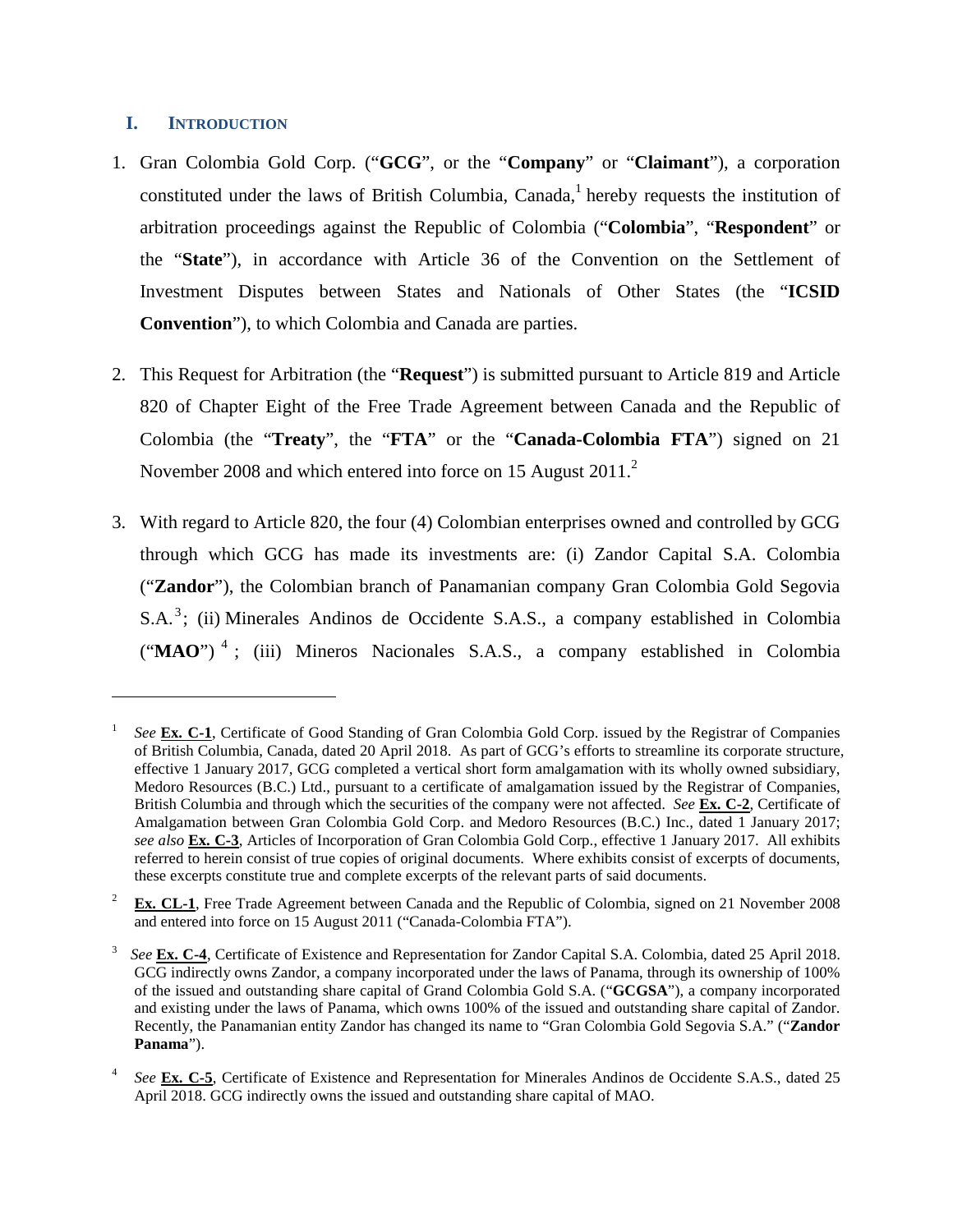("Mineros")<sup>5</sup>; and Minera Croesus S.A.S., a company established in Colombia ("Croesus").<sup>6</sup> Together, these four (4) enterprises are referred to herein as the "**Companies**".

- 4. GCG has notified Colombia of its intent to submit the present claim to arbitration in its letter dated 10 October 2016 (the "**Notice of Intent**").<sup>7</sup> In accordance with Article 821(2)(c) of the FTA, Claimant delivered the Notice of Intent with regard to the present dispute on 12 October 2016. Colombia acknowledged receipt of the Notice of Intent by letter dated 25 October 2016.<sup>8</sup>
- 5. By letter dated 18 November 2016, Colombia confirmed that the Notice of Intent complied with the requirements established in the FTA and proposed to convene a meeting between the parties in November 2016 in order to begin the negotiations process pursuant to Article 821 of the FTA.<sup>9</sup> Regrettably, this and subsequent meetings between the parties ultimately proved fruitless and, following several communications from GCG that went unanswered by Colombia, GCG informed the Republic of Colombia by letter dated August 2017 that negotiations between the parties had ended and that it would pursue arbitration.<sup>10</sup>

9 *See id.*

<sup>5</sup> *See* **Ex. C-6**, Certificate of Existence and Representation for Mineros Nacionales S.A.S., dated 25 April 2018. GCG indirectly owns the issued and outstanding capital of Mineros.

<sup>6</sup> *See* **Ex. C-7**, Certificate of Existence and Representation for Minera Croesus S.A.S., dated 25 April 2018. GCG indirectly owns the issued and outstanding capital of Croesus.

<sup>7</sup> *See* **Ex. C-8**, Notice of Intent to submit the claim to arbitration with Annexes 1-6 attached thereto, dated 10 October 2016 ("Notice of Intent with Annexes 1-6").

<sup>8</sup> *See* **Ex. C-9**, Correspondence and the Minutes of the April 2017 Meeting between Gran Colombia Gold Corp. and the Republic of Colombia following Gran Colombia Gold Corp.'s Notice of Intent, dated 25 October 2016 - August 2017.

<sup>&</sup>lt;sup>10</sup> The parties' first meeting was held on 25 November 2016. GCG and Colombia exchanged a series of correspondences thereafter. Following another meeting between the parties on 19 April 2017, the parties signed a written agreement to extend the terms of negotiation provided in Article 821 of the FTA, originally set to expire on 12 April 2017, until 22 July 2017, in order to undertake efforts to try and reach an amicable settlement. Then, from May through July 2017, GCG made several attempts to communicate with Colombia, urging Colombia to negotiate with GCG and inquiring as to whether Colombia wished to continue negotiations. Colombia only responded to GCG's last letter, from July 2017, in which it informed GCG that its proposal was still being evaluated and that Colombia was still searching for potential solutions. GCG's follow-up letters requesting an update were left unanswered. Thus, by letter dated August 2017, GCG informed Colombia that the negotiations period between the parties had ended and that it would move forward with arbitration. Once again, Colombia never responded. *See id*.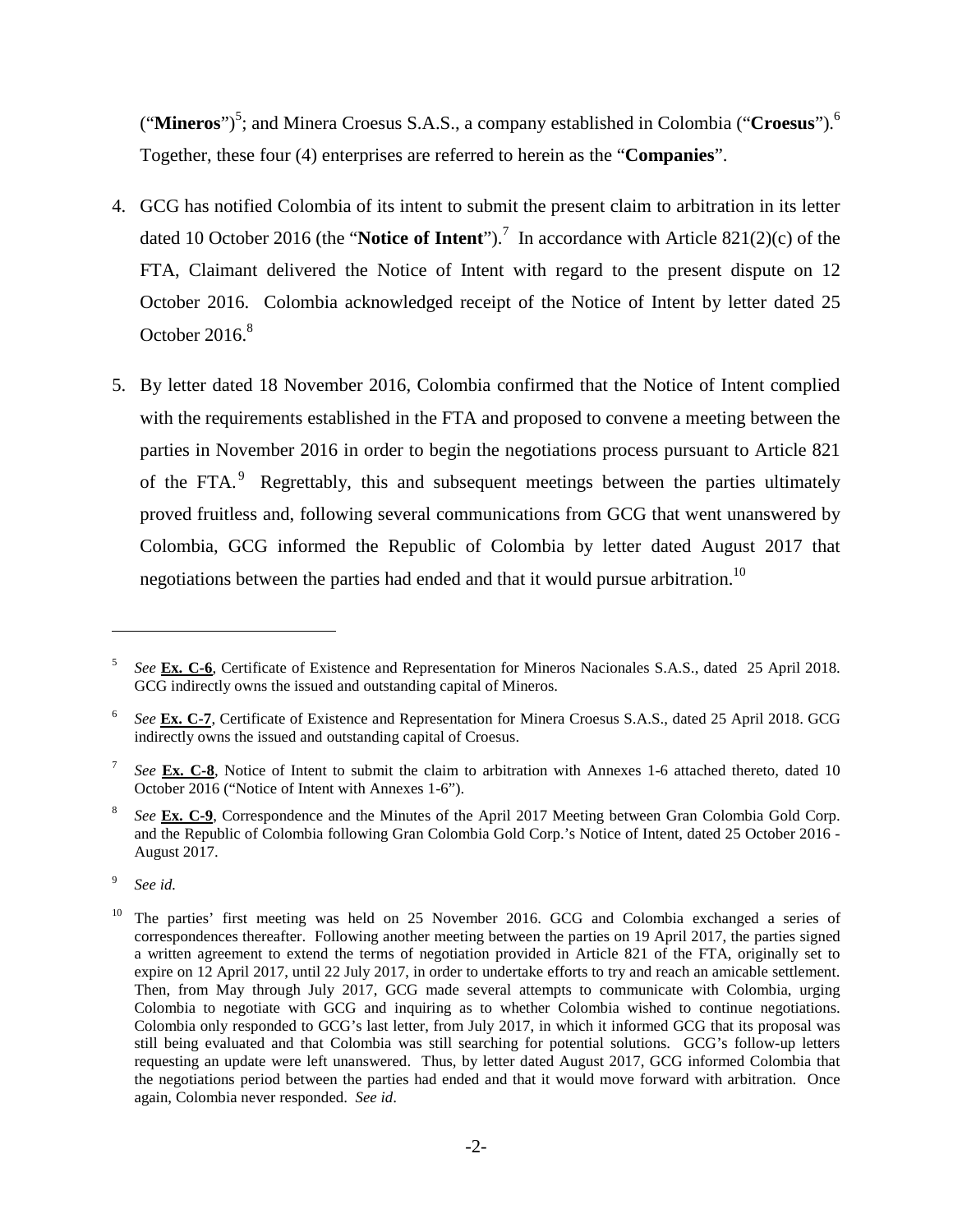- 6. GCG has taken all the necessary actions to authorize the submission of this Request to ICSID and has duly authorized the undersigned counsel to institute and pursue arbitration proceedings on its behalf against Colombia pursuant to the ICSID Convention and the Treaty.<sup>11</sup> Furthermore, GCG and the Companies have waived their right to initiate or continue proceedings with respect to the impugned measures before any administrative tribunal or court in Colombia, except for proceedings for injunctive, declaratory or other extraordinary relief, not involving the payment of damages, for the sole purpose of preserving GCG's and the Companies' rights and interests, in accordance with Article 821 of the Treaty. $12$
- 7. GCG brings this claim in relation to Colombia's measures and its failure to take required actions which have resulted and continue to result in the destruction of the value of GCG's investments in the Colombian mining sector and are depriving GCG of its rights in hundreds of mining titles that it holds through the Companies. These mining titles relate to gold and silver deposits that are located primarily in the municipality of Marmato ("**Marmato**"), in the Department of Caldas, and the neighbor municipalities of Segovia and Remedios ("**Segovia-Remedios**" or "**Segovia**"), in the Department of Antioquia. Under these titles, which are registered by the Colombian National Mining Registry, the State conferred on GCG (through the Companies) the exclusive right to explore and mine territories within the title areas.
- 8. GCG is one of several foreign mining companies to invest in the Colombian gold and silver mining sectors, having made one of the largest investments in the country's gold sector. Through various acquisitions described in detail below, GCG first invested in Segovia in 2010 and in Marmato in 2011.
- 9. In 2010, GCG, through its subsidiary Zandor, acquired all of the assets belonging to the Colombian-registered branch of Frontino Gold Mines Ltd. ("**FGM**") in the midst of FGM's liquidation as well as certain mining titles formally owned by a private vendor. The assets

<sup>&</sup>lt;sup>11</sup> **Ex. C-10**, Power of Attorney granted by Gran Colombia Gold Corp. to attorneys of Dentons US LLP and Dentons Cardenas & Cardenas Abogados S.A.S., dated 11 May 2018.

<sup>12</sup> **Ex. C-11**, Consents and Waivers of Gran Colombia Gold Corp., Minera Croesus S.A.S., Minerales Andinos de Occidente S.A.S., Mineros Nacionales S.A.S., and Zandor Capital S.A. Colombia, dated 11 May 2018 ("Consents and Waivers of GCG and the Companies").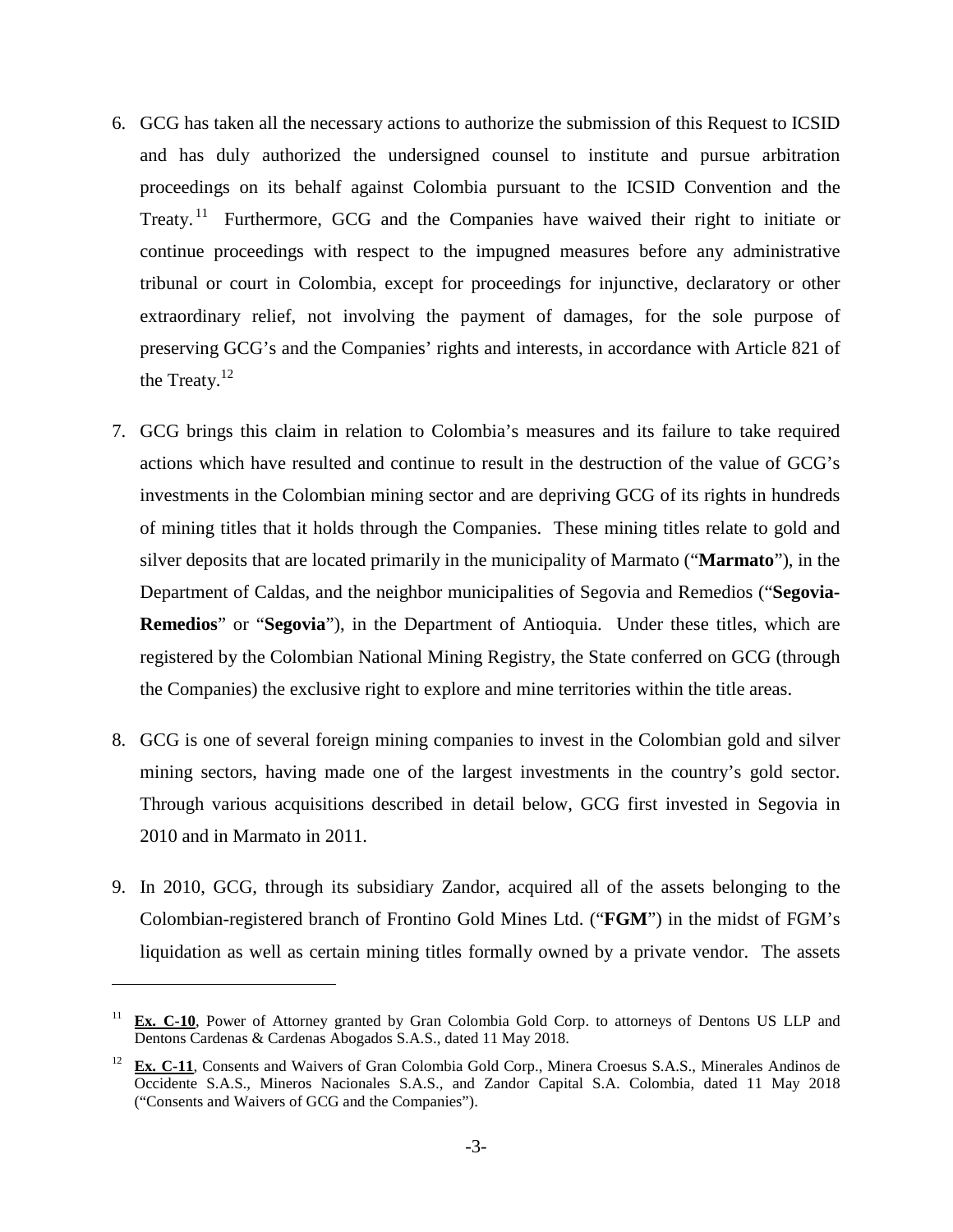acquired from FGM and a private vendor, including Private Property Recognition of a Mining Title (RPP)  $140^{13}$  covering an area of nearly 3,000 hectares, and mining concession contracts covering an area of approximately 6,000 hectares, are referred to herein as "**Segovia Project**".

- 10. In 2011, through a merger with Medoro Resources Ltd. ("**Medoro**"), GCG acquired 100% of Medoro's interest in its mining rights in Marmato (the "**Marmato Project**"). These rights include an interest in three primary areas in the Marmato region: Zona Baja, Zona Alta and Echandía. In addition to the mining titles of Medoro, and as part of the Marmato Project, GCG purchased over one hundred mining titles in the region and issued payments to illegal miners to cease their work in mines located within GCG's mining title areas.
- 11. GCG has invested over US\$700,000,000 to acquire and develop its mining project in Colombia, including the Marmato and Segovia Projects by, among other things, constructing and improving the infrastructure throughout its mining areas and neighboring towns, including investing in mine infrastructure upgrades, ventilation, health, safety and environmental initiatives, mine equipment, storage facilities, and conducting various exploration programs and ongoing drilling campaigns.
- 12. As part of its investments, GCG has continually re-affirmed its commitment to social responsibility initiatives in the Segovia-Remedios and Marmato regions by, among other things, contributing nearly US\$2 million to Marmato and the surrounding towns for the construction of the "Hospital of San Antonio of Marmato," a modern, state-of-the-art hospital, housing various specialists, such as optometrists and ultrasound technicians, to care for and treat local residents, constructing an administrative center and new school, among other community projects, and acquiring new equipment and supplies for the hospital. Additionally, GCG pays royalties of roughly 4% to the national government on the value of its production as well as a 6% special administrative fee for certain of its mining titles

<sup>13</sup> An RPP, or Private Property Recognition of a Mining Title (*Reconocimiento de Propiedad Privada*), is not a concession contract. Rather, it is a unique type of mining title created under Law No. 20 of 1969, which grants mining rights in perpetuity. RPP-140, originally granted to FGM and now held by Zandor, was granted in perpetuity until the depletion of mineral resources in the area covered by the title. Since RPP-140 is not a mining concession, it is not beholden to the same obligations as a concession would be. The main legal obligation that the titleholder of RPP-140 has is not to suspend exploitation for more than one year.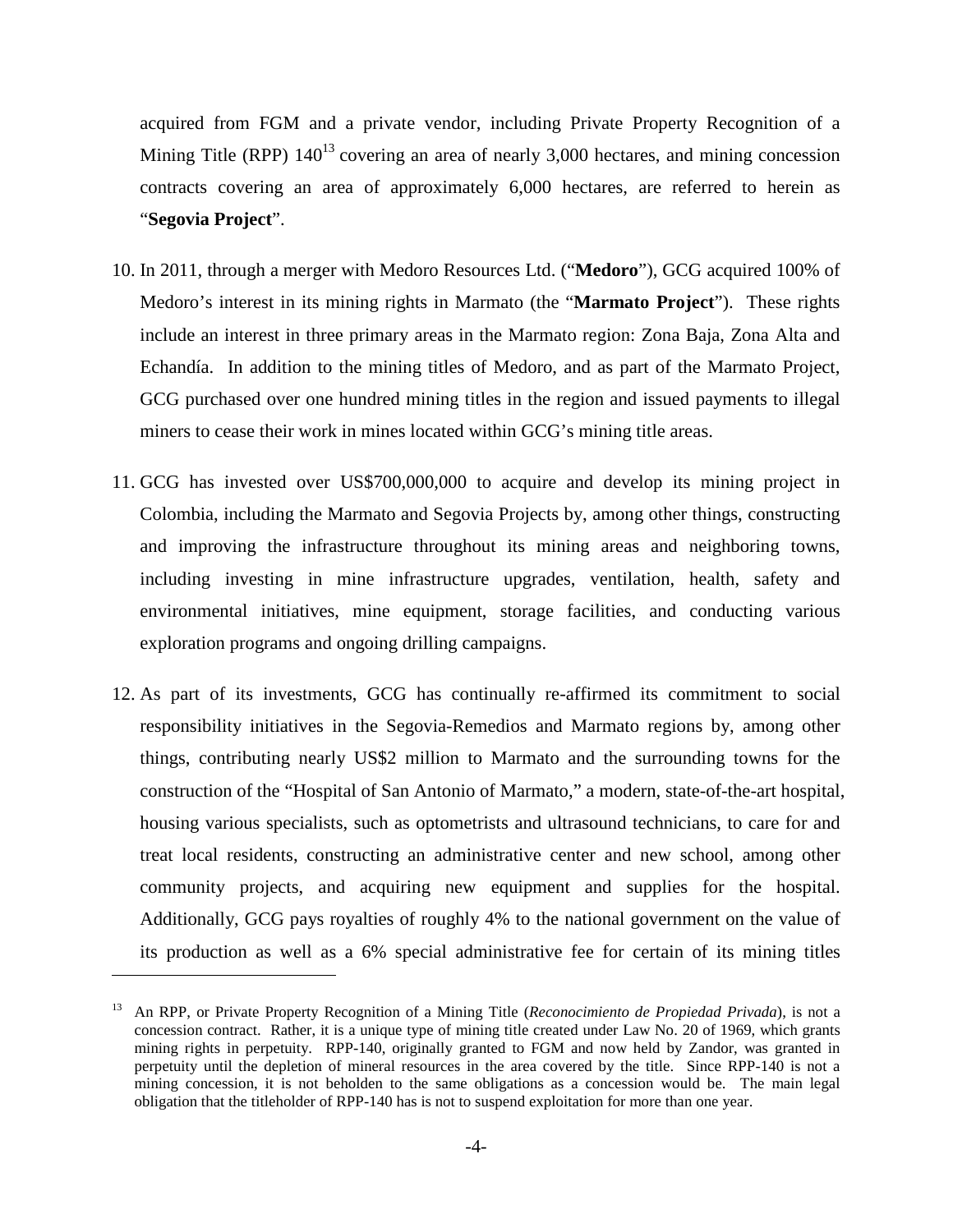payable to the local authorities in Marmato, totaling approximately US\$19 million in royalty and license payments for the time that it has been operating in the Marmato region. Similarly, in Segovia, GCG has promoted various social and economic initiatives, including supporting education among children by funding the operating costs of the "La Salada" school and granting scholarships for 350 students; fostering health and wellness through health and disease prevention campaigns; donating a hospital for the town; helping with building water treatment facilities; providing training in industrial safety for small scale miners; repairing and upgrading several schools and houses for senior citizens; and investing nearly US\$1 million in the construction of new roads and maintenance of existing roads. Separately, GCG also pays production royalties of 4.4% to the national government, totaling approximately US\$6.6 million for the fiscal 2017 year alone, for ore extracted from its Segovia mines.

- 13. To address growing environmental concerns related to illegal mining, in August 2012, GCG joined the Global Mercury Project, which began in 2002 to combat mercury contamination of the environment owing to the use of outdated mining methods in small-scale gold mining. The objectives of the project have been to introduce cleaner technologies, train miners, develop regulatory capacities within national and regional governments, conduct environmental and health assessments, and build capacity within participating countries to continue monitoring mercury pollution after projects finish. GCG also joined "Legal Gold," an initiative sponsored by the United States Agency for International Development ("USAID") to promote the formalization and legalization of illegal miners in Colombia. Through the program, GCG works to improve the lives and livelihood of illegal miners operative within its mining titles.
- 14. GCG directly employs approximately 2,500 staff in Colombia and also contracts with thousands of local contract miners in Segovia. Since 2010, GCG has completed more than 150,000 meters of drilling in Segovia and 120,000 meters of drilling in Marmato. As a result of its gold exploration efforts, GCG has discovered and assessed invaluable new gold deposits, the exploitation of which could potentially generate hundreds of millions of dollars' worth of new revenues for the State and economic benefits for the Segovia and Marmato communities. For example, in Marmato alone, GCG has discovered nearly 11.8 million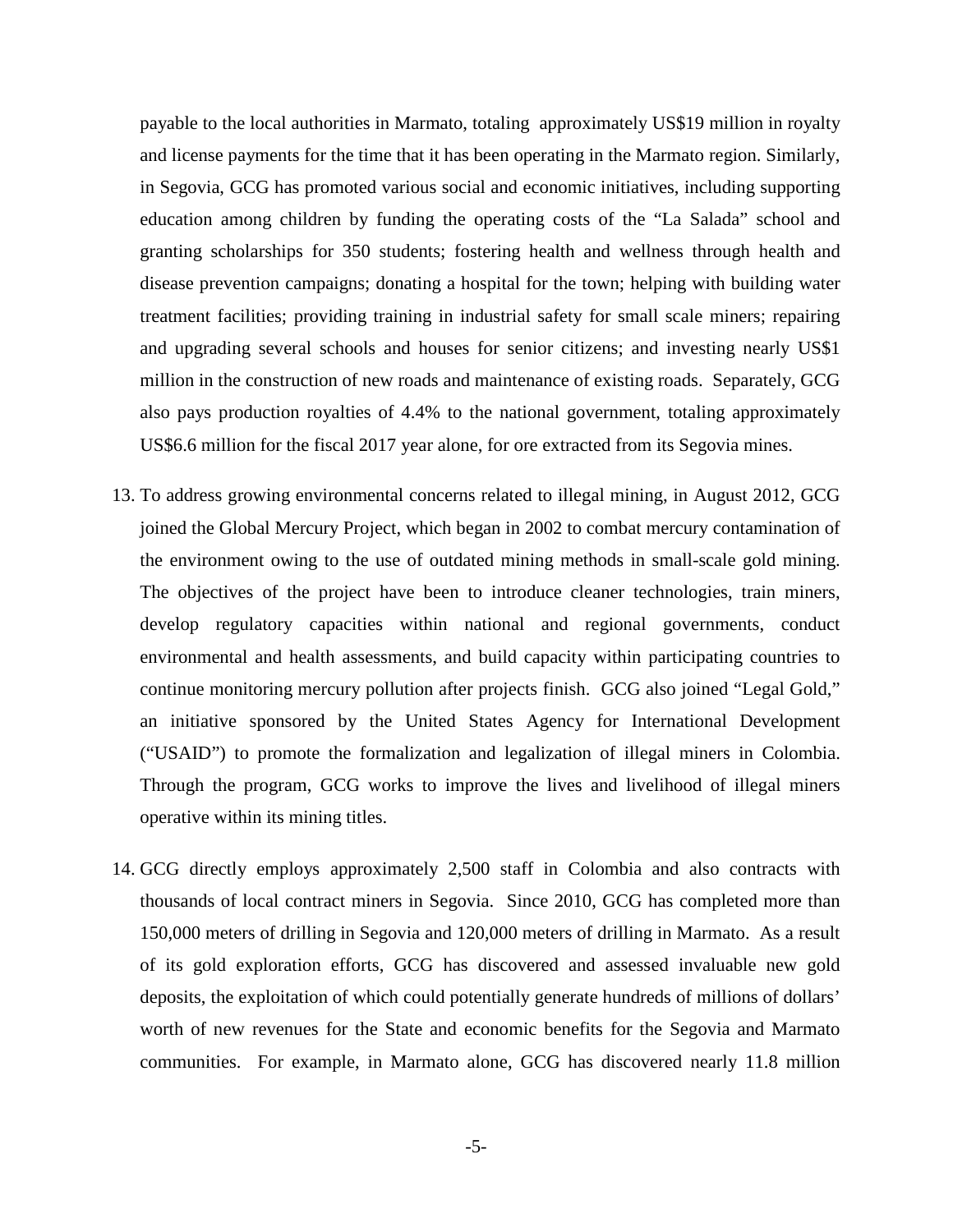ounces of gold in measured and indicated resources. GCG also assessed comparably significant increases in silver deposits throughout its mining areas.

- 15. GCG's investments were made in reliance upon the specific commitments made by Colombia pursuant to the exclusive mining titles it granted, including the exclusive right to explore and exploit mineral resources in GCG's title areas, and the right to sell the mineral resources that GCG extracted on the international market subject to the payment of applicable royalties and taxes. Implicit in Colombia's granting and registration of these exclusive mining titles was the understanding that Colombia would protect GCG's mining rights as against third parties.
- 16. Yet through its years of operation, the vast majority of GCG's mining titles have been plagued by illegal miners who occupy the territory and work in groups (even through wellknown local associations) to exploit GCG's mines without authorization and without legal title to the mines.



*Figure 1. Illegal mining operations have thrived in GCG's mining title areas as operations increase in size, taking over the countryside as shown above in the photo of the Cogote mine in Segovia.*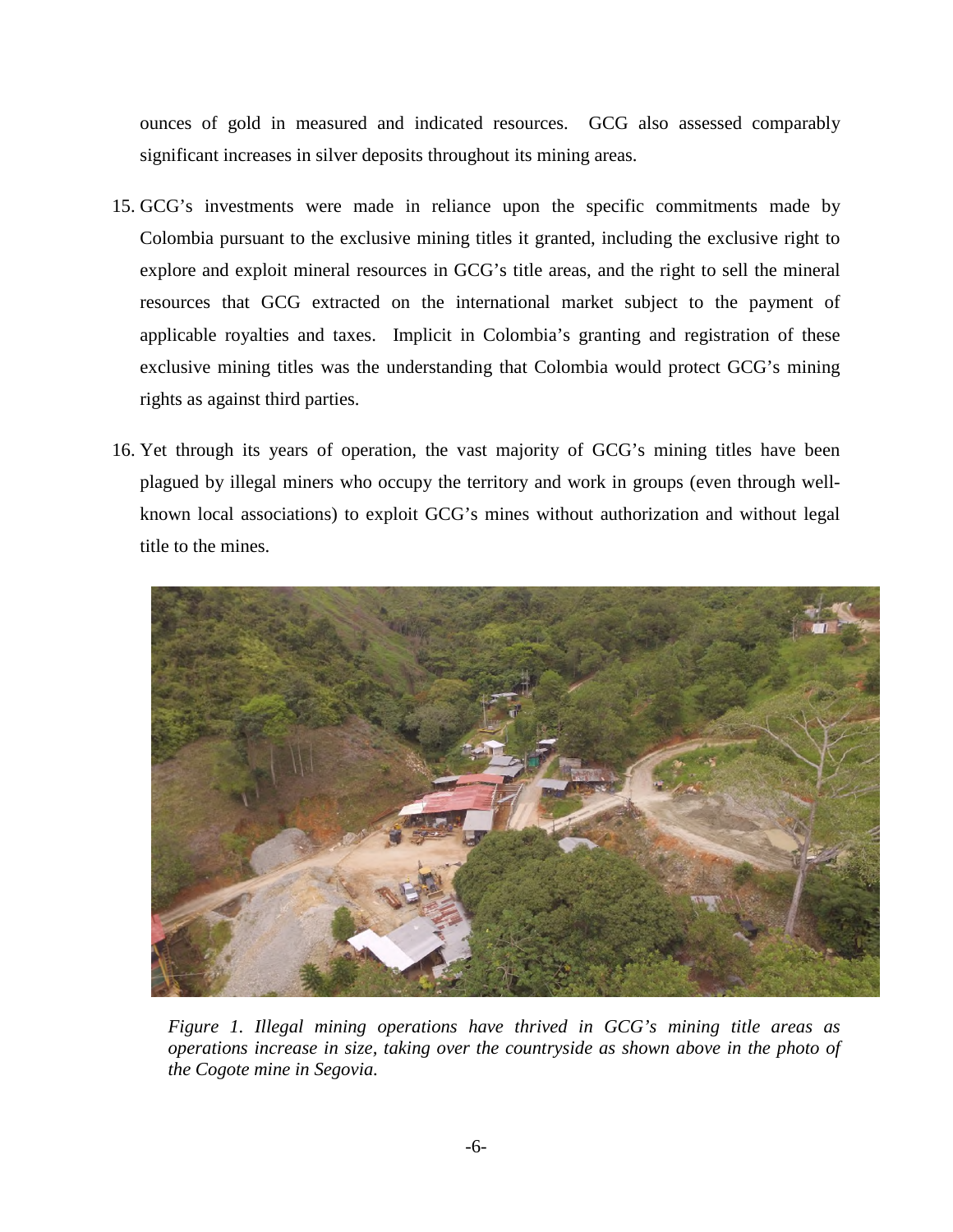17. These trespassers have profited handsomely from the mining titles granted exclusively to GCG pursuant to national law, depleting GCG's gold reserves and resources, and obstructing its legitimate mining works; have operated in disregard of labor, fiscal, mining and environmental regulations, subjecting GCG to liability as a result of their actions; and have accordingly created significant risk not only to themselves but to GCG's employees legally mining in the title areas, the inhabitants and environment in the surrounding areas, and have endangered the physical integrity of GCG's mines and the infrastructure of the town in Segovia.



*Figure 2. Lack of proper safety equipment creates a dangerous work environment for illegal miners who often climb down into narrow mine shafts without a harness or sufficient lighting, as this miner is doing at Mina Estrella de Orión in Segovia.* 

18. Additionally, periodic violent civil unrest instigated by these illegal miners has beset the regions in which GCG's mining titles are located since at least 2011. Ignoring GCG's and the Companies' pleas for help, the Colombian National Police, the Colombian army, the Mayors of Marmato and Segovia, the Governments of Caldas and Antioquia, the Colombian central government, the autonomous entities in charge of overseeing compliance with applicable laws, and the courts, have consistently failed to take the necessary measures and actions to protect GCG's operations from this unrest, resulting in substantial damages to the Company, including environmental damage, physical damage to GCG's general offices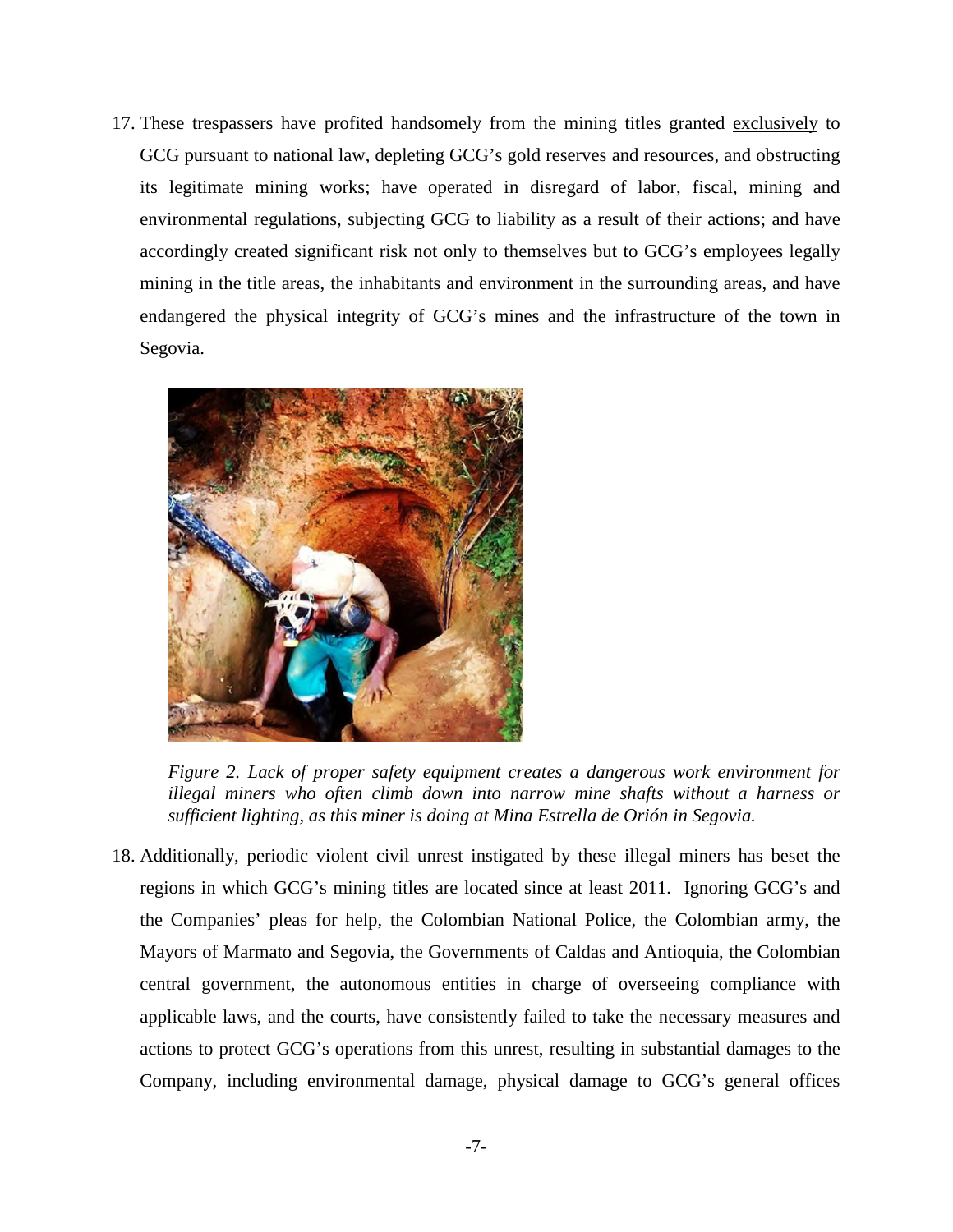located around the mines, nearby houses owned by GCG, and the company's drilling equipment and other assets, not to mention psychological and physiological damage to GCG's workers, many of whom have been threatened by protesting illegal miners, told not to show up for work, and even held against their will. If not for the failure at almost every level of government - from local mayors to national government agencies - to protect GCG's investments and for the ongoing civil disruptions, GCG could have produced more gold. For instance, in 2017, GCG lost thousands of ounces of production as a result of the shutdown because of civil disruption.

- 19. Despite GCG's and the Companies' clear and exclusive titles, administrative actions by the Companies for the eviction of illegal miners have remained largely unresolved before Colombian authorities. The key means of legal recourse at the national level for GCG is the administrative action (*amparo administrativo*). Established under Colombian Mining Law No. 685 of 2001, the administrative action was created specifically to protect mining entities' legal rights (*i.e.*, rights to explore and/or exploit minerals under a legally granted mining title) by providing a process through which an entity like GCG could submit a request to evict trespassers from its mining title areas to Colombia's national mining authorities, such as the National Mining Agency (*Agencia Nacional de Mineria de Colombia*) ("**NMA**"), or to the mayor of the corresponding municipality. Upon receipt of an application to evict illegal miners, the NMA (or the mayor, as applicable) conducts an inspection of the area in question in order to verify illegal activity. Once such activity is confirmed, the NMA issues an eviction order against the trespassers, which the mining entity can then present to the local mayor for enforcement. The mayor, assisted by the police force, is then required to enforce the eviction order.
- 20. Since 2010, GCG has employed numerous legal avenues available at its disposal to evict the trespassing miners, including filing well over 400 administrative actions and petitions before Colombian authorities for the protection of their mining titles and the eviction of illegal miners. Most of these actions have remained pending before the NMA for years and only a small fraction of these matters have resulted in final and binding eviction orders. And even then, despite the binding nature of these eviction orders, the State, including the Mayors of Marmato and Segovia - the officials tasked with executing the eviction orders - and the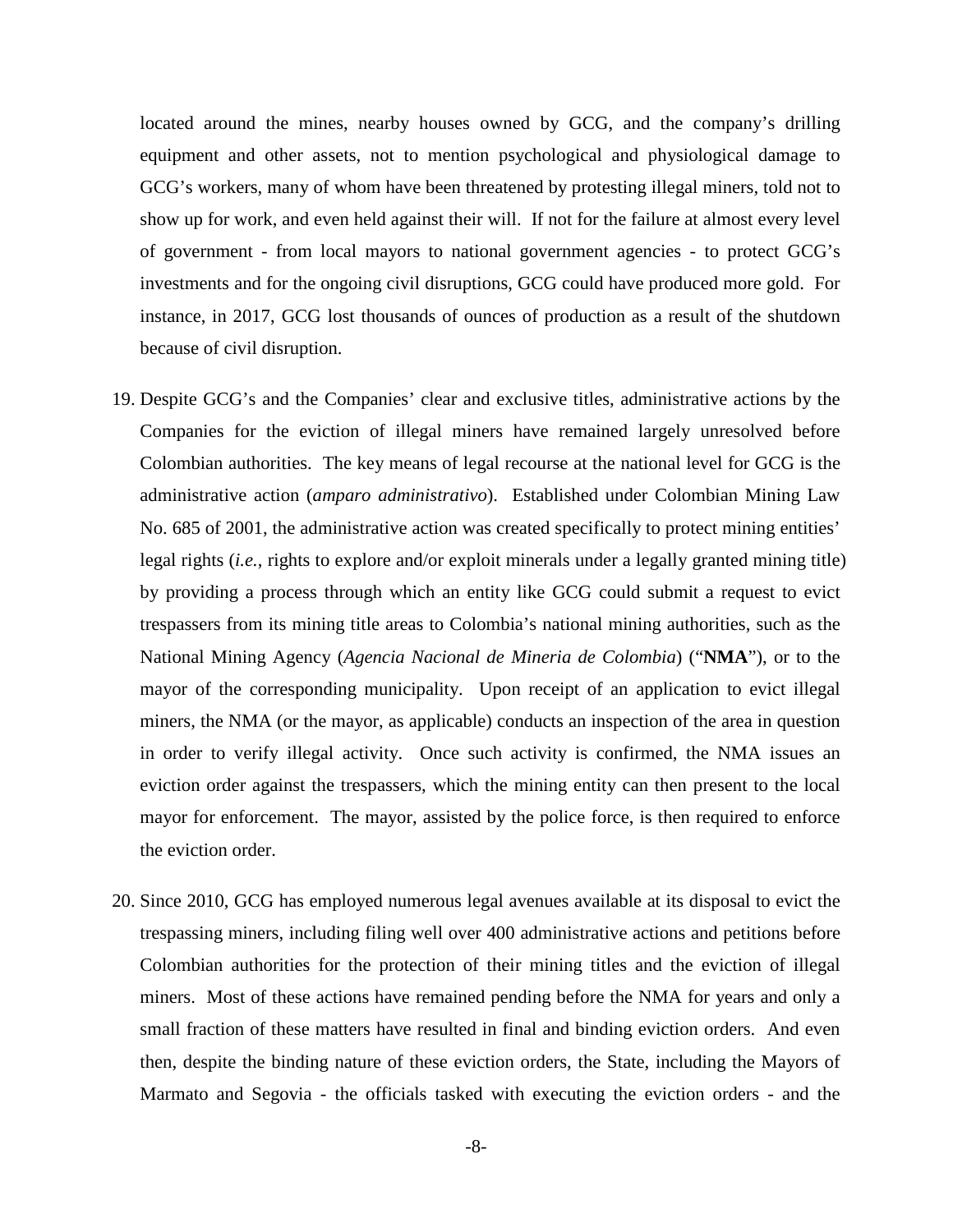National Police, has failed to enforce the vast majority of them. Regional authorities in control of the police force and other State apparatuses have even informed GCG that they will not enforce eviction orders or provide much-needed protection and security to GCG in its operations in the Marmato and Segovia regions.

- 21. This willful failure by every level of government from executive agencies to the judicial branch to the heads of municipalities and regional governments and to the National Police to take necessary measures under the law continues to deprive GCG and the Companies of their rights under the mining titles. This has severely affected the commercial production of the deposits that belong to GCG in the Marmato and Segovia regions.
- 22. Moreover, Colombia has deprived GCG of further rights under the mining titles as a result of the unprecedented Constitutional Court decision in Case No. SU-133, decided on 28 February 2017, concerning the Villonza mine in the Marmato area,  $^{14}$  which effectively suspended mining activities in certain exclusive mining rights and titles of GCG and its Companies. The plurality decision was not based on any reasonable legal grounds and made the lifting of the suspension subject to a consultation process with the indigenous communities even though no such requirement exists under the law for companies that have already acquired or been assigned mining rights. More than a year after the court decision was issued, the State has neither conducted such a consultation nor remedied the substantial detrimental impact that the decision has had on the mining titles that the State itself had conferred on GCG's Companies. As a result, mining activities by GCG - the rightful titleholder - remain suspended while illegal mining persists in the area.<sup>15</sup>
- 23. The State's failure to provide full protection and security and fair and equitable treatment to GCG's investments in accordance with national and international law has deprived GCG and

<sup>&</sup>lt;sup>14</sup> *See* **Ex. CL-2**, Communication No. 8 regarding the Constitutional Court's decision in Sentence SU-133/17, dated 28 February 2017.

<sup>&</sup>lt;sup>15</sup> Despite this decision and ongoing illegal mining, GCG has not turned its back on illegal miners in need. For example, on 18 April 2018, an accident at San Pedro mine, an illegal mine within GCG's CHG-081 mining title, trapped 14 illegal miners underground with no way to escape on their own. GCG quickly mobilized an emergency response team, and its team, with assistance from the NMA, rescued all 14 miners. *See* **Ex. C-12**, "*Exitoso rescate de 14 mineros en Marmato, Caldas"* (*Successful rescue of 14 miners in Marmato, Caldas*), Portafolio (19 April 2018).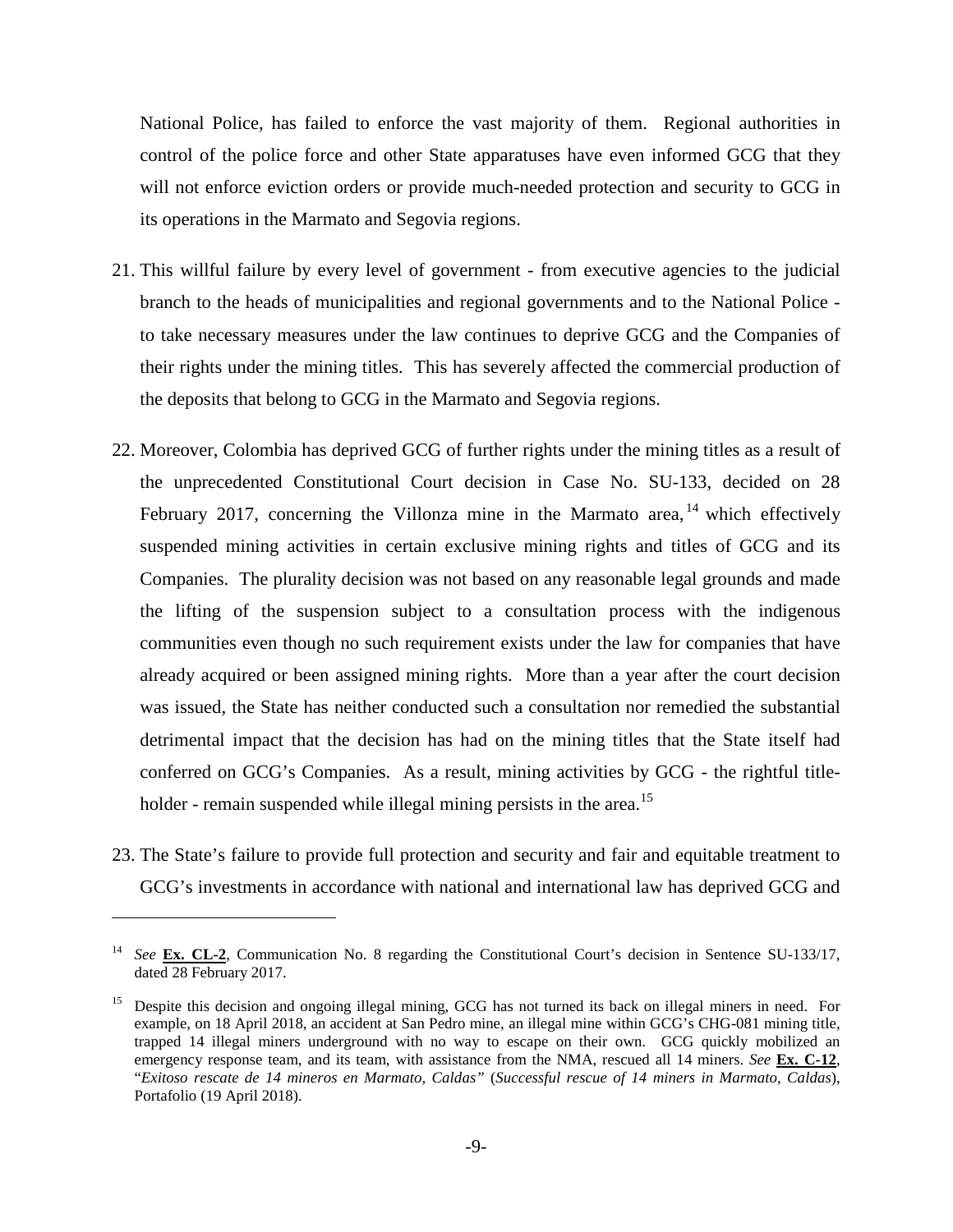its Companies of their exclusive rights under their mining titles, continues to destroy the value of GCG's investments in the Colombian mining sector, and exposes GCG and its Companies to liability for the acts of illegal miners in areas covered by those mining titles. The State's continued failures have directly caused GCG to lose hundreds of millions of dollars in damages including but not limited to: the loss of investments, losses derived from mineral resources illegally stripped from the Company's mines in Marmato and Segovia, lost profits arising from the plundering and destruction of newly proven gold exploration and exploitation opportunities, damage to GCG property caused by illegal miners, and losses caused by production stoppages.

- 24. In this Request, GCG will establish the jurisdictional and substantive bases of this treaty claim. Specifically, GCG will show that:
	- a) Colombia has failed to take measures to provide protection to GCG's investments and has subjected its investments to unfair treatment, as a result depriving GCG of the returns on its investments without paying any compensation (**Section II** below);
	- b) Colombia has breached its obligations under the Treaty and under international law (**Section III** below);
	- c) GCG is a Canadian investor with investments in Colombia that are protected by the Treaty (**Section IV** below); and
	- d) GCG is entitled to initiate these arbitration proceedings because both Colombia and GCG have consented to ICSID arbitration and because all of the conditions to access ICSID arbitration under the ICSID Convention and the Treaty have been fulfilled (**Section V** below).
- 25. In **Section VI** below, GCG proposes a method to constitute the three-member Tribunal to adjudicate this dispute, along with other procedural matters. The names and addresses of the parties are set out in **Section VII**. GCG sets out its requests for relief in **Section VIII**.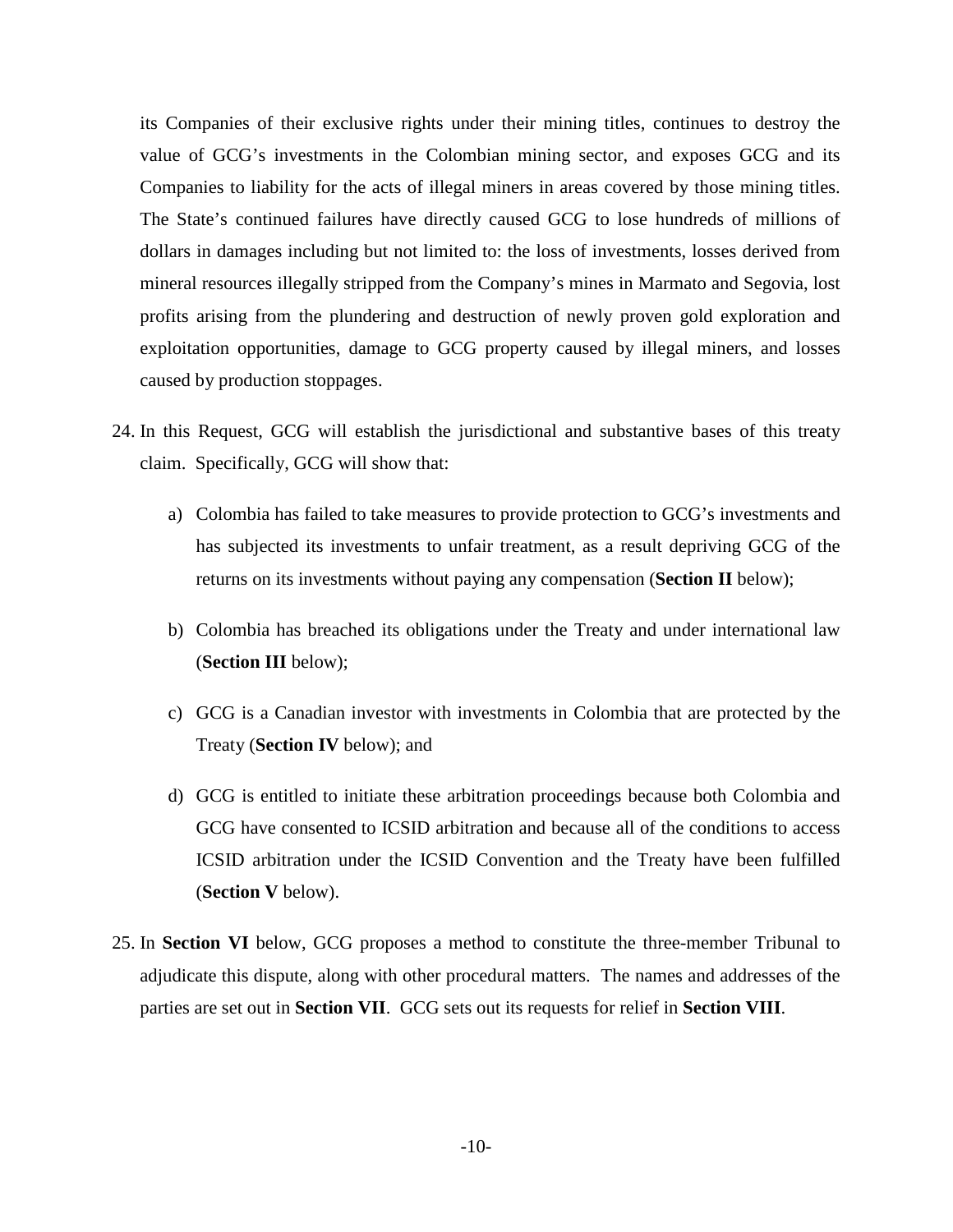26. GCG reserves its rights to specify, supplement or amend the factual or legal claims and arguments herein, including in the event that Colombia's further conduct breaches its international obligations.

#### **II. THE FACTS RELEVANT TO THE DISPUTE**

- 27. GCG is a gold and silver exploration and development company focused on acquiring, developing, and operating mining properties in Colombia. It holds various mining titles throughout Colombia, including the largest underground gold and silver mining operation in Colombia. It holds these mining titles through the Companies, four (4) subsidiary enterprises operating in Colombia: (i) Zandor, which holds the Segovia Project Mining Titles; (ii) MAO, which holds mining titles to the "Zona Alta" of the Marmato Project; (iii) Mineros, the holder of the "Zona Baja" mining titles of the Marmato Project; and (iv) Croesus, which is the holder of the "Echandía" mining titles of the Marmato Project. GCG directly and indirectly owns and controls each of the Companies.
- 28. GCG entered the gold mining industry in Colombia when the country was experiencing an economic renaissance brought about, in part, by increased security in the country resulting from decisive government action against illicit forces, growth in foreign investment and favorable gold prices. By 2010, mining, including gold mining, was one of the strongest economic sectors and was touted by the Colombian Ministry of Mines and Energy as a "pillar of the Colombian economy."<sup>16</sup> Colombian government agencies went to great lengths to promote this highly lucrative industry to potential foreign investors by noting that, among other things, the mining boom in Colombia had allowed the country to become one of the few countries in the world to record positive growth in the economy following the global financial crisis of 2008-2009.
- 29. As part of that State effort, the then-newly elected central government of Colombia identified the mining sector as one of the "engines" of the Colombian economy, enacting a series of legal reforms and new measures aimed at legitimizing and formalizing legal mining titles within its territory, in order to dispel the harmful effects of unofficial, illegal mining and to

<sup>16</sup> *See* **Ex. C-13**, Ministry of Mining and Energy, Newsletter No. 12, "Colombian Mining Potential," dated July 2010.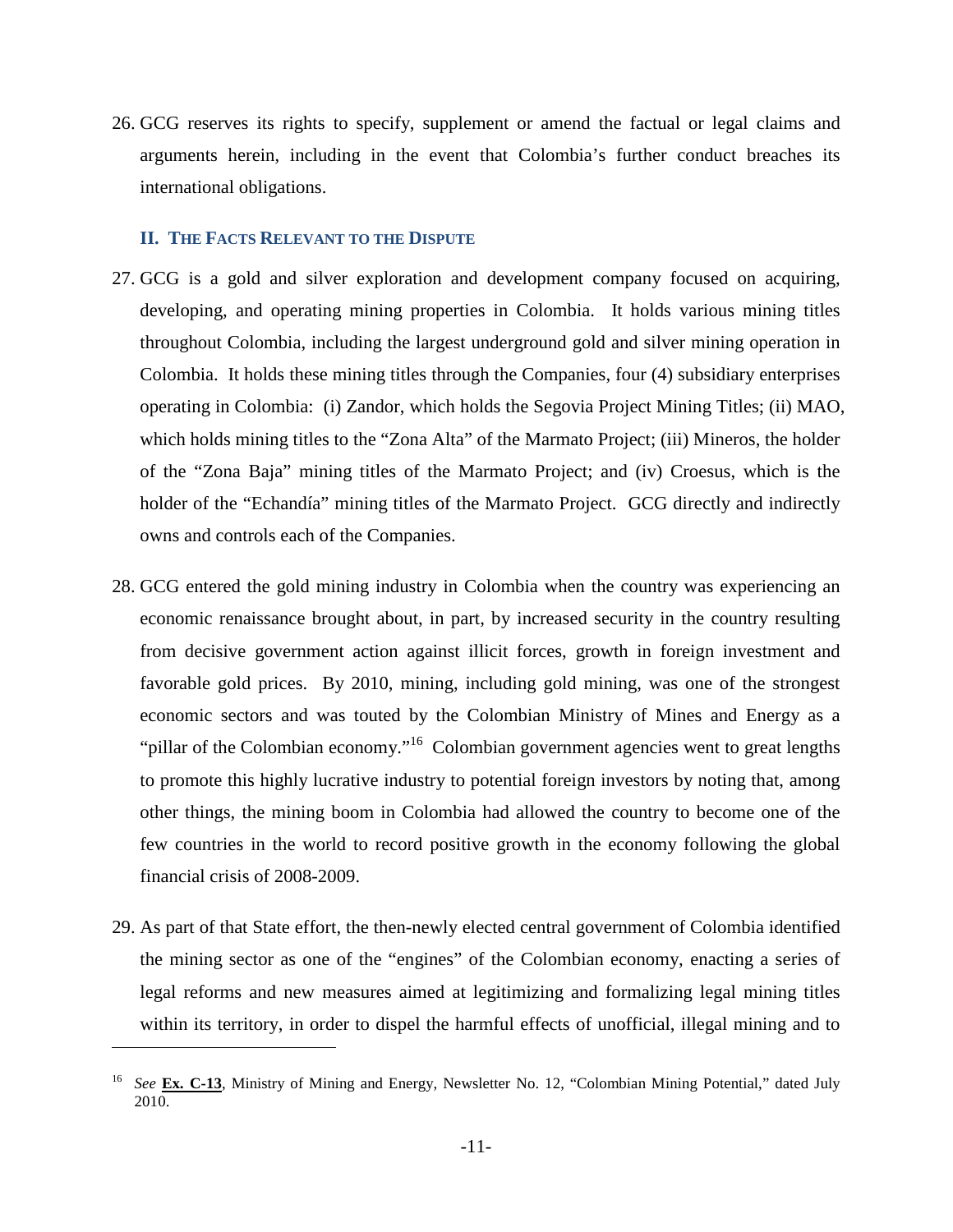encourage modern and efficient large-scale mining, that would contribute to the official economy and public coffers. To demonstrate the importance of Colombia's mining sector to its economy and Colombia's efforts to create a more pro-investor environment, in 2011, Colombian President Juan Manuel Santos was named Statesman of the year by the Canadian Council for the Americas.

- 30. Lured in by the promise of lucrative gold mine exploration and production under a legal regime protective of property rights, GCG was eager to enter Colombia's gold mining industry. It began a slow but determined and elaborate process to acquire mining titles by various assignment and purchase agreements, described in more detail below in Section II(A).
- 31. Since 2010, GCG's primary focus has been to acquire, develop, and operate mining properties throughout Colombia. GCG, through various corporate acquisitions, owns and controls subsidiary enterprises that, in turn, own and operate nearly 120 mining titles.
- 32. However, what began as an opportune venture to explore and develop gold mines quickly soured as illegal miners plundered GCG's mines while the State did nothing to stop them. Though GCG has sought assistance from the State, filing hundreds of complaints with various municipal and national government agencies, aid and protection have not been forthcoming. To the contrary, the State has actually engaged in efforts to bring GCG and these trespassers together to negotiate for shared use of GCG's mines, legitimizing the trespassers' illegal activities and disregarding the very rights to exclusive use of these mines that the State had granted to GCG in many cases just a few years earlier.
- 33. These illegal miners claim to have a right to mine in GCG's title areas without any rights or titles under Colombian mining law. Nor do they operate in compliance with Colombian health, safety and environmental laws and regulations. Rather, their illegal activity is the result of the State's continuous failure to evict them from mining title areas owned by those with legal title, like GCG, despite the State's promises to guarantee mining title exclusivity to foreign investors entering the Colombian gold mining industry.
- 34. Despite GCG's hundreds of pleas to government officials, including hundreds of administrative complaints to the NMA to evict illegal miners (most of which remain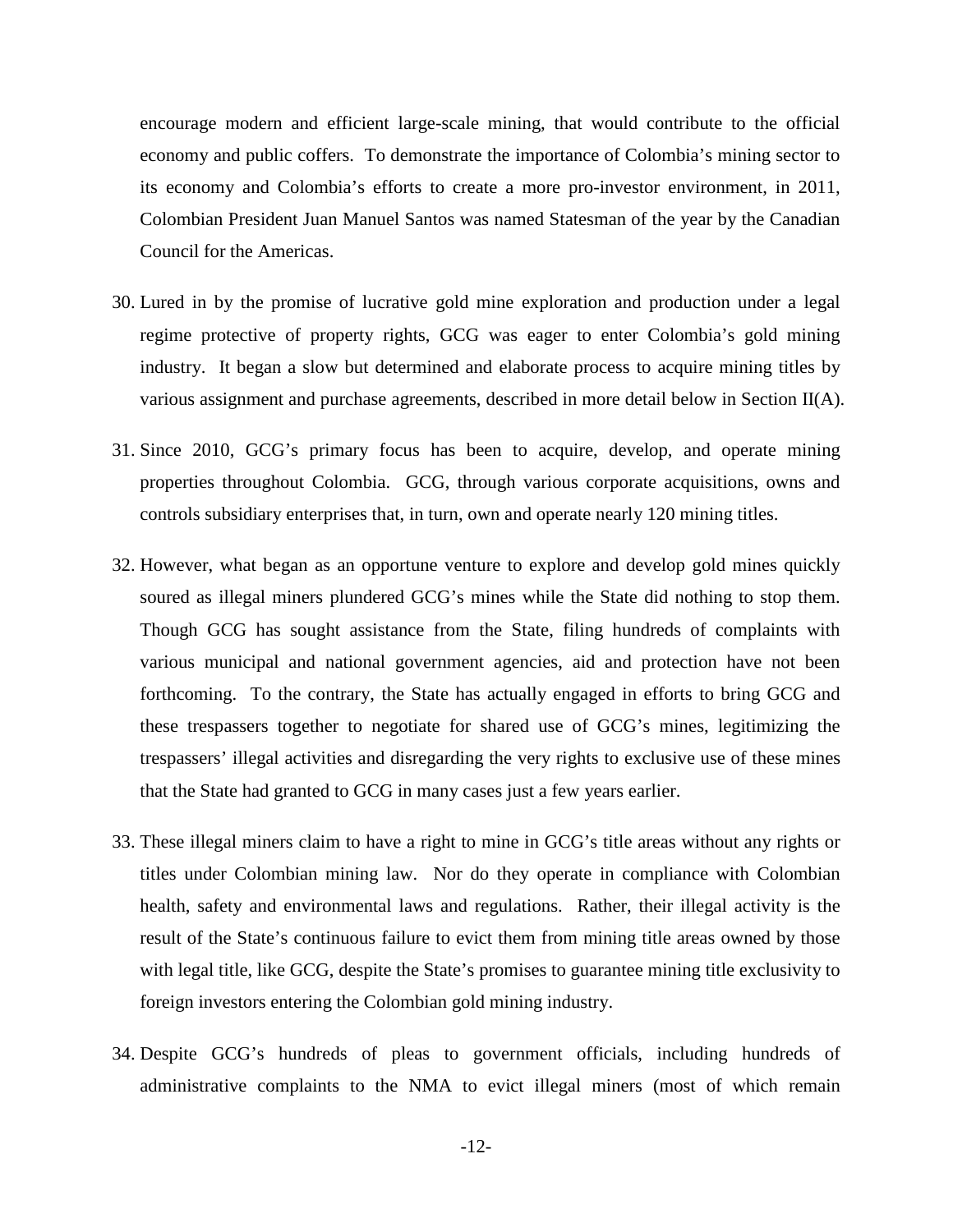undecided), and dozens of petitions to the Mayors of Segovia-Remedios and Marmato<sup>17</sup> to enforce the few eviction orders granted, trespassers continue to damage and destroy GCG's infrastructure, steal gold and silver ore from GCG's mines, and instigate civil disruptions to prevent GCG's operations. The National Police have not provided the requisite aid to protect GCG's investments from damage nor have they taken action with respect to the few eviction orders granted. The Colombian courts not only have proven unwilling to protect GCG's exclusive legal title, but in one instance actively hindered GCG's legal rights by according preference to the alleged constitutional rights of a group of local individuals to be consulted prior to GCG's mining operations at the Villonza mine, ordering the suspension of GCG's mining operations in the area. The court's highly questionable disregard of GCG's legal rights, conferred by the State under legal due process, undermines GCG's and the Companies' rights under the Treaty.

35. Rather than aid GCG in eliminating these criminal activities by groups that government officials *themselves* have acknowledged have no legal right to mine in GCG's mining title areas, State actors have, in the last two years, attempted to force GCG into "negotiations" to share the mines or have even threatened and suspended GCG's mining titles. Almost every attempt by GCG to enforce its rights and seek protection has been met with silence, rejection, or inaction by State officials. No State actor, whether it be the NMA, the National Police, regional municipal authorities, local mayors, or the courts, has provided the necessary aid or protection to GCG's investments.

<sup>&</sup>lt;sup>17</sup> **Ex. CL-3**, Excerpts of Colombia's Constitution of 1991 with Amendments through 2015, Article 315. The mayor's role is crucial to GCG's efforts to get rid of illegal miners encroaching on its mines. Pursuant to Article 315(2) of the Colombian Constitution,

The mayor is the highest police authority of the municipality. The National Police will promptly and diligently execute the orders given to it by the mayor through the channel of the respective commander.

As such, only the mayor may execute the eviction orders that the NMA has ordered. Despite the many pleas by GCG, the Mayors of Segovia and Marmato remain recalcitrant in their refusal to execute the orders.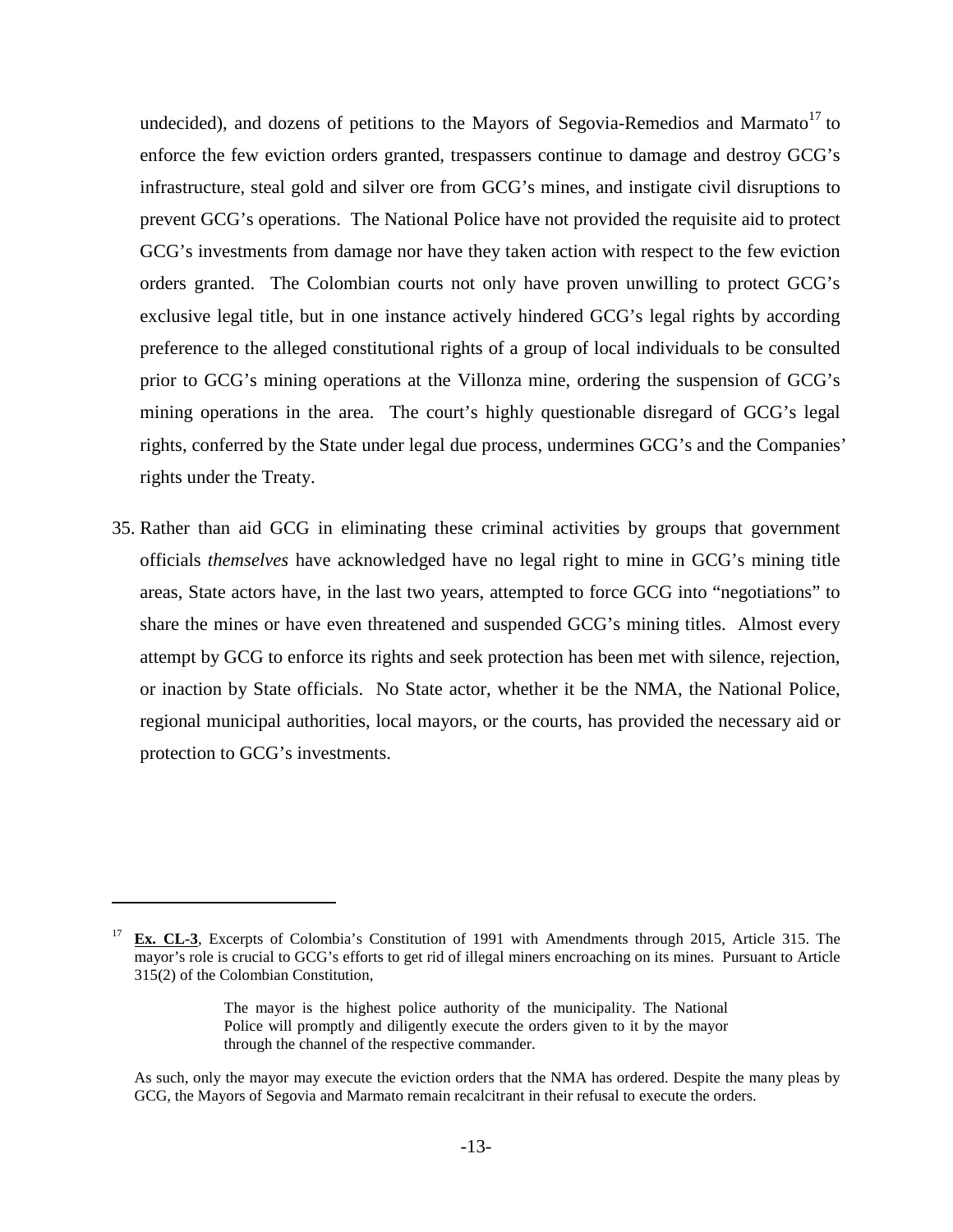#### **A. GCG's Investments Made in Reliance On Colombia's Commitments**

- 36. GCG was first incorporated under the British Columbia Company Act on 27 May 1982, under the name "Impala Resources Ltd." For the next decade, GCG underwent several name changes, and by 22 December 2004 had adopted the name "Tapestry Resource Corp."<sup>18</sup>
- 37. On 13 August 2010, in connection with a reverse takeover transaction ("**RTO**") of GCGSA, the Company changed its name from Tapestry Resource Corp. to "Gran Colombia Gold Corp." As part of the RTO process, GCGSA completed two rounds of private placement pursuant to which it raised nearly C\$300,000,000 (over US\$290,000,000) by the end of July 2010.
- 38. On 17 August 2010, GCGSA loaned COP\$372,500,000,000 (US\$205,600,202) (the "**Principal Amount**") to Zandor Panama (now called Gran Colombia Gold Segovia S.A.), then a wholly-owned Panamanian subsidiary of Medoro and the holder of a purchase agreement to acquire mining assets belonging to FGM, a mining enterprise in liquidation in Colombia. On 18 August 2010, Zandor Panama used the Principal Amount to complete the acquisition of all of FGM's assets (the "**FGM Acquisition**"). These assets, *i.e.* the Segovia Project, included mining title RPP-140, which covers GCG's largest mining areas in the Segovia-Remedios region, and other related assets located in the municipality of Segovia.
- 39. As part of the FGM Acquisition, Zandor Panama agreed, among other things, to (i) take over FGM's pension liability by which Zandor Panama would make monthly health contribution payments to the pensioners of FGM, which amount to approximately US\$87,000 per month (over US\$1 million per year) and (ii) pay a royalty averaging around ranging from US\$4 to US\$56 per ounce of produced gold (tied to the gold market price) to a trust fund as a "social contribution" for the benefit of the communities of Segovia and Remedios. In 2017 such contribution neared US\$4 million.

<sup>18</sup> On August 26, 1987, Impala Resources Ltd. changed its name to "International Impala Resources Ltd.;" on November 13, 1992, the Company then changed its name to "Tapestry Ventures Ltd."; and on December 22, 2004, Tapestry Ventures Ltd. changed its name to "Tapestry Resource Corp."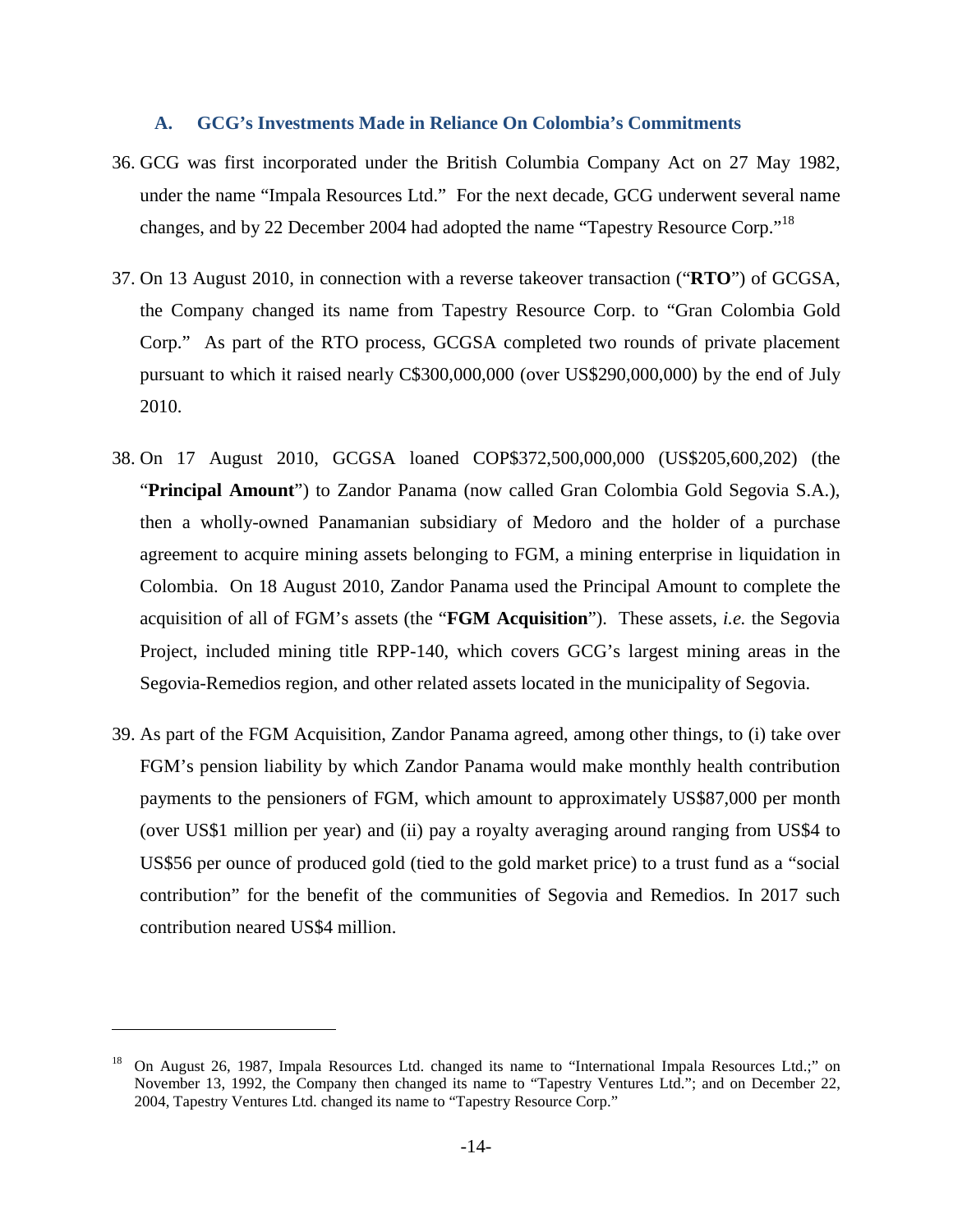- 40. On 19 August 2010, the Principal Amount was converted into shares in Zandor Panama, resulting in GCGSA acquiring a 95% equity interest in Zandor Panama with Medoro retaining a 5% equity interest in Zandor Panama. Around the same time, GCGSA, Medoro, and Zandor entered into a joint venture agreement setting out the parties' rights and obligations with respect to their ownership shares in the capital of Zandor. By 7 September 2010, GCG had taken managerial and operational control of the Segovia Project.
- 41. On 13 April 2011, GCG announced that it had entered into an agreement with Medoro, pursuant to which GCG was to acquire all of the issued and outstanding securities owned by Medoro. As a result of the merger, GCG acquired 100% of Medoro's interest in mining titles in the region of Marmato, *i.e.* the Marmato Project, as well as Medoro's remaining 5% interest in Zandor Panama, thereby increasing GCG's interest in Zandor Panama from 95% to 100% and, consequently, completing its indirect whole ownership of the Segovia Project.
- 42. GCG has made over US\$700,000,000 in total investments related to its Colombian mining assets. In addition to the acquisition costs of the Segovia Project and Marmato Project mining assets, since becoming the owner of the Segovia and Marmato Projects, GCG has also invested significantly in various infrastructure projects, including numerous exploration programs and drilling campaigns, mine infrastructure upgrades, and ventilation, health, safety and environmental works. GCG has also acquired other mining projects in Colombia: Mazamorras, for US\$4,000,000 (of which US\$2,700,000 have been paid to date); Zancudo, for US\$15,000,000; and Providencia, for US\$900,000. GCG also pays various royalties and taxes to national and local authorities, including a 4% general royalty, as well as 6% special administrative fee for certain of its mining titles, totaling approximately US\$19 million in royalty and license payments for the time that it has been operating in the Marmato region, as well as production taxes of 4.4% that it pays to the national government, totaling approximately US\$6.6 million for the fiscal 2017 year alone, for ore extracted from its Segovia mines.
- 43. In addition, GCG has invested in various social and environmental initiatives to improve the lives of the inhabitants neighboring GCG's mines. For example, GCG has contributed almost US\$2 million to Marmato and the surrounding towns for the construction of the Hospital of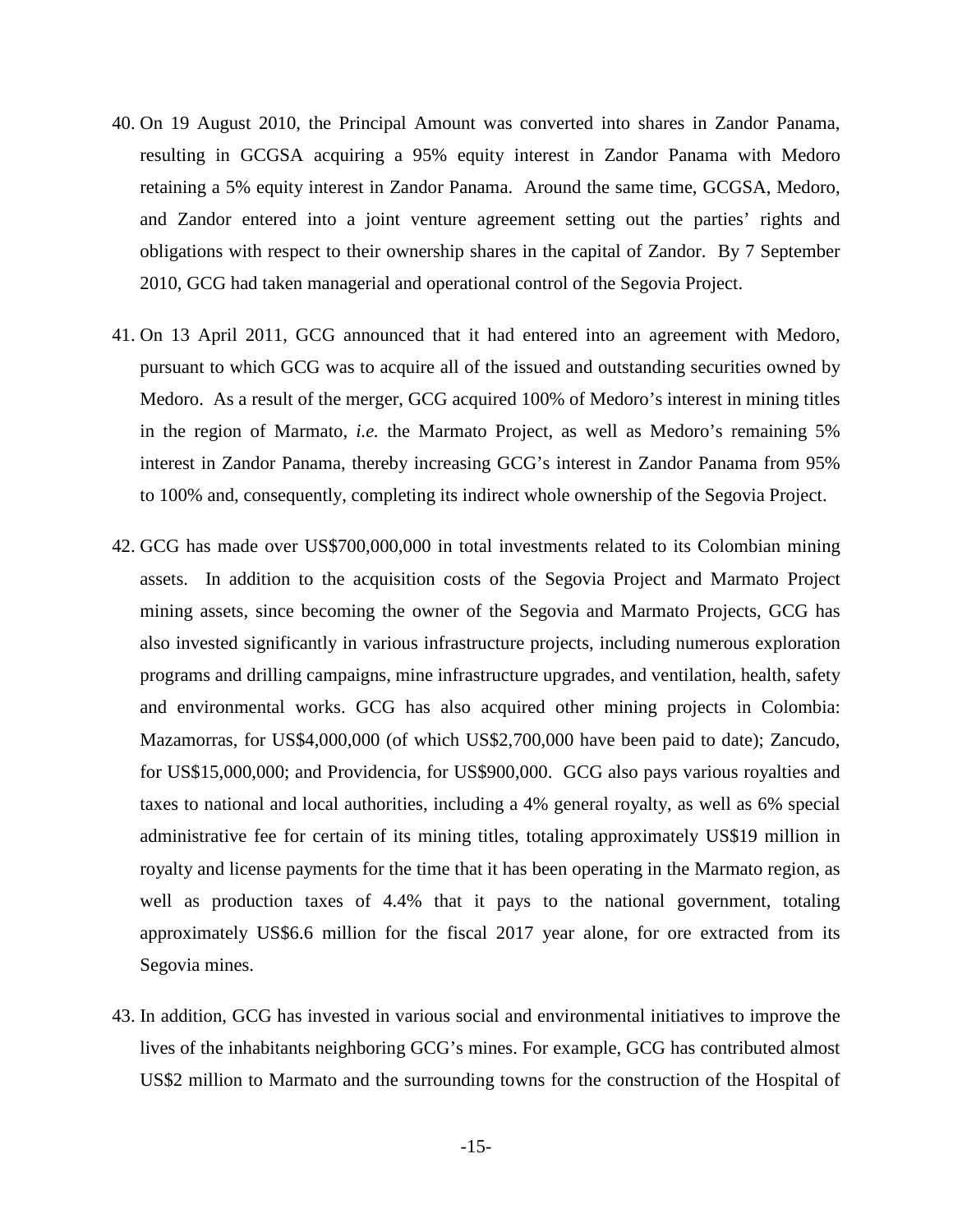San Antonio of Marmato, a modern, state-of-the-art hospital to care for and treat local residents; acquired new equipment and supplies for the hospital; built the "El Llano" town to accommodate the inhabitants of the dilapidated town of Marmato; and constructed an administrative center and new school, among other community projects. In Segovia, GCG has funded operating costs of a school and granted scholarships for 350 students; repaired schools and two senior citizen half-way centers; fostered health and wellness through health and disease prevention campaigns; provided training in industrial safety for small-scale miners; and invested nearly US\$1 million in the construction of new roads and maintenance of existing roads and schools.

## **1. The Segovia Project**

- 44. The Segovia Project includes gold mining titles in and around the municipalities of Remedios and Segovia, in the Department of Antioquia, Colombia, approximately 180 kilometers northeast of the departmental capital city of Medellín.<sup>19</sup> GCG, through its 100% interest in Zandor, maintains full control and ownership of mining titles that comprise the Segovia Project, which includes twelve separate mining titles as follows:
	- Mining Private Property Recognition RPP-140, "Ñemeñeme", awarded under Law 20 of 1969;
	- Exploration licenses Nos. 3854 and 3855, awarded under the former Mining Code, Decree 2655 of 1988; and
	- Mining concession contracts Nos. 4998, 5995, 6000, 6038, 6045, 6046, 6048 (50%) undivided interest, with the remaining 50% held by Nugget S.A.S.), 7367 and 7520, awarded under the current Mining Code, Law 685 of 2001.
- 45. GCG has sought to develop its gold and silver assets in the region in accordance with a geological and environmental report developed in 2010 and submitted pursuant to the National Instrument 43-101 Standards of Disclosure for Mineral Projects, a set of disclosure procedures laid out by Canadian authorities. GCG's reports on the Segovia Project have

See **Ex. C-14**, Map of the Segovia Project as of April 2018.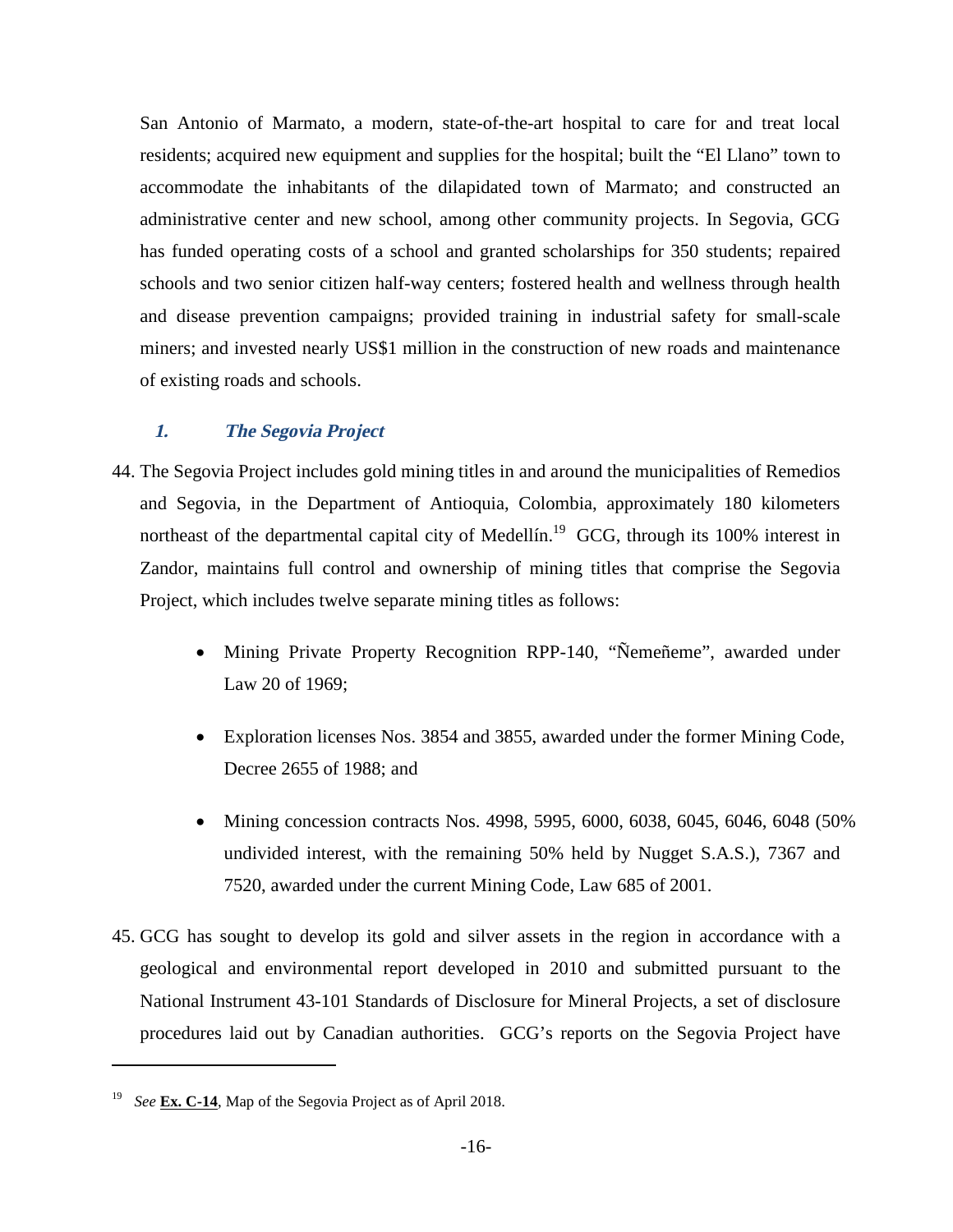been updated several times since 2010, including the latest pre-feasibility report dated as of May 2018.

46. GCG established national offices in Colombia in the national capital of Bogotá and departmental capital of Medellín in order to maintain close cooperative relations with Colombia's Ministry of Mining, the NMA, and other regulatory entities, and to keep a watchful eye over its business operations in the area.

# **2. The Marmato Project**

- 47. The Marmato Project is located in the municipality of Marmato, Department of Caldas, Colombia, roughly 125 kilometers south of Medellín. The project is currently divided into three zones: Zona Alta (operated by MAO), Zona Baja (operated by Mineros), and Echandía (operated by Croesus). <sup>20</sup> Together, these three zones comprise 103 mining titles (the "**Marmato Mining Titles**").<sup>21</sup>
- 48. The following is the current breakdown of GCG's indirect (and the Companies' direct) ownership of the Marmato Mining Titles:
	- MAO is the sole beneficiary and current holder of record for ninety-one (91) of the 103 mining titles;
	- MAO is the current holder of record of a 50% undivided interest, and the sole beneficiary and beneficial owner in the remaining 50% undivided interest of three (3) of the 103 mining titles, pending approval and/or registration of MAO as the holder of record;
	- MAO is the sole beneficiary and beneficial owner of two (2) of the 103 mining titles, pending approval and/or registration of MAO as the holder of record;
	- MAO is the current holder of record of 50% undivided interest in three (3) of the 103 mining titles, with the remaining 50% interest being held by private owners;

<sup>20</sup> *See* **Ex. C-15**, Map of the Marmato Project as of April 2018.

<sup>&</sup>lt;sup>21</sup> *See* **Ex. C-8**, Notice of Intent with Annexes 1-6, Annex 4, listing all 103 mining titles.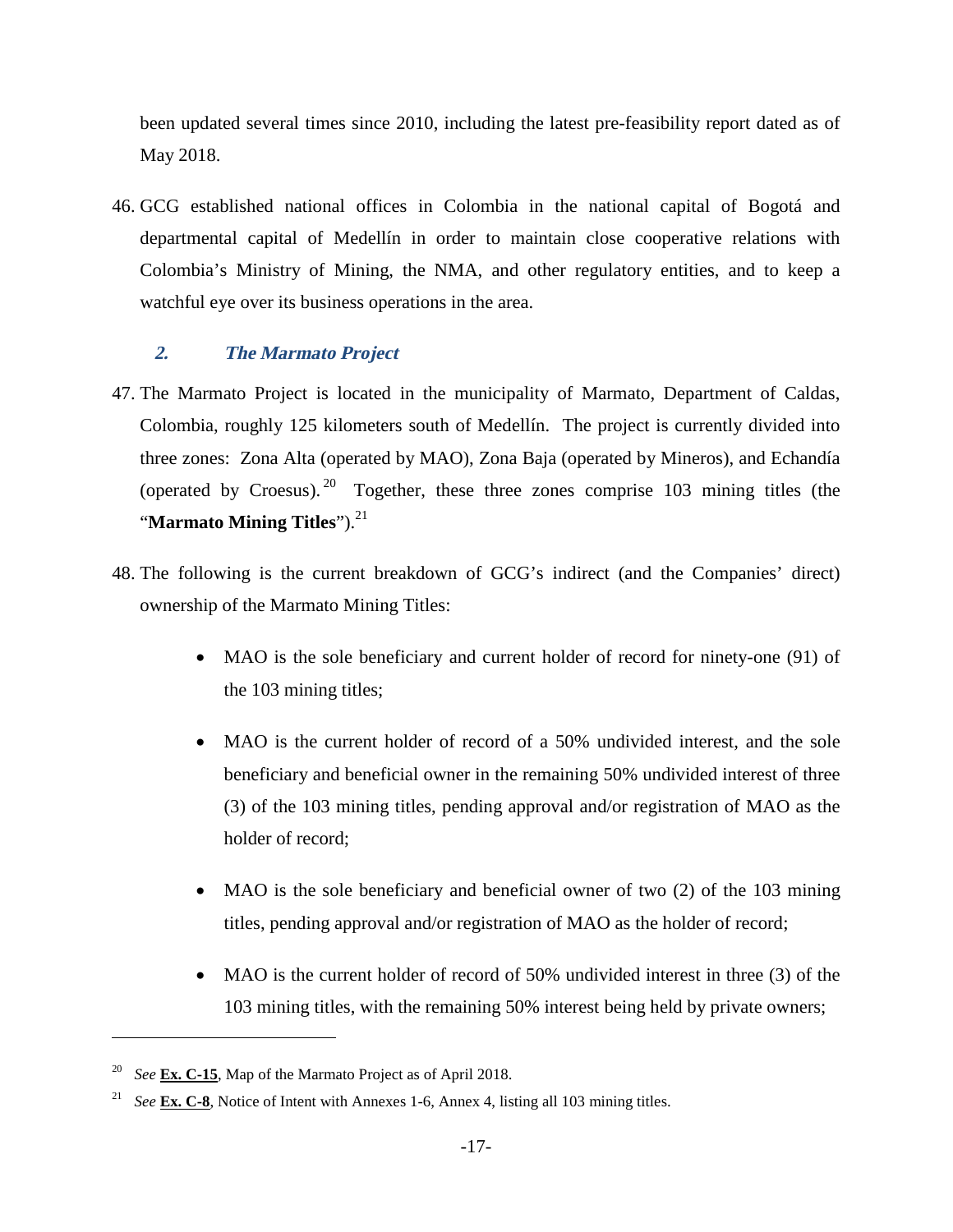- MAO is the current holder of record of a 97.222% interest in Mining Title CHG-081, with Mineros holding the remaining 2.7778% undivided interest therein;
- Mineros is the sole beneficiary and current holder of record of Mining Title No. 014-89; and
- Croesus is the sole beneficiary and current holder of record of Mining Titles Nos. 127-95M and RPP-357.<sup>22</sup>

# **B. Colombia's Continuous Failure to Take Measures and its Impact on GCG's Investments**

- 49. For more than seven years, the State has and continues to undermine GCG's efforts to conduct its business in Colombia. State organs - from the NMA to the Mayors of Segovia and Marmato to the Constitutional Court - have whittled away at what were supposed to be GCG's and the Companies' exclusive rights to mine, conferred directly by the State. Other State actors, such as the National Police, have done little or nothing to assist GCG in protecting its investments. The State's ongoing failures are at least three-fold.
- 50. First, the NMA has failed to render decisions on the overwhelming majority of administrative complaints filed by GCG, requesting that illegal miners on its properties be evicted; of the few eviction orders actually granted by the NMA, the Mayors of Segovia and Marmato have refused to enforce nearly all of them; the State's judiciary has proven ineffective recourse for GCG; and no higher State authority, including the National Police, has intervened to execute the eviction orders or protect GCG's investments.
- 51. Second, the State has effectively stripped the exclusive rights held by GCG and the Companies in their mining titles of meaning by failing to evict illegal miners as promised and required by law, thus leaving GCG no choice but to engage in negotiations with illegal miners.
- 52. Third, the suspension and threatened cancellation of GCG's Marmato Mining Title for Villonza by the State's judiciary, and the Colombian government's subsequent failure to

<sup>22</sup> *See supra* for the discussion on RPPs, ¶ 9 n.13.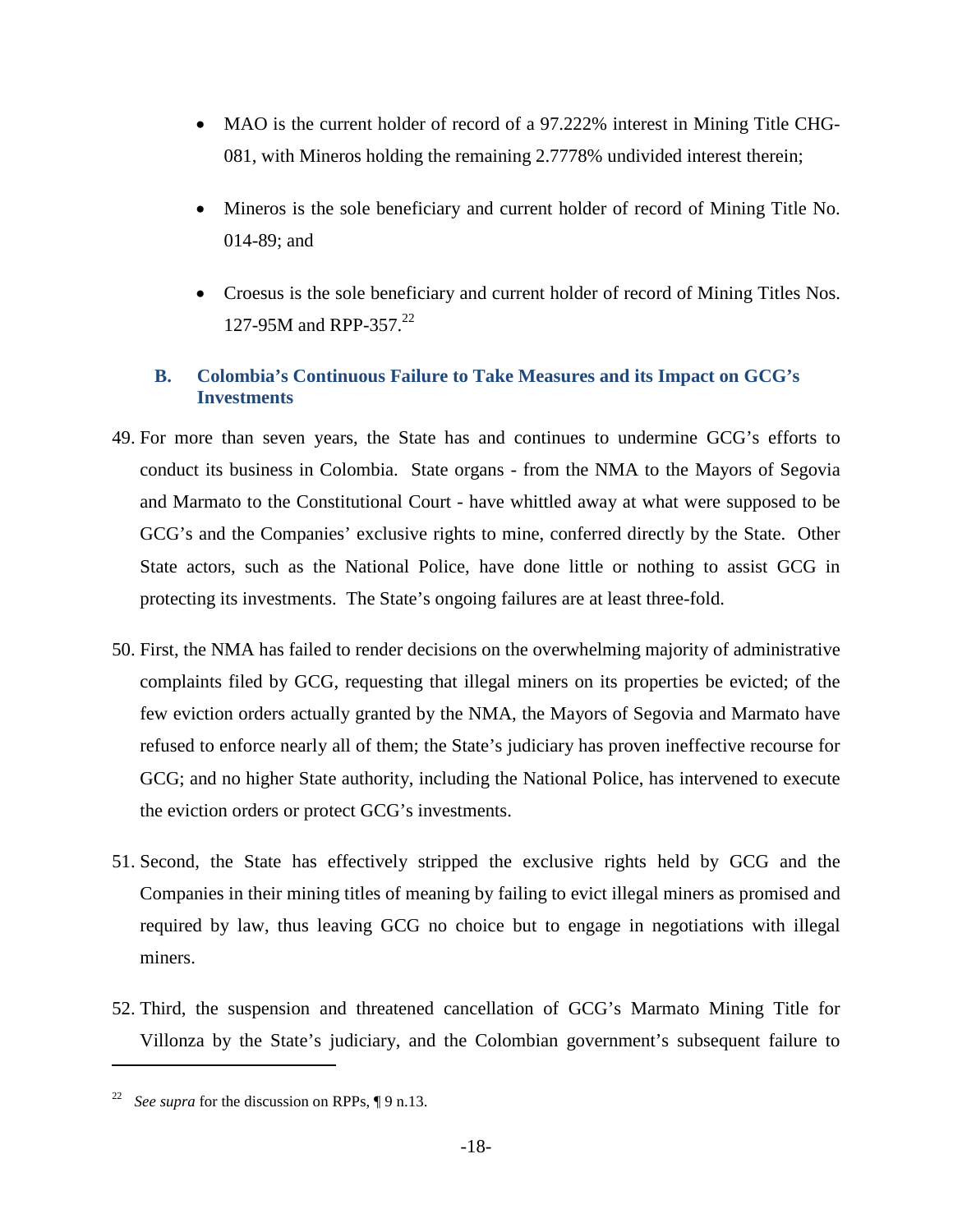remedy the situation, constitutes a total disregard of GCG's and the Companies' rights, as well as a reversal of policy by the State with regard to its commitment to GCG's mining titles.

53. Section  $II(B)(1)$  below provides details on illegal mining and civil unrest in the Segovia-Remedios regions, which have severely depreciated GCG's investments in the region. Section  $II(B)(2)$  below describes the GCG's failed attempts to hold on to its exclusive right to the Marmato-region mining titles, thwarted by ongoing interference by illegal miners and a decision rendered by the Constitutional Court which shut down GCG's mining operations in its largest mine in lieu of enforcing an eviction order.

## **1. Illegal Mining and Civil Unrest in Segovia-Remedios Has Harmed GCG's Mining Activities in the Segovia Project**

54. Since its acquisition by GCG, the Segovia Project has been plagued by recurring disruptive acts of violence conducted by illegal miners operating within GCG's mining titles in the Segovia-Remedios region and who continue to mine and steal gold that only GCG can legally extract.<sup>23</sup> As more fully described below, these miners have instigated major blockades and acts of vandalism, which have often prevented GCG personnel from accessing GCG mines and other properties, and have caused significant physical damage to GCG's property. For example, the last major civil disruption by illegal miners lasted for 42 days during the summer of 2017 and resulted in a production loss for GCG totaling thousands of ounces of gold. Despite GCG's efforts to remove these miners from GCG mining premises, illegal miners have persisted in digging undocumented and substandard tunnels, risking not only their own safety but also the safety of miners employed by GCG. These illegal miners' unregulated exploits and practices endanger the integrity of GCG's mines and have caused significant environmental damage to the area immediately surrounding the mines.

<sup>&</sup>lt;sup>23</sup> In some cases, illegal miners have actively worked with armed groups to conduct their mining operations. As foreign investors have flocked to Colombia, lured in by the promise of exclusive mining rights, local gangs, including leftist guerillas, neo-paramilitary groups, and drug trafficking rings, have established their presence throughout the State, including in the department of Antioquia, to control mining operations. These groups work with illegal miners in the area to extract gold. By 2016, illegal mining brought in roughly US\$7,000,000,000 per year to armed groups and criminal bands, with Antioquia being a major center of illegal gold commerce. *See* **Ex. C-16**, "*Así 'lavan' el oro de la minería ilegal en el país*" *(This is how the gold from illegal mining in the country is 'laundered')*, Portafolio (10 June 2016).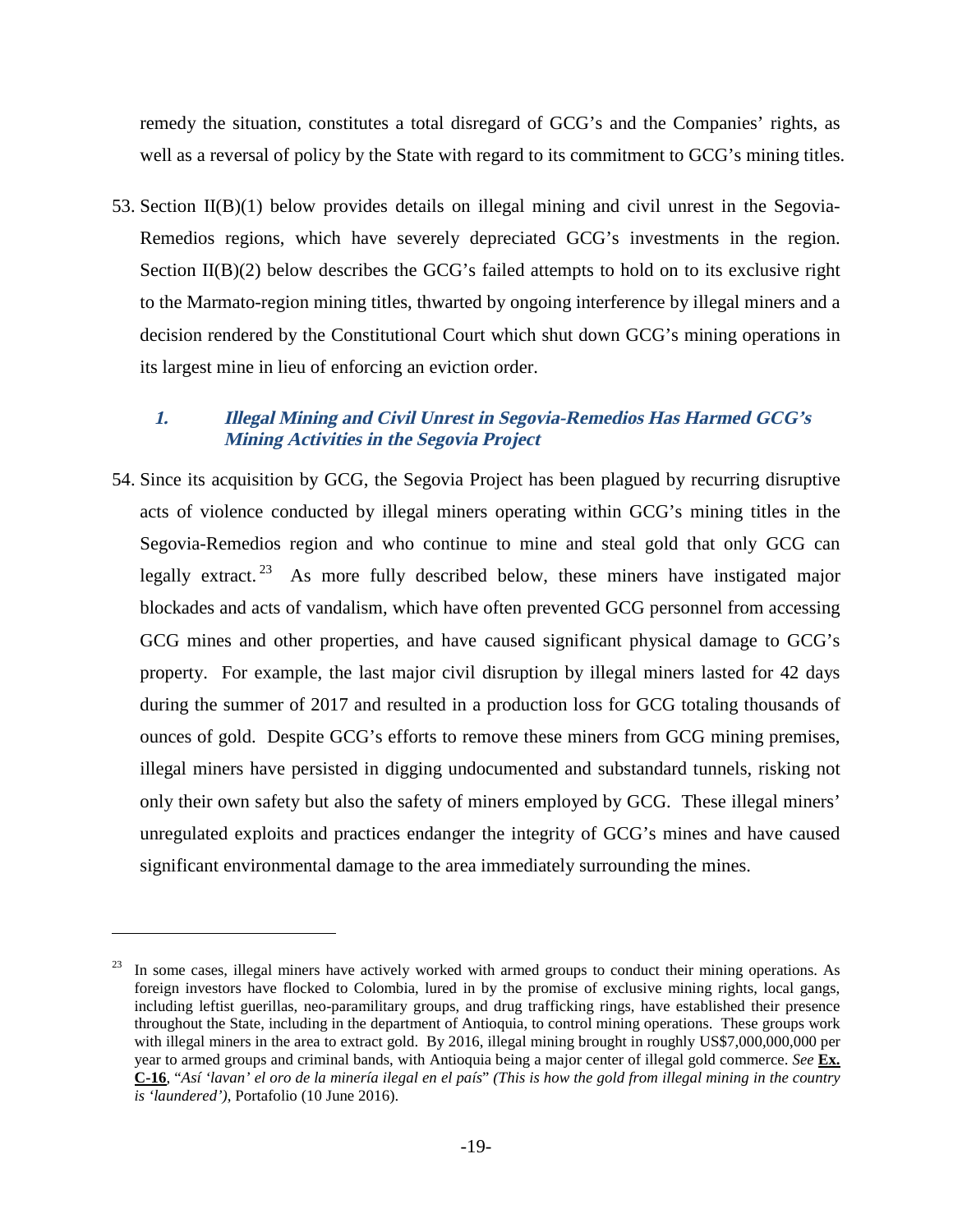- 55. The Colombian legal system has proven wholly ineffective in each of GCG's myriad efforts to seek relief, with all relevant State authorities stalling the matter and prolonging the status quo. GCG has commenced upwards of 200 separate administrative and court actions to remove illegal miners from its Segovia mining areas. Even though many of these administrative and court actions date back five or more years, the vast majority have not even been decided in the first instance.<sup>24</sup> In fact, to date, across the more than 200 Segovia-related actions commenced by GCG and the Companies, the NMA has only issued a decision in 35 instances. Of those, 22 have been decided in GCG's favor. Yet even then, only two have led to the eviction of illegal miners from the area.<sup>25</sup> In both cases, however, the relief was of little consequence as, by the time that these two eviction orders were to be enforced, the illegal miners had completed their mining works and voluntarily left the area. For the remaining 20 actions where eviction orders were entered, the government has failed to take any action to enforce these official rulings and evict the illegal miners.<sup>26</sup> The Mayor of Segovia, who is responsible for implementing the eviction orders has, time and again, expressly refused to enforce these orders, and neither the Government of Antioquia, the national government of Colombia, nor the police force have responded to GCG's efforts to persuade the Mayor to enforce the eviction order.
- 56. Moreover, GCG has had to withdraw 19 of its administrative complaints due to the NMA's inertia. In these instances, the NMA waited so long to act that illegal miners were able to strip the particular mines of all mineral resources and then abandon the mines completely, rendering GCG's request to evict the miners moot.

<sup>&</sup>lt;sup>24</sup> **Ex. C-17**, Tables with Schedules of Administrative Actions for Segovia.

<sup>&</sup>lt;sup>25</sup> These are the El Bambu 2 Mine, effectively evicted on 8 September 2017, and La Iraca Mine, effectively evicted on 23 March 2017.

<sup>&</sup>lt;sup>26</sup> GCG has been successful in obtaining eviction orders at the following mines, but the illegal miners have not yet been evicted: (i) El Guameru Mine; (ii) La Luciana Mine; (iii) La Escalona Mine; (iv) Cordoba Mine; (v) La Milena Mine; (vi) La Pola Mine; (vii) Los Guaduales Mine; (viii) La Granja Mine; (ix) El Chocho Mine; (x) El Rumbon Mine; (xi) La Iraca Mine; (xii) La Esmeralda Mine; (xiii) La Nevera Mine; (xiv) Lingote Gold Mine; (xv) El Cagui Mine; (xvi) La Luna Mine; (xvii) La Esperanza 3 Mine; (xviii); Las Runas Mine; (xix) El Cogote Mine; and (xx) LA 29 Mine.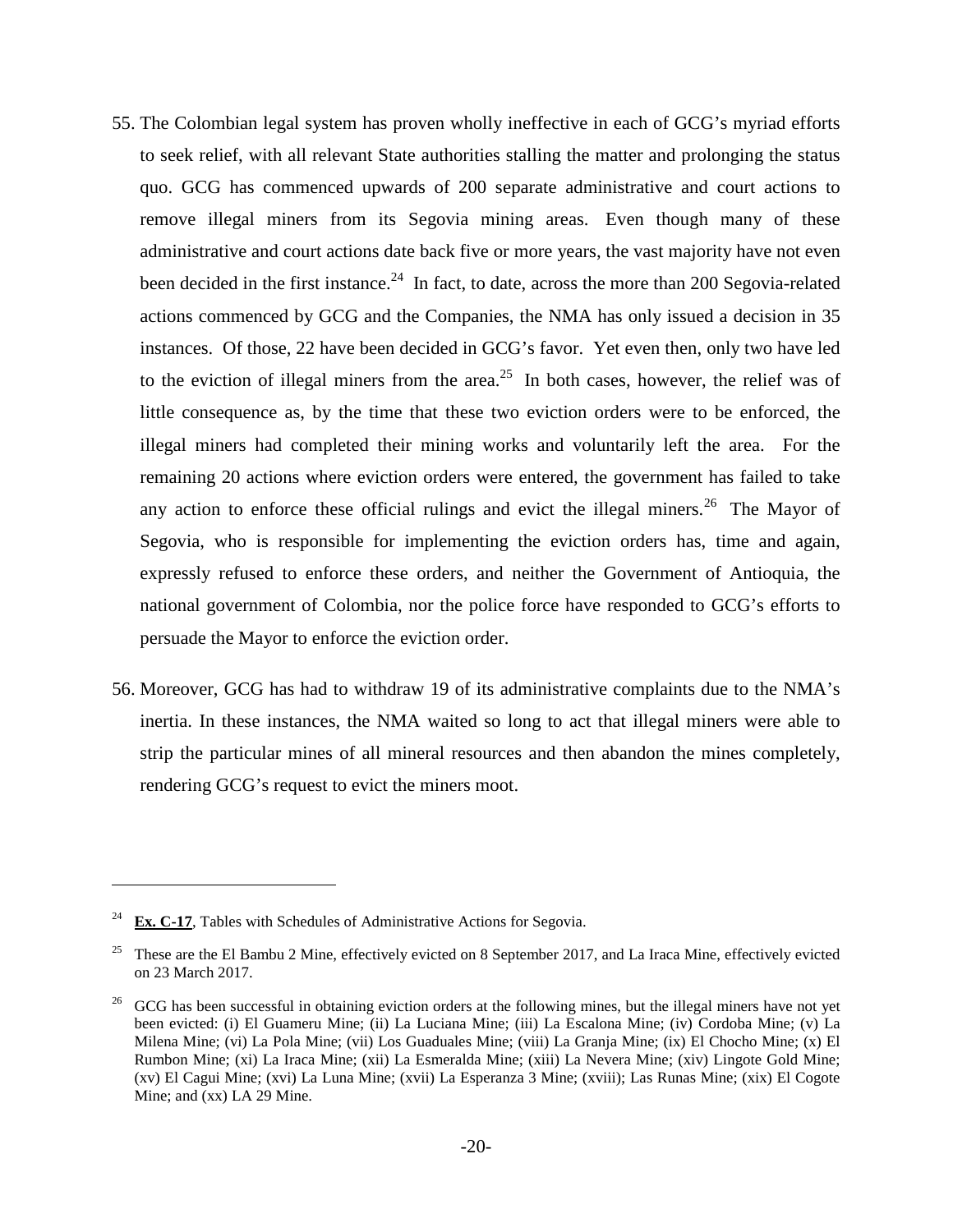- 57. The Colombian government's conduct towards GCG and the Companies stands in stark contrast to the level of aid and protection it has offered to numerous other similarly-situated mining companies. As one recently example, in 2016, a formal security council organized by the national army and regional police commander for the municipality of Buriticá in Antioquia, and comprised of national and regional police authorities, carried out operations to evict illegal miners operating in mining areas owned by Continental Gold Inc. ("**Continental Gold**"), a Canadian entity engaged in gold mining operations in Antioquia, Colombia.<sup>27</sup> The NMA had ordered local authorities, with the participation of Continental Gold as legal title holder in the area, to formally close down illegal operations, all without any harm to Continental Gold's operations. Other examples of effective interventions, involving other foreign and Colombian enterprises, can be found in, *inter alia*, the Colombian gold mining and coal mining sectors.
- 58. Such disparate treatment is inexplicable given the many ways in which these mining companies and GCG are similar, including that most of these mining enterprises are operating in the same industry and often even in nearby regions, facing the same or substantially similar issues with respect to illegal miners trespassing on their mining properties and extracting gold and other minerals without legal title or permission. The Colombian government has acted swiftly and determinedly in response to other mining companies' pleas to remove illegal miners from their title areas, enlisting authorities at both the national and regional levels of government and demonstrating that it can, when so inclined, easily and adequately protect investors from illegal trespassers and miners.

### **i. Illegal Miners in and Around El Cogote Have Harmed GCG's Investments While the Colombian Government Has Failed to Take the Necessary Measures to Protect GCG's Investments**

59. GCG's efforts to evict illegal miners part of an organized group called the El Cogote Association ("**ECA**"), operating in the RPP-140 mining title area, exemplify the government's utter failure to protect GCG's investments.

See **Ex. C-18**, Continental Gold Inc. Press Release, "Continental Gold Announces Government Measures for Eviction of Illegal Informal Mines in Buriticá," dated 18 January 2016.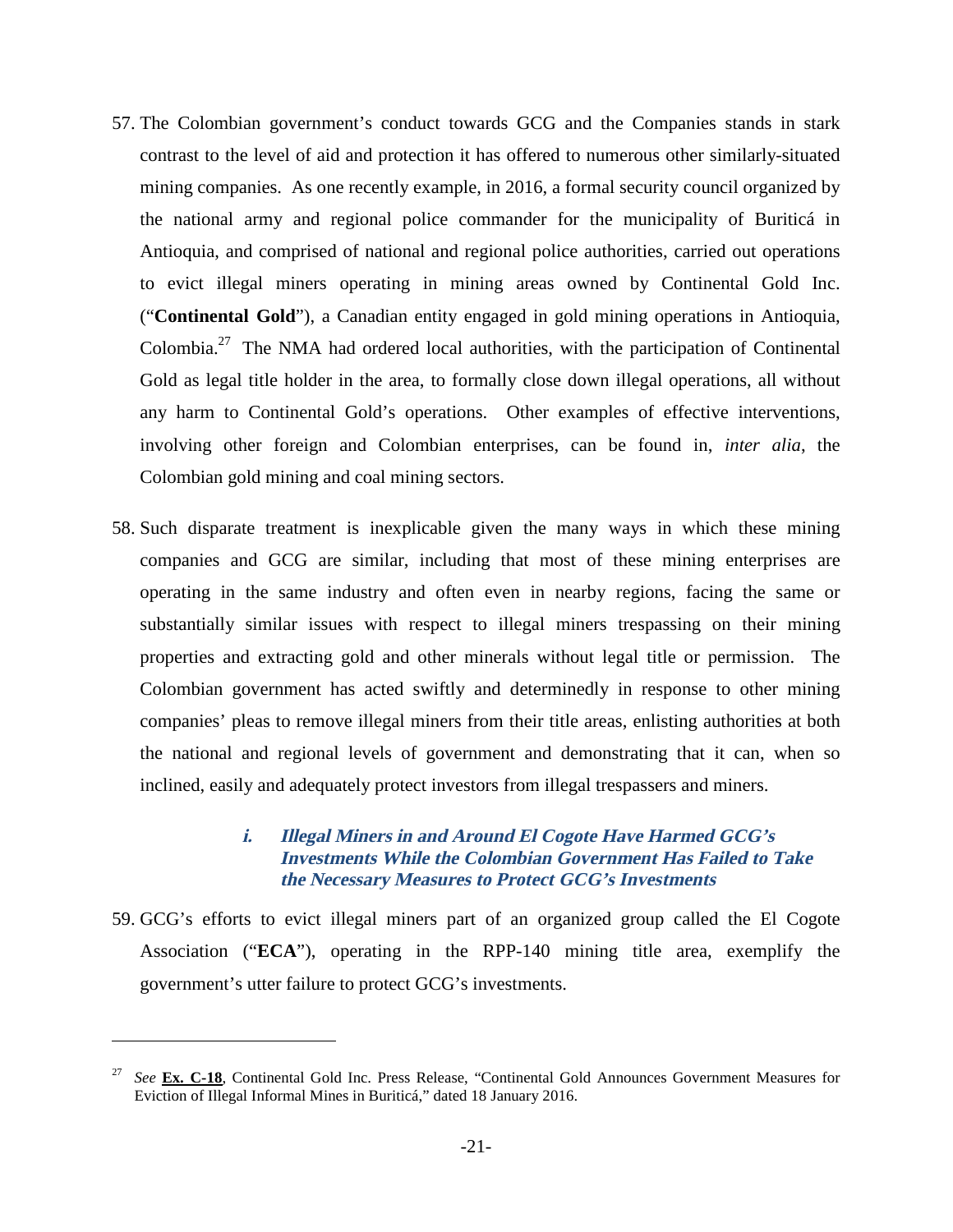- 60. Prior to the FGM Acquisition on 19 August 2010, on 19 September 2003, FGM had granted a "loan use" (the "**Comodato**") to the ECA over Ñemeñeme, a property located in the RPP-140 title area. Under the Comodato, ECA was permitted to explore and exploit minerals in the region for a term of ten (10) years, ending on 19 September 2013. Despite the expiration of the Comodato, the ECA continued exploiting minerals in the area illegally.
- 61. In response, GCG, through Zandor, filed an Administrative Action with the NMA in order to (i) stop ECA's illegal activities in the RPP-140 area and (ii) evict the ECA illegal miners from the area. On 4 March 2015, the NMA granted Zandor's request, issuing an eviction order to be enforced by the Mayor of Segovia (the "**Segovia Eviction Order**").
- 62. GCG petitioned the Mayor of Segovia to enforce the Segovia Eviction Order, but its request fell on deaf ears. The Mayor refused to enforce the order. Rather than compelling the Mayor to observe the law, the Government of Antioquia, the Ministry of Mines and Energy, and the NMA pushed GCG to negotiate an operation contract that would allow the ECA to operate the mine even though the ECA otherwise had no right to do so. Though GCG made efforts to negotiate, the ECA in bad faith repeatedly failed to attend meetings and comply with the schedule set by the parties, and never responded to the proposed contract, preferring instead to benefit from the status quo.
- 63. Following failed negotiations, GCG once again attempted to compel the Mayor of Segovia to enforce the Segovia Eviction Order. Like the petition before it, this petition, too, was unsuccessful. Running out of recourse, GCG turned to the Colombian courts, seeking relief before the Administrative Tribunal of Antioquia by filing a request to enforce the Segovia Eviction Order. The tribunal refused to do so, leaving GCG with an eviction order that no branch of the Colombian government is willing to enforce. Illegal mining continues.
- 64. Not only has illegal mining robbed GCG of its gold reserves, it also presents a danger to illegal miners themselves as well as the public at large. Illegal mines do not comport with Colombian health and safety laws and regulations and have caused significant damage to surrounding areas. For example, in April 2014, the local hospital in Segovia had to be evacuated and demolished after suffering integral infrastructure problems as a result of illegal mining (underground activities by illegal miners damaged the foundations of the structure).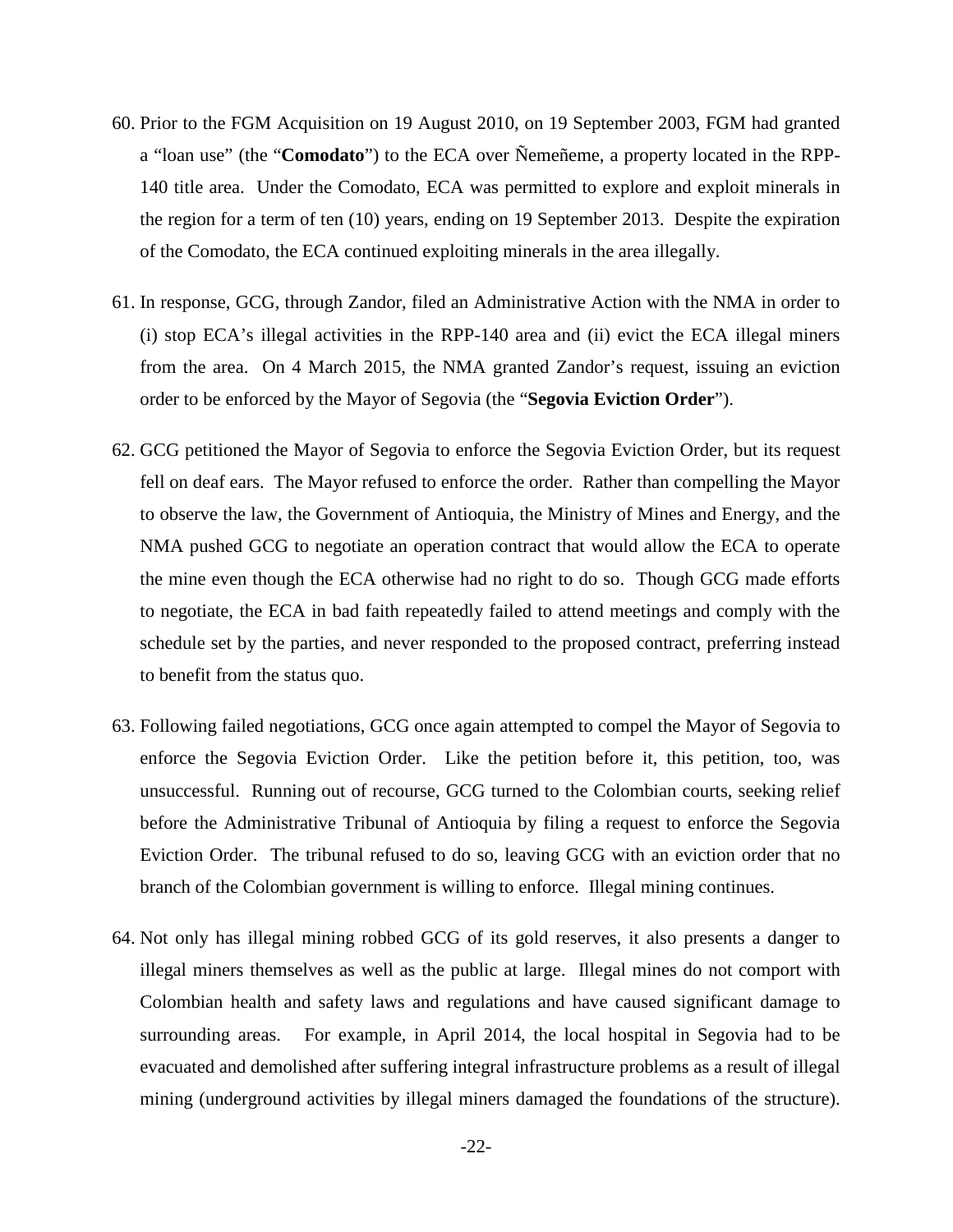Segovians were thus left stranded without a functioning hospital. So, GCG donated to Segovia its own private hospital, "La Salada", so that it could be used by the wider public. The Department of Antioquia allocated money to remodel and adapt the hospital to the needs of the more than 34,000 inhabitants of Segovia and GCG also donated money and equipment to outfit the hospital for the broader public.



*Figure 3. Severe infrastructure problems in the local hospital in Segovia were primarily caused by underground illegal mining.* 

# **ii. Civil Disruptions and Violence Caused by Illegal Miners Are Substantially Depreciating the Value of GCG's Investments**

- 65. In addition to illegal mining activities at El Cogote and other mines (*see supra*, Section  $II(B)(1)(i)$ , miners at various locations have engaged in disruptions and violent riots, coinciding temporally with every time that GCG has attempted to evict these miners. These bouts of civil unrest have significantly impaired GCG's mining operations in Segovia. In some cases, the civil disruption has forced a complete stop to GCG's mining operations, costing GCG millions of dollars. Civil disruptions have resulted in significant damage to GCG properties and infrastructure.
- 66. Deprived by government authorities of any other means of redressing these disruptions, GCG tried to negotiate with the illegal miners, but these miners were intransigent, orchestrating major protests in 2016 and 2017 in order to gain leverage at the negotiating table. Bending to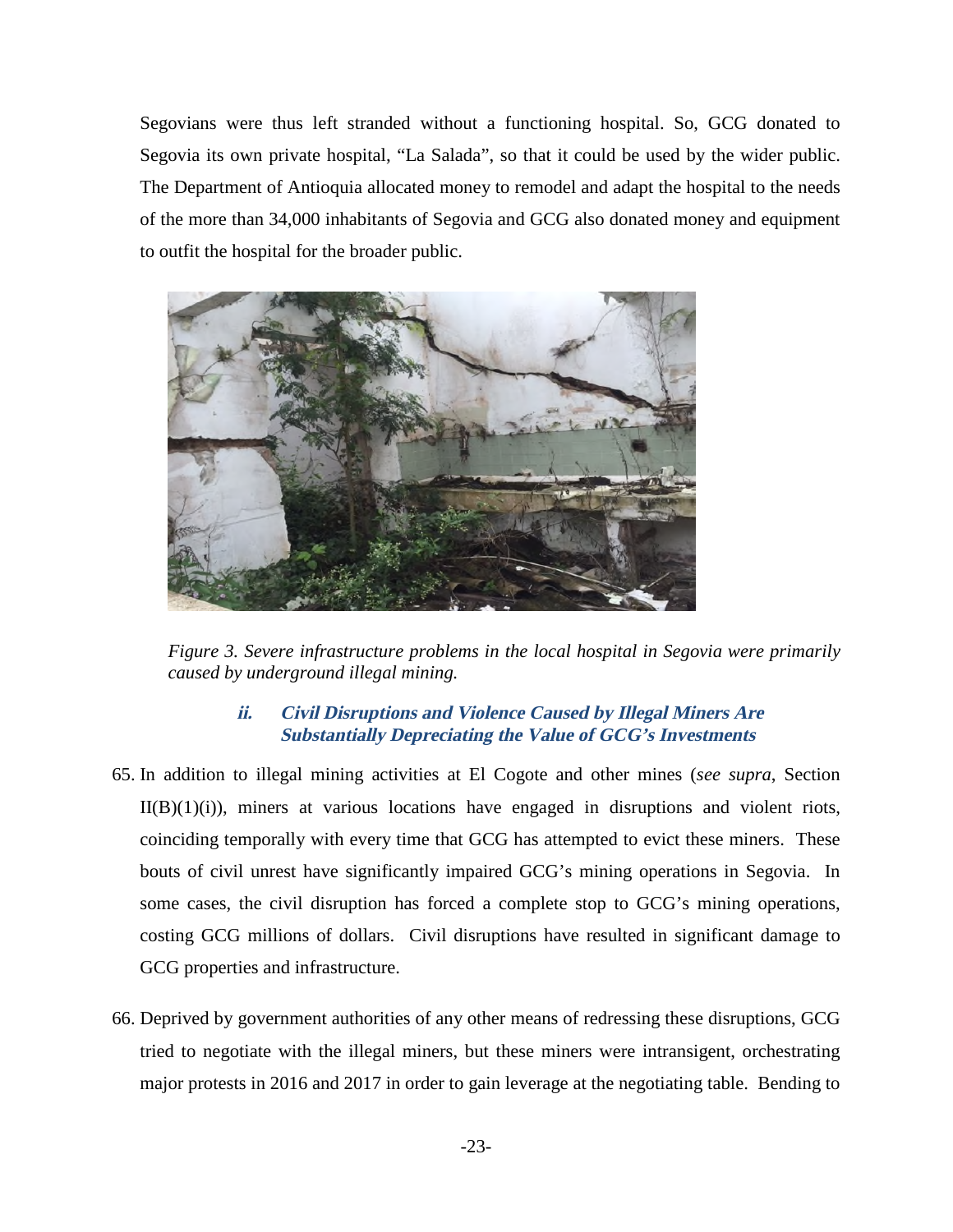the will of the miners, various government authorities convened a roundtable (*Mesa Institucional* or *Mesa Minera*) to try to force GCG to share access to the gold in its mining titles with individuals and groups whom the Colombian government *itself* acknowledges have no legal right to mine in GCG's mining areas. Even so, illegal miners refused to engage in any constructive dialogue.

67. Growing increasingly combative, from July 2017 - September 2017, a group of illegal miners convened a 42-day period of violent civil unrest in response to increased measures implemented by the Colombian government to restrict illegal mining pursuant to Law No. 169 of 2016, including restrictions on access to the mercury and explosives used by illegal miners in the extraction process, the imposition of new requirements on the processing of ore at certified plants, and the criminalization of illegal mining.<sup>28</sup> As a result of the miners' disruptive actions, the majority of GCG's workforce was unable to safely reach the mining areas and report for work. Cars, trucks, and other GCG properties were completely destroyed during the protest and the very safety of GCG personnel was put in jeopardy. Despite being apprised of the situation, the State did nothing to prevent the destruction of GCG's property or protect GCG employees. For every day that the illegal miners protested, GCG incurred millions of dollars in damages.

<sup>28</sup> *See* **Ex. C-19**, Gran Colombia Gold Corp. Press Release, "Gran Colombia Gold Continuing to Negotiate in Good Faith Despite Actions of Illegal Miners in Segovia and Remedios," 31 July 2017.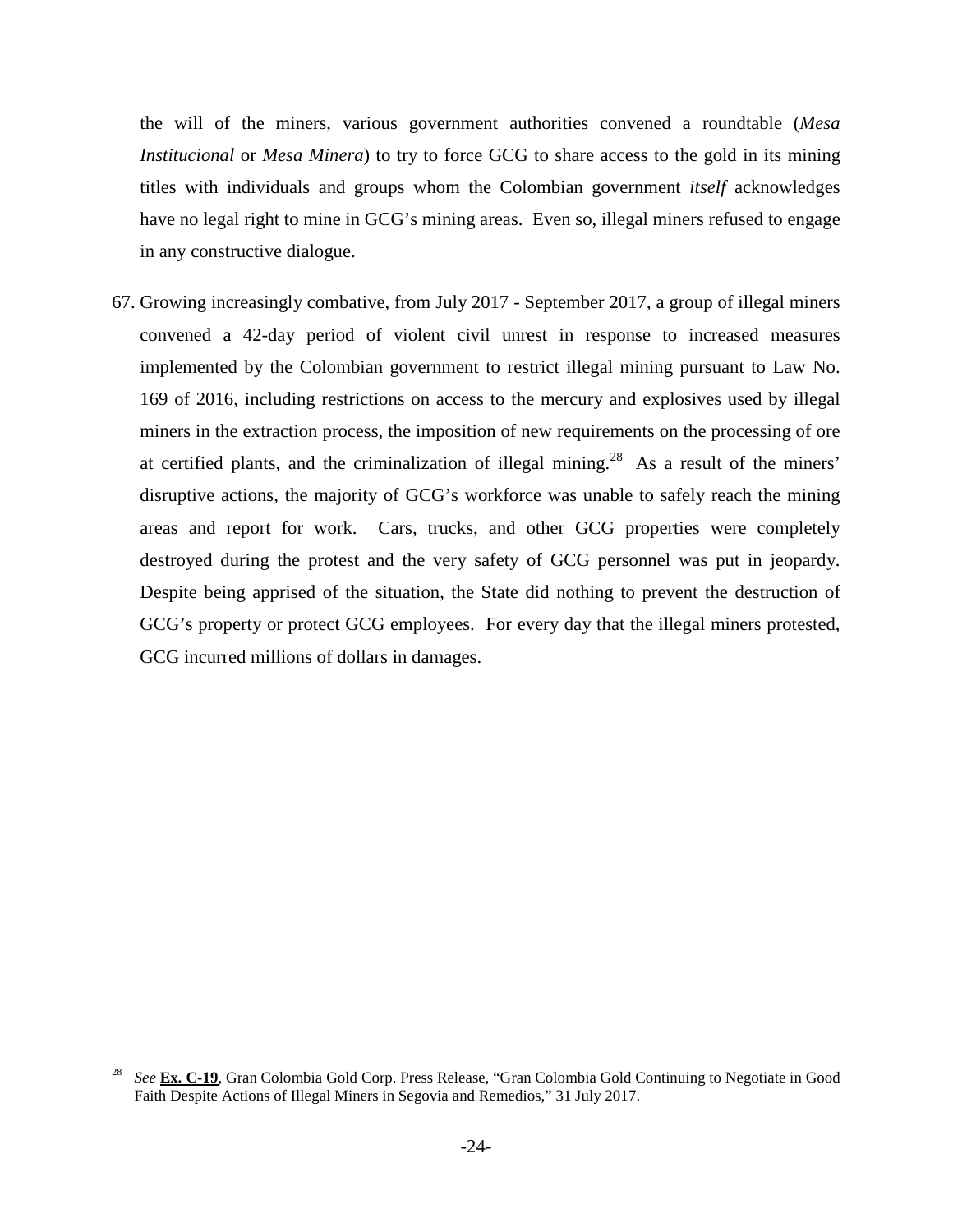

*Figure 4. Firefighters attempt to put out a fire caused by protesting illegal miners during the 42-day civil disruption orchestrated by illegal miners from July 2017 to September 2017.* 



*Figure 5. Property damage to drill rigs caused by the 42-day civil disruption instigated by illegal miners from July 2017 to September 2017.*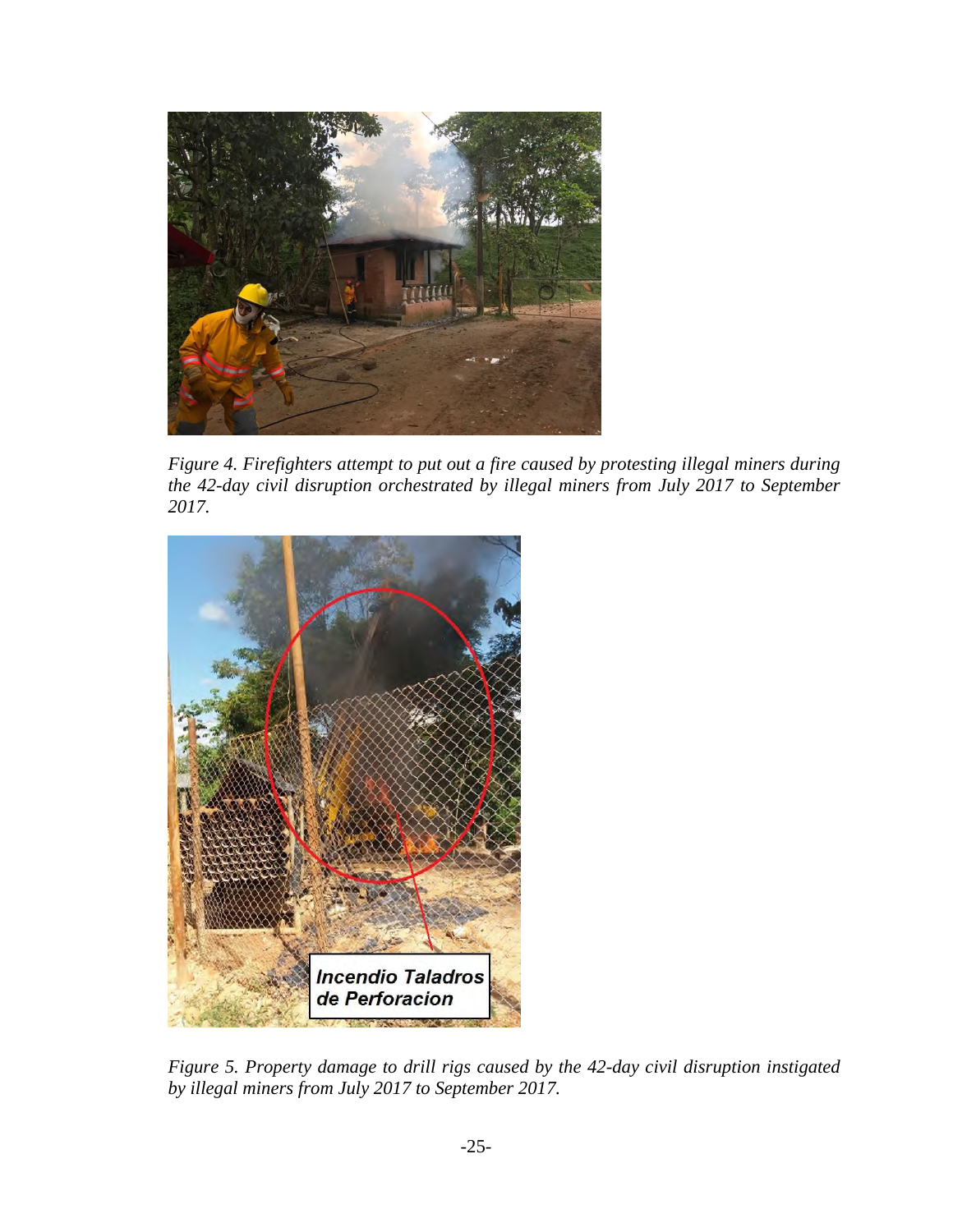- 68. Once again, the State left GCG with no choice but to capitulate in order to stop the violence and to mitigate damages. On 1 September 2017, it abated most of the civil unrest in Segovia by "contracting" with some of the illegal miners in the region, whereby GCG hired them to mine on GCG's Segovia Titles, for GCG's benefit, at a price far in excess of that which GCG would normally incur in mining costs during the regular course of business. At the same time, the largest illegal mining operations, including those at El Cogote, refused to contract with GCG and continue to operate illegally to date. While the agreement allowed GCG to continue large-scale mining operations in Segovia, it was, at best, only a cosmetic, and very expensive, stopgap measure that did not address the underlying tensions between the parties involved. Illegal mining persists along with the ever-present fear of more civil disruptions and further damage to GCG's operations. As it is, prior stoppages caused by illegal miners resulted in GCG's reduced production and loss of potential production.
- 69. Respondent's failure to protect GCG's mining titles in the Segovia region has substantially depreciated the value of these titles. For example, the profitability of GCG's mining activities in Segovia has declined significantly now that GCG must share its profits with the Segovia illegal miners while single-handedly covering the cost of supervising the illegal miners' activities.
- 70. Just as arduous and costly is GCG's impossible task of ensuring the miners' compliance with safety and environmental regulations while unable to control their conduct. The illegal miners' methods for extracting gold pose serious environmental and community risks, including mercury poisoning, around GCG's mines as illegal mining persists.<sup>29</sup> In response, GCG joined the Global Mercury Project in order to tackle the environmental issue of mercury contamination from such small-scale gold mining.<sup>30</sup> Yet despite GCG's best efforts, the threat of mercury poisoning persists. While GCG has made efforts to improve the lives of illegal miners by joining USAID's "Legal Gold" initiative, many illegal miners within

<sup>29</sup> The danger of mercury poisoning is particularly prescient in Segovia, where ground-level concentrations of mercury gas are so high that experts fear an immediate outbreak of an environmental health crisis. *See* **Ex. C-20**, Shefa Siegel, "Threat of Mercury Poisoning Rises With Gold Mining Boom", YaleEnvironment360, dated 3 January 2011.

<sup>30</sup> *See* ¶ 13 *supra*.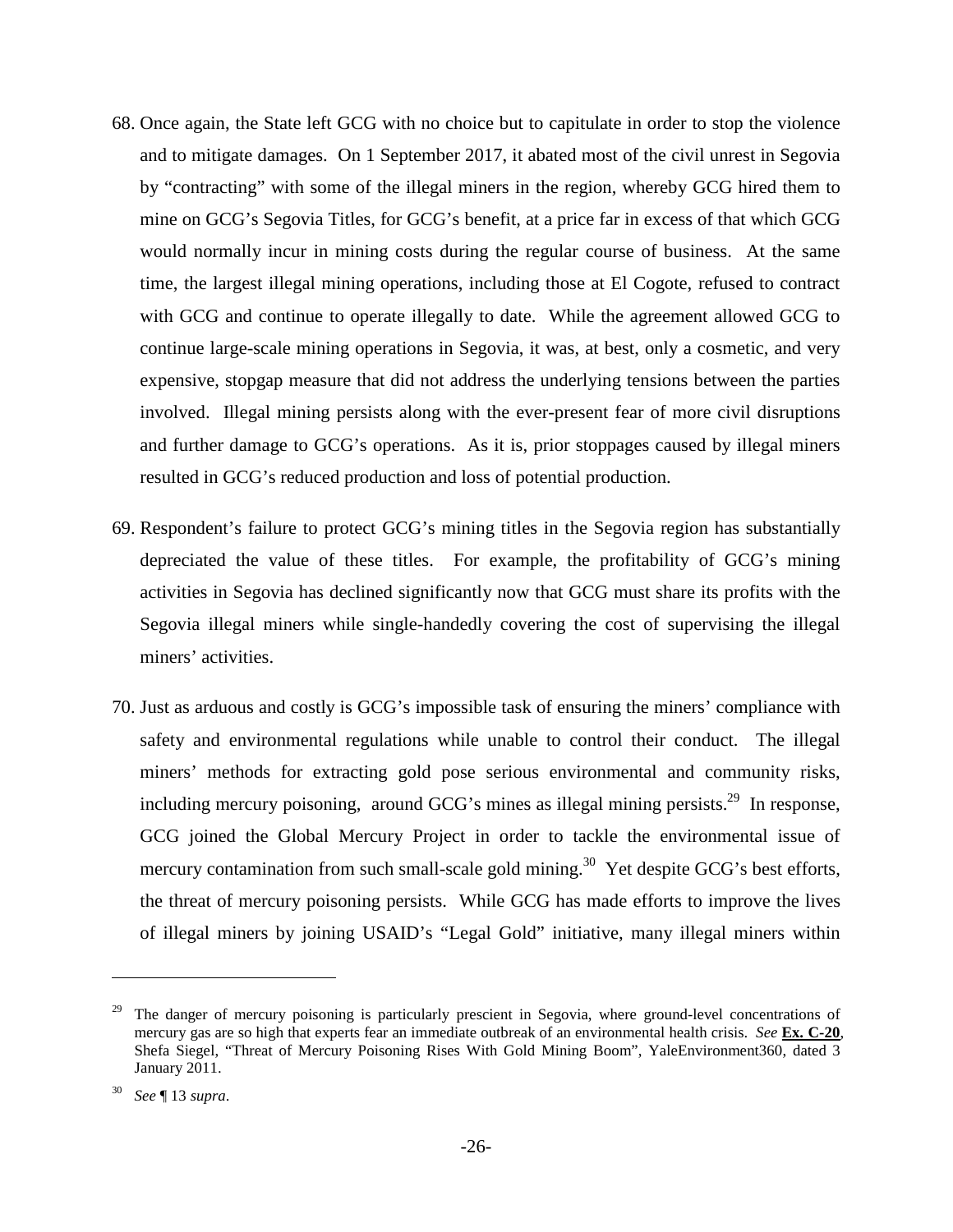GCG's mining titles have refused such assistance and continue to use outdated and unsafe extraction methods that endanger their lives and the surrounding environment.

#### **2. Illegal Mining Has Harmed GCG's Mining Activities in the Marmato Project**

71. Since at least 2010, GCG's mining activities in Marmato have been severely encumbered by the presence of illegal miners who have engaged in mining activities spanning several of GCG's mining title areas and have caused major civil disruptions and substantial damage to GCG's mining operations in the region. As a result, MAO, Mineros, and Croesus, the direct mining title holders of the Marmato mines, have commenced over 200 administrative actions requesting the eviction of illegal miners in the Marmato mining areas, out of which only 92 have been decided by the authorities and only 76 have been decided in GCG's favor. Yet even when eviction orders were granted, no evictions were carried out. Rather, GCG's every effort to evict the illegal miners has been stymied by municipal authorities who have stalwartly refused to execute those eviction orders granted against illegal miners and by politically biased Colombian courts that have inappropriately applied law retroactively in order to impede execution of the eviction orders. What follows are examples of the State's repeated failures to take action to enforce the eviction orders and protect GCG's mining titles under the Marmato Project.

#### **i. Colombia Has Failed to Take Action to Protect GCG's Investments in Title CHG-081**

72. GCG's years-long saga to evict illegal miners in its CHG-081 mining title area has been beset by an intransigent municipal authority refusing to abide by an eviction order and a Constitutional Court so addled by judicial activism that it has brought a full stop to GCG's operating plans at the Villonza mine, while illegal mining continues at the mine, costing GCG millions of dollars in lost mineral deposits, destroyed infrastructure, and increased risk in operations due to physical instability of its mines as a result of illegal mining methods. On 1 September 2010, in response to a petition by MAO, GCG's subsidiary holding the CHG-081 mining title, the Secretary of Mines of Antioquia in Medellín issued an eviction order (the "**Marmato Eviction Order**") providing for the eviction of illegal miners within CHG-081's areas and ordering the Mayor of Marmato to enforce it.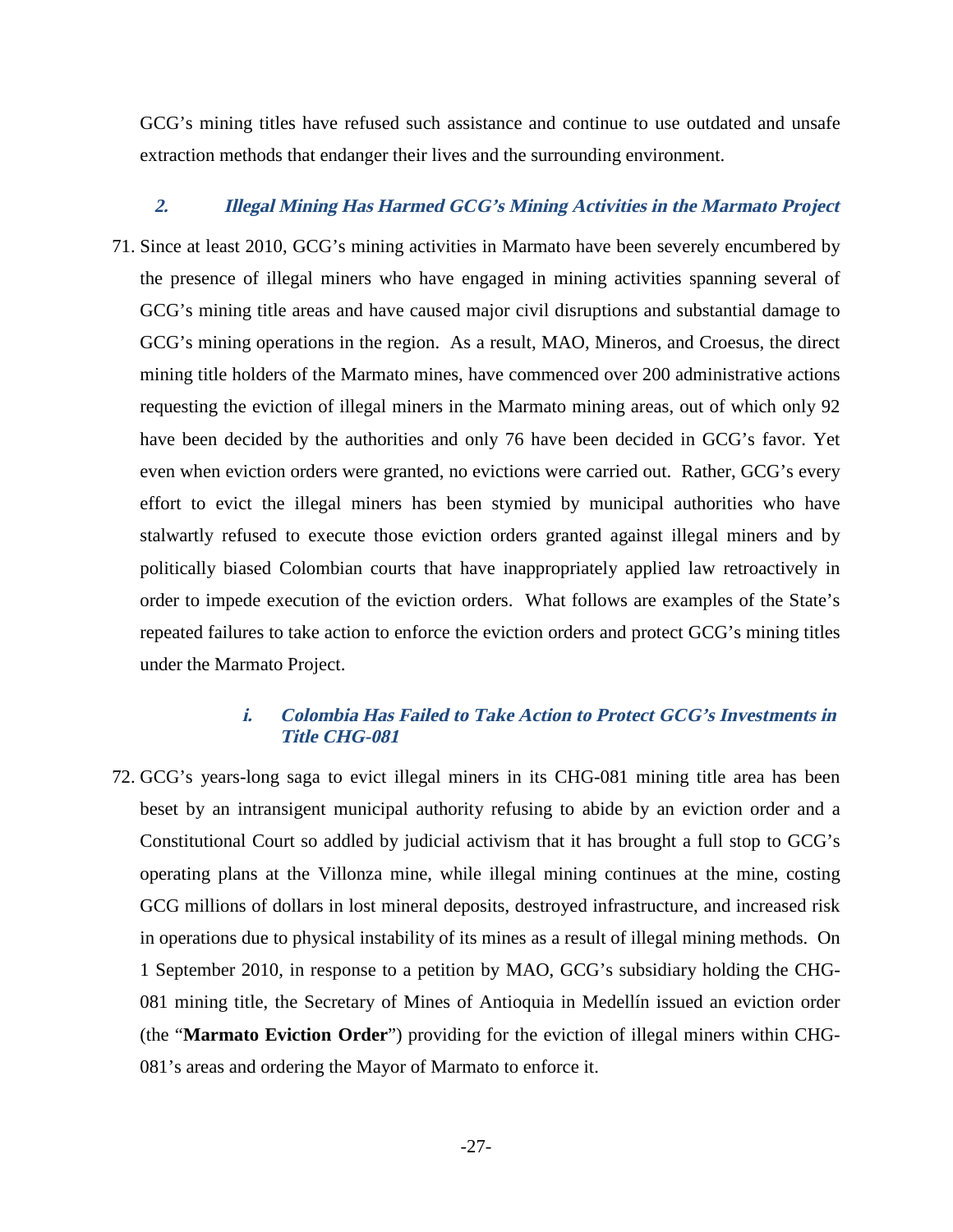- 73. GCG's attempts to enforce the Marmato Eviction Order immediately failed when the Ombudsman of the Municipality of Marmato (*Personería del Municipio de Marmato*) issued an opinion that the Marmato Eviction Order might potentially violate the constitutional rights of the individuals and families working in affected mining areas. The Marmato Eviction Order was thus suspended pending mediation between MAO and the illegal miners. Mediation proved fruitless. On 4 October 2013, after two years during which the State failed and refused to enforce the Marmato Eviction Order, MAO requested the suspension of all obligations related to several mining contracts, including CHG-081, claiming a *force majeure*  event as a result of government authorities' failure to enforce eviction orders, including the Marmato Eviction Order, that led to MAO's inability to perform under its mining titles because of the continued presence of illegal miners.
- 74. After receiving no reply to its October request, in January 2014, MAO again petitioned the Mayor of Marmato to carry out the Marmato Eviction Order. The government's unwillingness to evict the illegal miners or accept *force majeure* had placed MAO's mining titles in jeopardy. Not until 6 May 2014 did the Mayor of Marmato notify the illegal miners working in the Villonza mine that, pursuant to the Marmato Eviction Order, closure and eviction of the mines was scheduled to take place on 14 May 2014. Closure of the mine never actually occurred, however, because following this notification, on 10 May 2014, a representative of the miners working in the Villonza mine filed a Claim for the Protection of Constitutional Rights (*Acción de Tutela*) against the NMA, MAO, and Mineros, claiming that they (the petitioners) were never notified of the Marmato Eviction Order, and thus the closure and eviction of the miners was illegal. The court hearing the case issued an interim order suspending closure of the mine and eviction of the miners until such time as a final decision on the constitutionality of the Marmato Eviction Order was reached.
- 75. On 11 August 2015, MAO once again petitioned the Mayor of Marmato to enforce the Marmato Eviction Order. The Mayor of Marmato responded by offering to hold a meeting to address the situation. That meeting never occurred.
- 76. Following a total lack of action by the Mayor of Marmato, MAO filed criminal charges against the Mayor, after which the Office of the Attorney General, on 9 February 2016,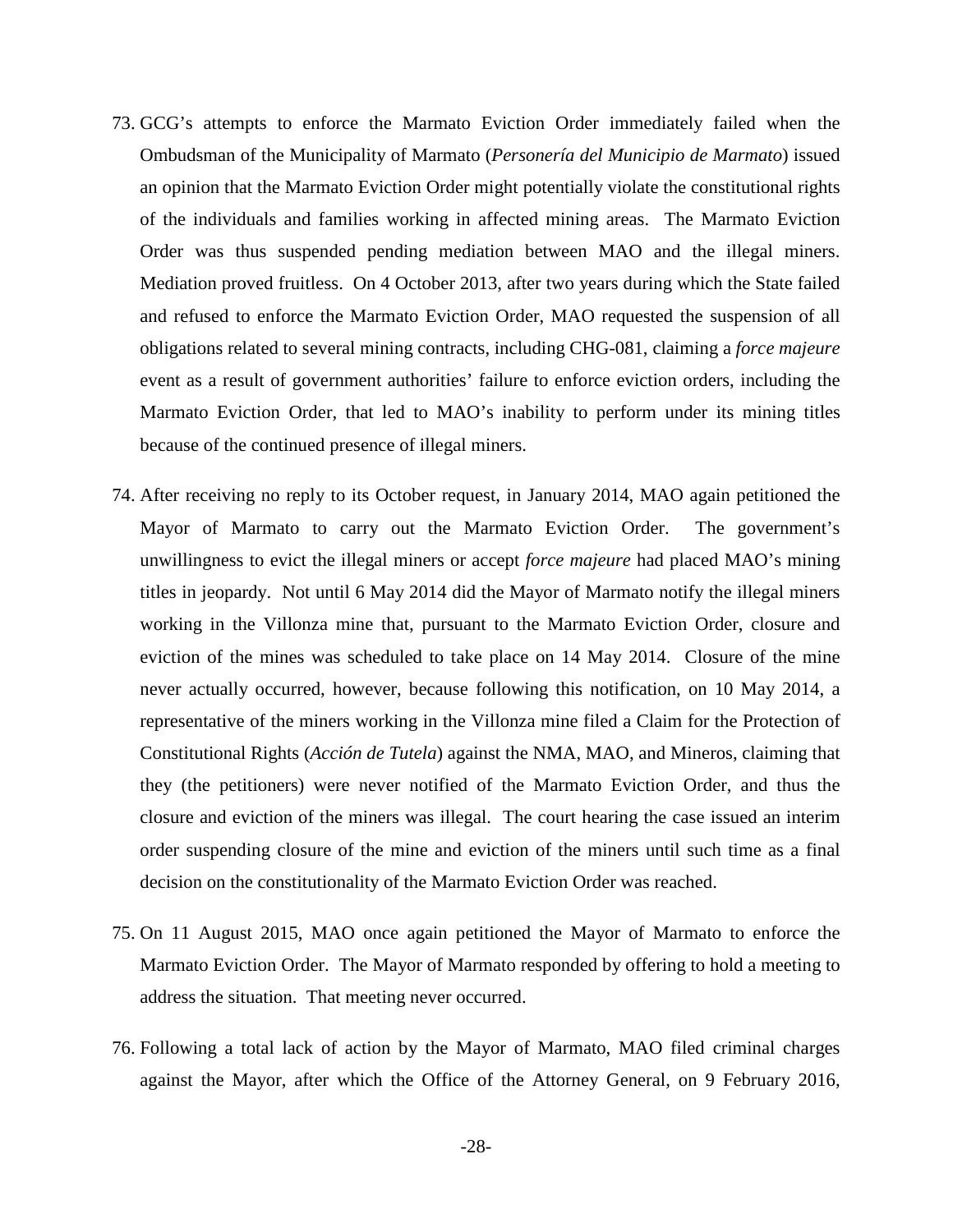requested that the Mayor enforce the order. The Mayor still refused to enforce the Marmato Eviction Order.

- 77. Then, four "traditional miners" from Marmato brought claims before the Constitutional Court against the Mayor of Marmato, the NMA, MAO and Mineros, claiming, among other things, that their rights to participate in mining in the Marmato region had been stripped from them as a result of State actions that had approved the assignment of mining rights to companies controlled by GCG and that the Marmato Eviction Order violated their right to work.<sup>31</sup> On 28 February 2017, the Constitutional Court issued a plurality decision annulling the Marmato Eviction Order. Essential to its rationale was its *retroactive application* of the Indigenous and Tribal Peoples Convention of 1989 (the "**ITP Convention**"), which mandates that local indigenous populations be consulted whenever consideration is being given to legislative or administrative measures which may affect them directly. The court determined that the ITP Convention, as incorporated into the Colombian Constitution, afforded inhabitants and traditional miners of Marmato the right to participate in a process through which they would be allowed discuss the impact MAO's ownership of Title CHG-081 would have on their traditional mining rights.
- 78. What the court failed to acknowledge was that this right to consultation applies only to proposed new mining titles. It was not intended to provide for a consultation process in a case like GCG's, where an entity already owned a mining title and assigned it to a third party (GCG). Trying to circumscribe this technical requirement, the Court created its own requirement: that a consultation process is necessary where an assignee has not yet performed exploration or exploitation activities.<sup>32</sup>
- 79. Though MAO and the NMA appealed the decision, the Constitutional Court denied the appeal, and worse still, suspended MAO's mining rights to Title CHG-081 until such time as the local government authorities in Caldas and the NMA implemented a consultation process inviting the local mining communities to speak. The Constitutional Court's decision

<sup>31</sup> *See* **Ex. CL-2**, Communication No. 8 regarding the Constitutional Court's decision in Sentence SU-133/17, dated 28 February 2017, p. 1.

<sup>32</sup> *Id*.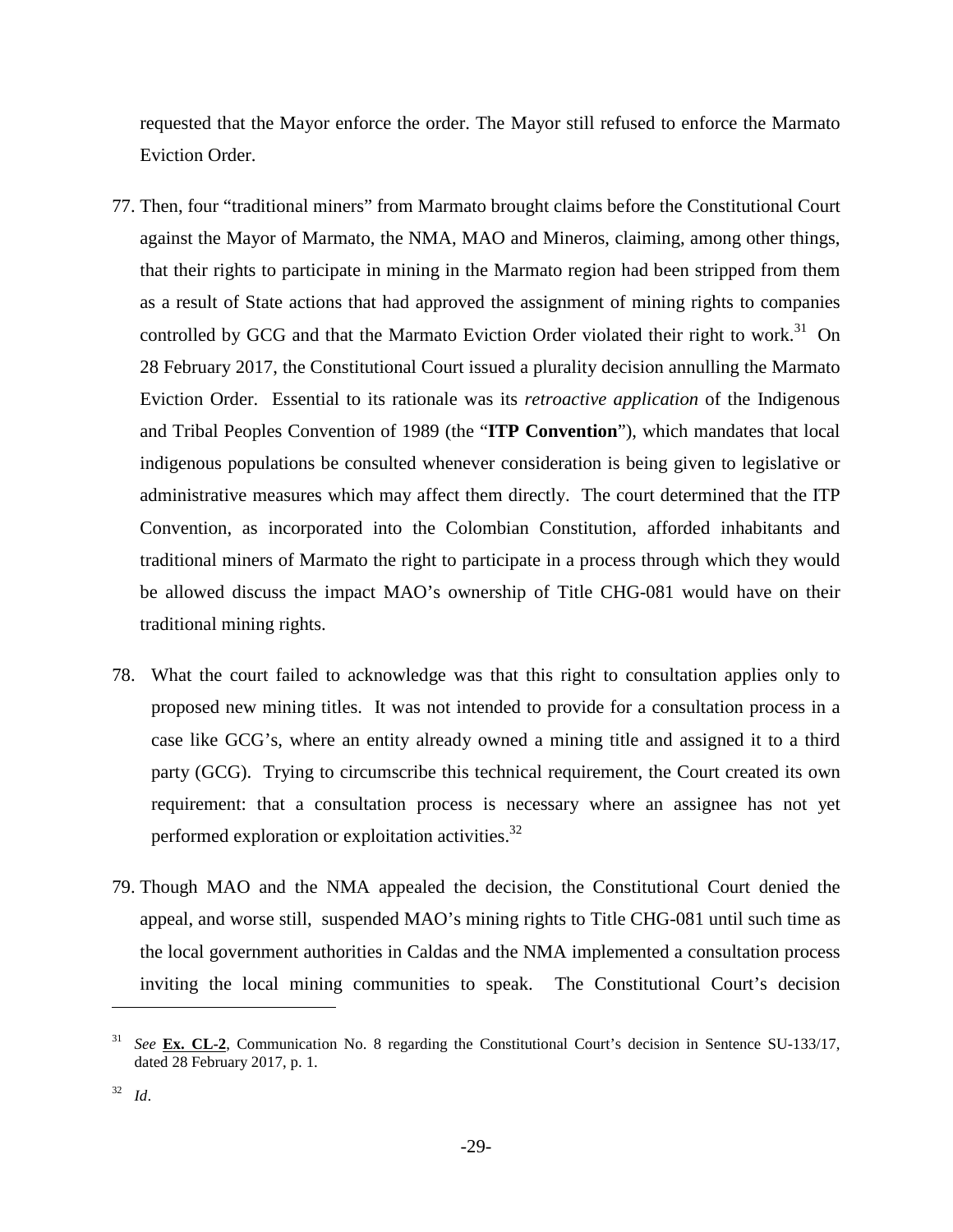effectively stripped GCG's rights to mine in the areas listed under Title CHG-081, prohibiting mining activities by GCG in the areas listed under Title CHG-081 while essentially issuing a *carte blanche* to illegal miners to continue their illicit activities at the Villonza mine to this day. Despite the court's mandate that government authorities implement a consultation process, over a year later, a consultation has yet to be organized.



*Figure 6. The illegal mine at Mina Esperanza, located within GCG mining title 147-98M in the Marmato region, was created out of roughshod materials and contains no safety features to protect workers.*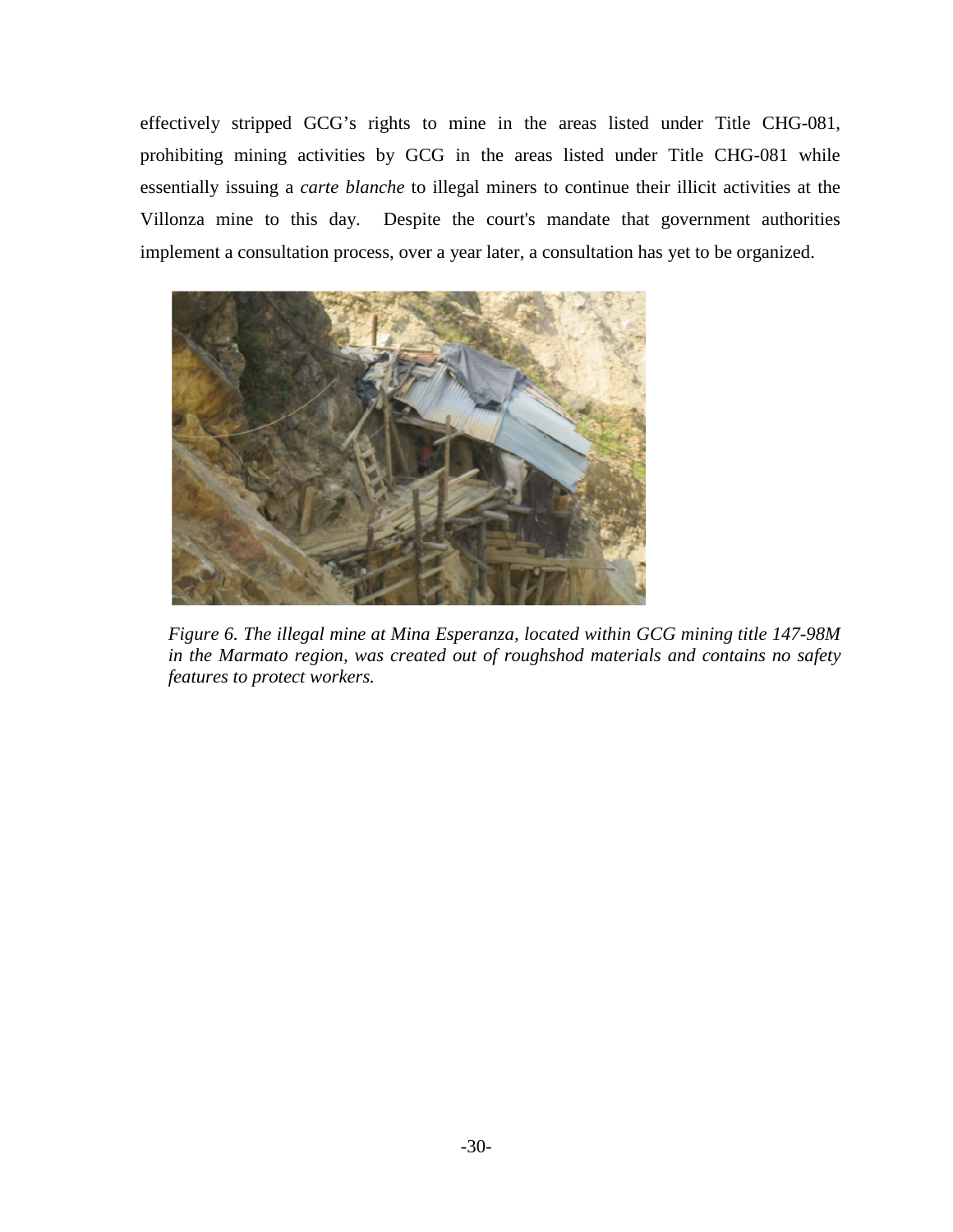

*Figure 7. Illegal miners at Mina Esperanza in Marmato do not wear appropriate safety equipment.* 

## **ii. Colombia Has Failed to Take Action to Protect GCG's Investments in Additional Mines in the Marmato Region**

- 80. Illegal miners have also affected mining activities conducted under Mining Title 014-89M (a mining title adjacent to Title CHG-081), held by Mineros, another GCG subsidiary.
- 81. By November 2015, GCG, through Mineros, filed two administrative actions with the NMA, seeking to evict illegal miners from the Title 014-89M area. Following the NMA's grant of eviction orders in response to GCG's administrative actions, GCG petitioned the Mayor of Marmato to execute the eviction orders. Despite the eviction orders by the NMA, no eviction took place.
- 82. Finally, after nearly two (2) years of concerted efforts to convince the Mayor of Marmato to execute the eviction orders, GCG convened a meeting at the Mayor's office with the National Police on 1 December 2015. Talks, however, proved unsatisfactory and Colombian authorities appeared reluctant to enforce the eviction order which covered six (6) different mines. Following the meeting, the Police Inspector of Traffic and Mining sent a letter to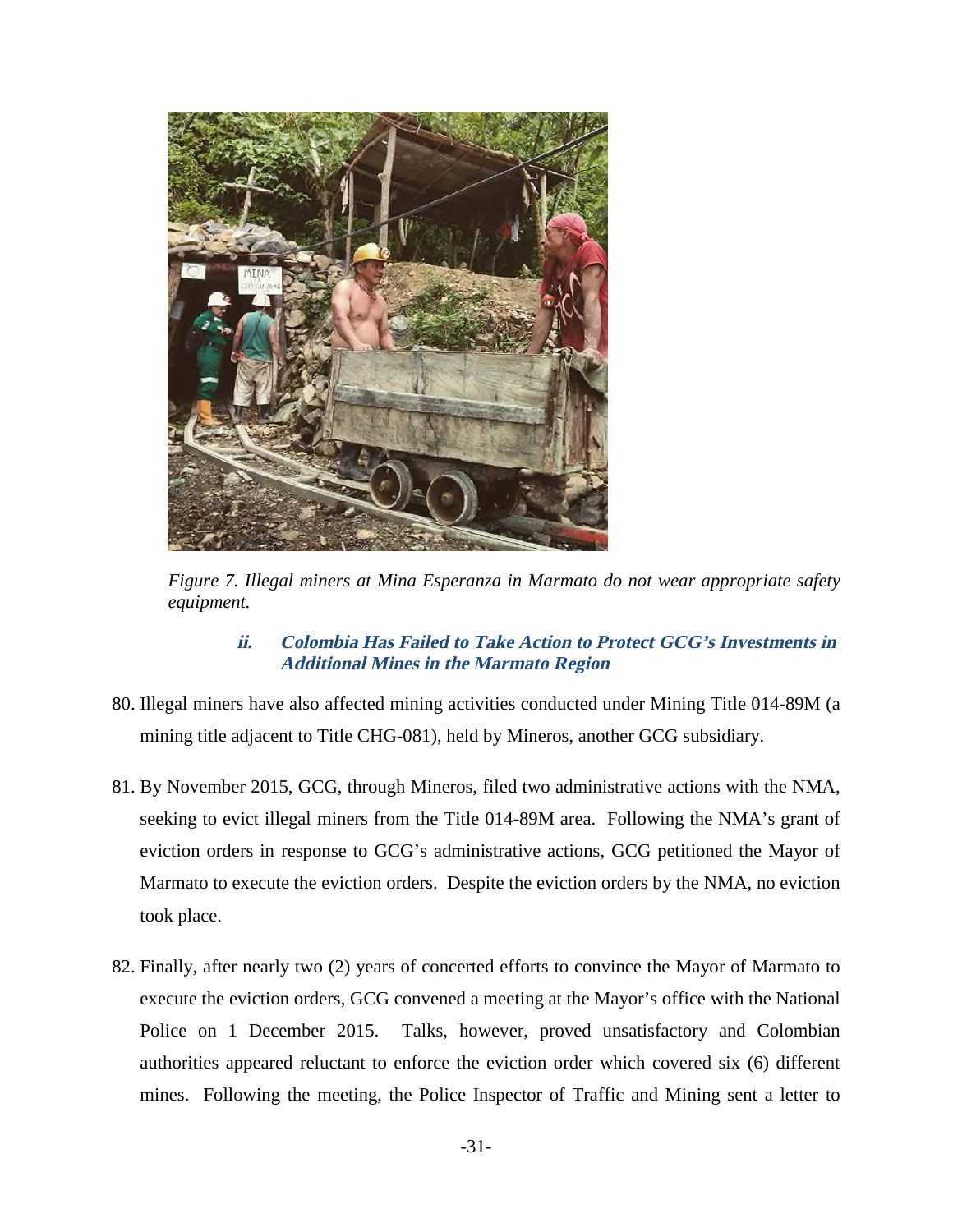GCG identifying certain requests made by the National Police in order to carry out a *partial* eviction of only two (2) of the six (6) mines on 11 December 2015. By letter dated 7 December 2015, GCG informed the National Police that, pursuant to the eviction order, partial eviction was insufficient, especially where the National Police was only agreeing to evict the two (2) mines causing the least amount of disruption. The National Police never responded to GCG's letter nor did they carry out the eviction. To date, the illegal miners have not yet been evicted and illegal mining continues.

83. Overall, GCG has obtained eviction orders for 76 actions it has filed with the NMA with regard to Marmato. Out of these 76 orders, 46 are final and cannot be appealed.<sup>33</sup> To date, the government has failed to carry out any of these 46 eviction orders. A further twentyeight (28) of these 76 actions remain pending due to the government's delays in either notifying miners of these eviction orders or resolving challenges to the orders. The remaining eviction order for the Villonza mine was annulled by the Constitutional Court's decision in SU/133, dated 28 February 2017. In sum, out of 76 eviction orders only one has

 $33$  GCG has been successful in obtaining 46 eviction orders for the following mines, but the illegal miners have not yet been evicted (i) Title127-98M (Nameless Mine in front of Tesorito Mine); (ii) Titles 156-98M and 166-98M (Canalón Mine); (iii) Title 161-98M (Ventura Mine); (iv) Title 4467 (Patacón Mine); (v) second eviction order for Title 4467 (Patacón Mine); (vi) Title 067-98M (Cumba 3 Maturro Mine); (vii) Title 073-98M (Cumba 1 Mine); (viii) Titles 026-98M (La Tintiliana Mine); (ix) Titles 152-98M and 168-98M (Mine NN located below Las Marinas); (x) Title 134-98M (La Leona Mine); (xi) Title RPP-357 (nameless mine located by La Chiquita Cuatro); (xii) Title CHG-081 (nameless mine in front of the Villonza mine); (xiii) Title CHG-081 (Kiki-Melfi mine); (xiv) Title CHG-081 (Nameless mine below the Cien Pesos road); (xv) Title 014-89M (RMN GAFL-11) (Bajo Antiguo Molino El Ceibo Mine); (xvi) Title 134-98M (RMN HFRG-01) (Unnamed mine located below La Esperanza Mine); (xvii) Title CHG-081 (Third mine located above Tolva De Gato Mine); (xviii) Title CHG-081 (Cascabel Mine); (xix) Title 055-98M (HETJ-22) (Torno 2 Mine); (xx) Title 825-17 (RMN HHHBJ-03) (Unnamed mine above "El Retorno" Mine and below "La Vaga" Mine); (xi) Title 068-98M (HETL-11) (Rotavisky Mine); (xxii) Title 026-98M Y 160-98M (NN2 Mine located above Churimo Mine); (xxiii) Title 118- 98M (HETK-02) (Paula Mine); (xxiv) Title 070-98M (HETL-15) (Angie Mine); (xxv) Titles 160-98M (RMN HGWL-01) and 026-98M (RMN HETJ-14) (Mine 089 located next to Churimo Mine); (xxvi) Titles 091-98M and 131-98M (Melissa B Mine); (xxvii) Titles 050-98M, 051-98M and 171.98M (Unnamed Mine located near Las Marinas Mine); (xxviii) Title CHG-081 (Sara G Mine); (xxix) Title CHG-081 (El Progreso Mine); (xxx) Title CHG-081 (Palomera Mine); (xxxi) Title CHG-081 (Lagrimosa Mine); (xxxii) Title 034-98M (Barranca 1 Mine); (xxxiii) Title 052-98M (Ochoa 1 Mine); (xxxiv) Title 053-98M (Ochoa 2 Mine); (xxxv) Title 105-98M (El Mango 1 Mine); (xxxvi) Title 118-98M (Rolita Mine); (xxxvii) Title 160-98M (Tintiliana Mine); (xxxiii) Title 014-89M (Nameless Mine); (xxxix) Title CHG-081 (Nameless mine located in front of Villonza 2 Mine); (xl) Title RPP-357 (Torre 5 Mine); (xli) Title 014-89M (Las Verónicas Mine); (xlii) Title 091-98M (La Eva and La Peña Mine); (xliii) Title 172-98M (Chinchiliana Mine); (xliv) Title 065-98M (Paulina Moda Mine); (xlv) Title CHG-081 (Arley Mine); (xlvi) Titles 121-98M, 148-98M, 149-98M, and 165-98M (Leticia Mine).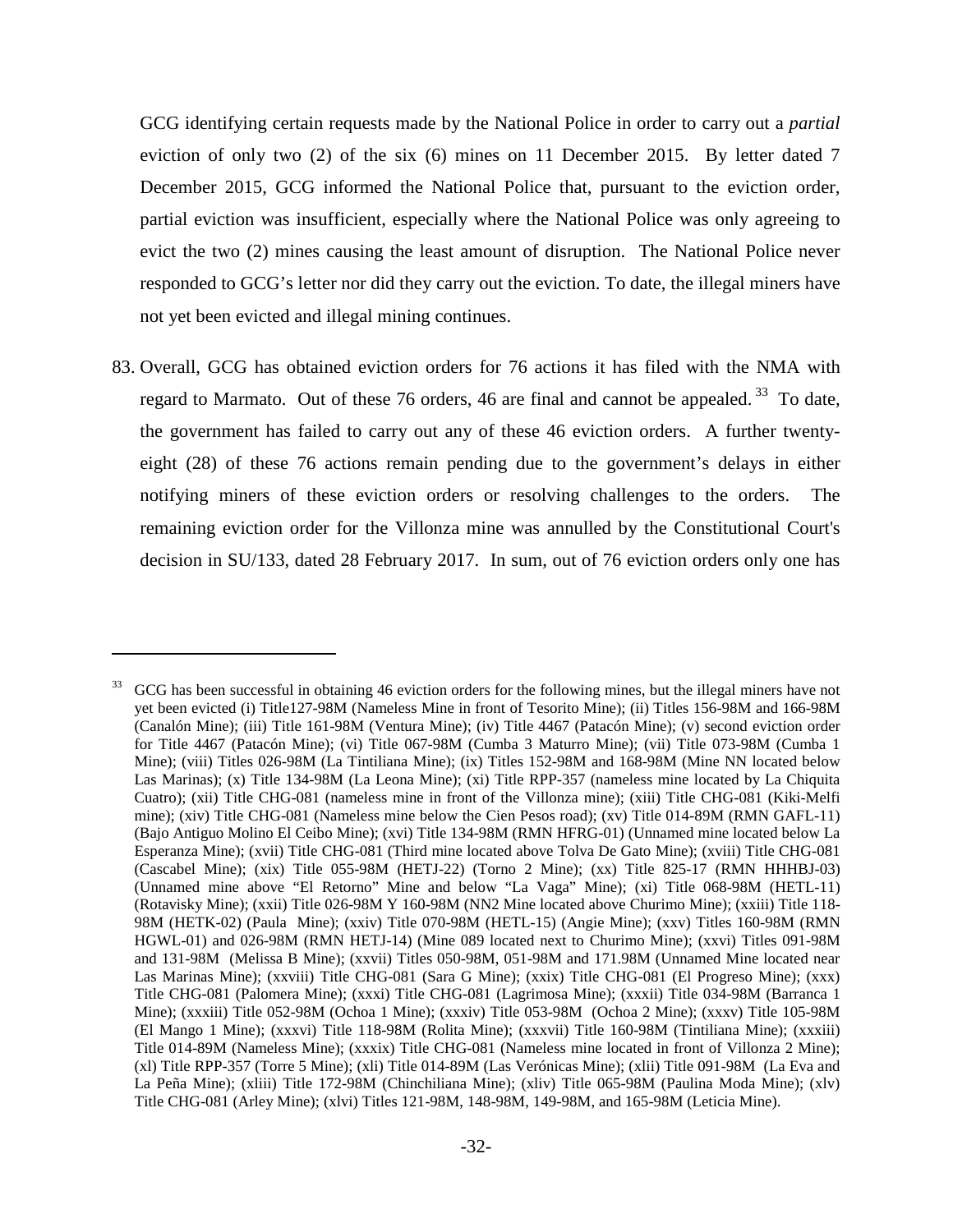been carried out. Moreover, there are 132 administrative actions<sup>34</sup> relating to Marmato that have yet to be decided by Colombia.

# **iii. Civil Disruptions and Violence Caused by the Illegal Miners Are Substantially Depreciating the Value of GCG's Investment**

- 84. Since 2012, illegal miners have orchestrated a series of civil disruptions to damage GCG's mining operations in Marmato. By way of background, from 25 to 27 July 2012, illegal miners initiated civil disruptions throughout the municipality of Marmato in protest of the arrival of GCG to Marmato following GCG's acquisition of Medoro and its mining titles. Then, from 27 July to 30 August 2012, illegal miners participated in nation-wide civil violence. For 34 days, they blocked access to the municipality of Marmato, preventing GCG employees from reaching their mines. From 18 to 20 Februray 2014, illegal miners blocked access to Cien Pesos, a key thoroughfare in Marmato, effectively preventing GCG personnel from accessing mines in the region.
- 85. These protests have been marked by violence. GCG's properties, including cars, trucks, and mining equipment have been severely damaged during protests and the safety of GCG's employees was at real risk. The violence has been so extreme that GCG employees still fear for their safety when traveling to GCG properties and the threat of future violence against GCG and/or its personnel is constant. The damage in terms of lost profits is staggering. Not only did GCG lose millions of dollars during civil disruptions, but it has never been able to conduct any mining operations at the Villonza mine due to the presence of the illegal miners. With a court-ordered annulment of the execution of the Marmato Eviction Order and the Mayor of Marmato's ongoing refusal to enforce other pending eviction orders, illegal miners have been empowered by the State to continue their illegal exploits and to continue to threaten or engage in further civil disruption should GCG make any moves to prevent them from continuing their mining operations.

Ex. C-21, Tables with Schedules of Administrative Actions for Marmato.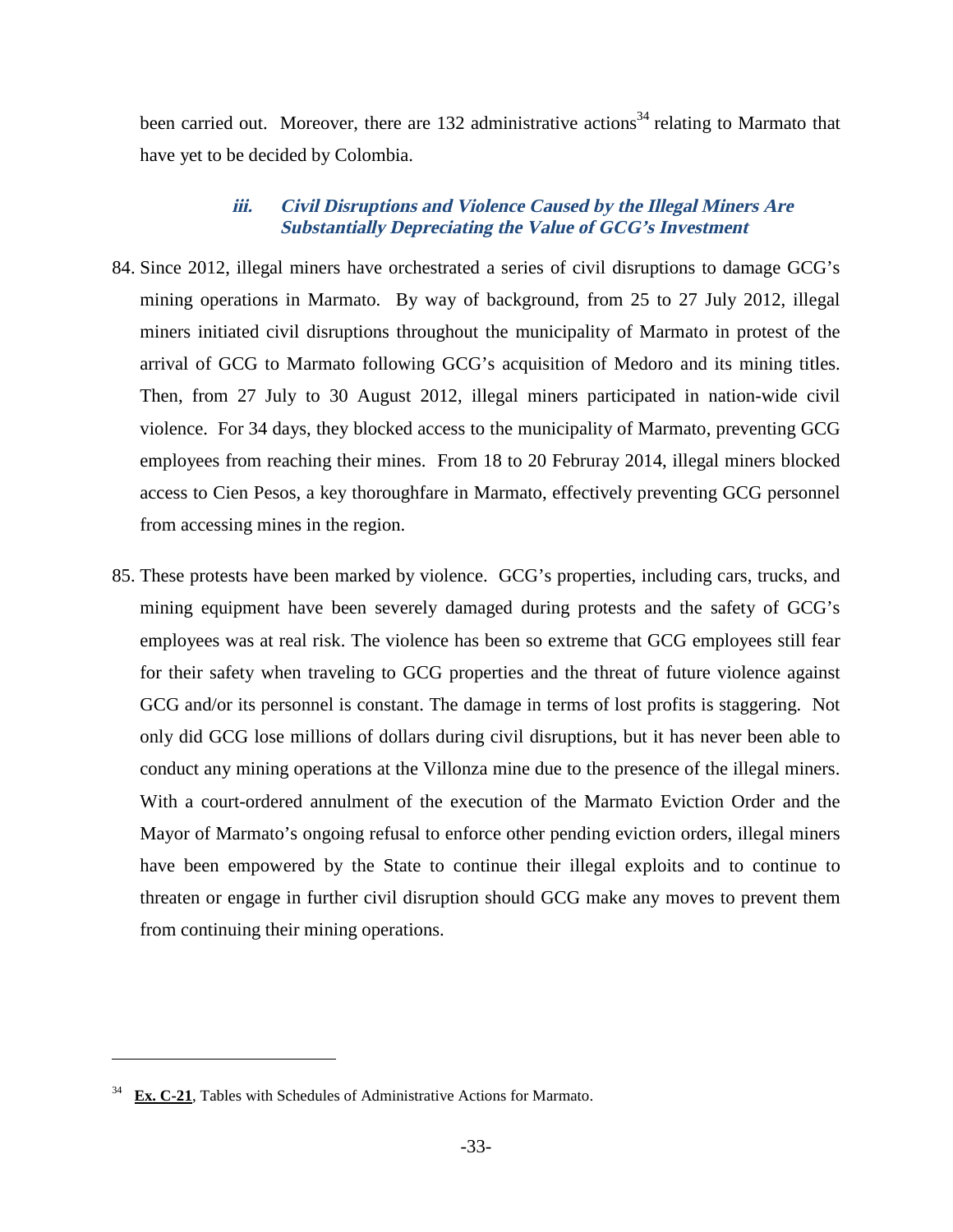#### **C. Notification of the Dispute**

- 86. As discussed above, on 12 October 2016, in accordance with Articles 821(2)(c) and 822(5) of the FTA, and by way of its Notice of Intent, GCG notified the Directorship of Foreign Investment and Services of the Colombian Ministry of Trade, Industry and Tourism in Bogotá of its intent to submit the present dispute to arbitration.<sup>35</sup>
- 87. In its Notice of Intent, GCG formally requested amicable consultations triggering the consultation period under Article 821(2)(b) of the Treaty. Despite GCG's efforts to seek an amicable resolution, including several meetings, correspondences, and acceding to an extension of the FTA's amicable consultation period,  $36$  nineteen months later, still no agreement has been reached with Colombia.

#### **III.COLOMBIA'S VIOLATIONS OF THE TREATY**

- 88. The conduct of Colombia's organs and authorities described above is in breach of several of Colombia's obligations under the Treaty and international law, and triggers Colombia's state responsibility, as explained below.
- 89. Specifically, Colombia has breached its obligations by taking unfair measures with respect to GCG's investments, as described in Section II(B) above. In particular, but without limitation, Colombia breached its obligations pursuant to this Treaty provision by failing to protect the physical and legal integrity of GCG's investments, by acting in an arbitrary, discriminatory, and non-transparent manner and by frustrating GCG's legitimate expectations as a result of persistent uncertainty, and an unpredictable and untrustworthy legal framework that has effectively nullified the rights and specific commitments provided to GCG and the Companies by Colombia. These actions by the State, individually and in totality, have deprived GCG and the Companies of substantially all of the value of many of their Colombian mining operations, and have significantly reduced and partially expropriated the value of GCG's and the Companies' total gold mining ventures in Colombia. GCG will

<sup>35</sup> **Ex. C-8**, Notice of Intent with Annexes 1-6, dated 10 October 2016; *see also* ¶ 4 *supra*.

<sup>36</sup> *See* ¶ 5 n. 10 *supra*.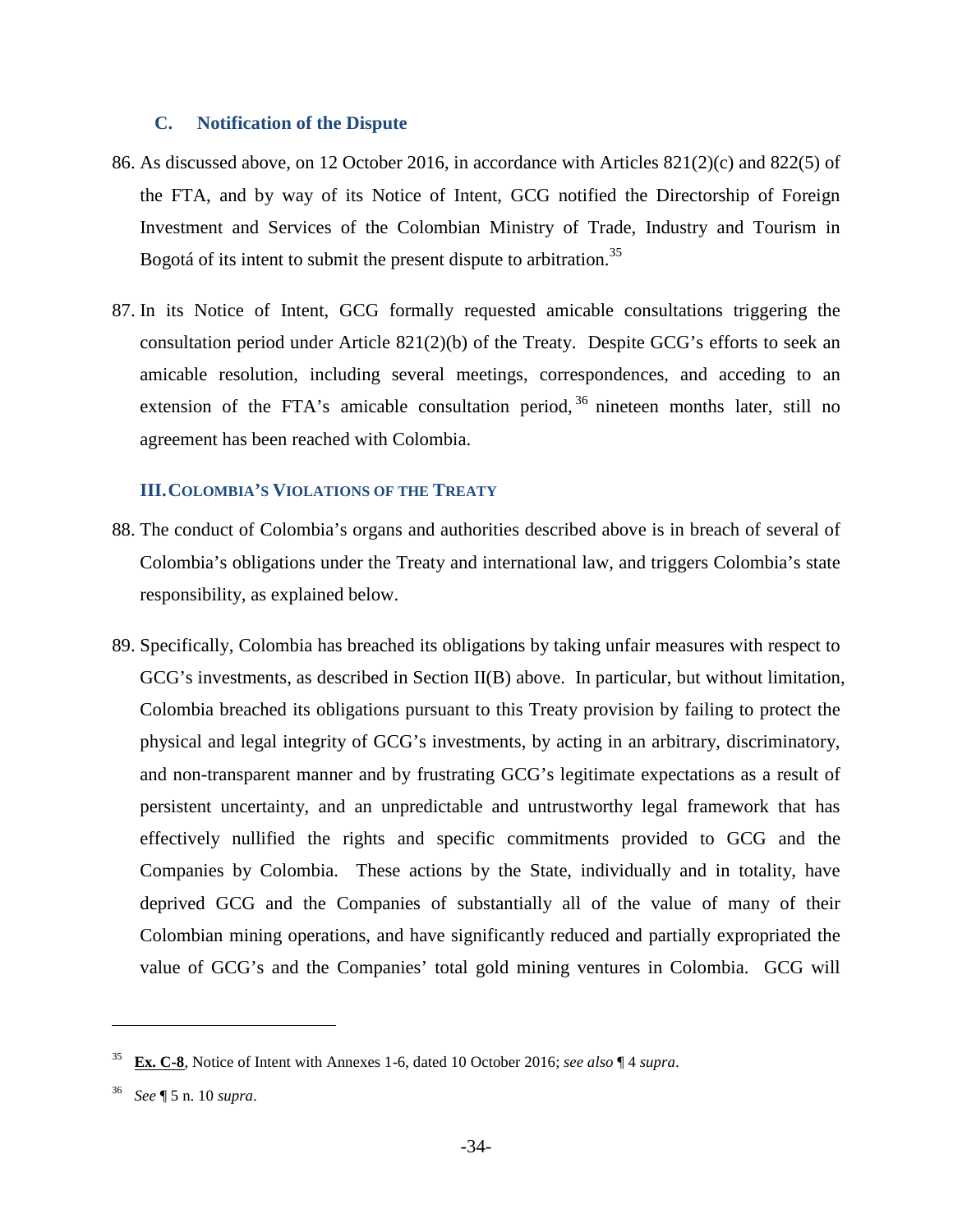submit detailed evidence at the appropriate stage of the proceedings to quantify the losses suffered.

90. Owing to the continuing nature of many of the State measures and conduct referenced herein, GCG reserves all rights to amend, supplement, and restate its claims for breaches of the FTA by the Republic of Colombia.

## **A. Colombia Failed to Treat GCG's Investments in Accordance with the Customary International Law Minimum Standard, including Fair and Equitable Treatment and Full Protection and Security**

91. Article 805 of the Treaty provides the following protection to GCG's investments:

1. Each Party shall accord to covered investments treatment in accordance with the customary international law minimum standard of treatment of aliens, including fair and equitable treatment and full protection and security. The concepts of "fair and equitable treatment" and "full protection and security" do not require treatment in addition to or beyond that which is required by the customary international law minimum standard of treatment of aliens.

 $\lceil$ ...]

- 92. First, with respect to the full protection and security standard ("**FPS**"), this standard of protection is intended to protect the security and integrity of investments. Its scope is twofold: it (a) requires host States to refrain from actively interfering with foreign investments, and (b) imposes on host States an obligation of due diligence and vigilance in protecting investments from actions of third parties.
- 93. When GCG and its Companies first notified the Colombian authorities of the presence of illegal miners on its title lands, as well as through the hundreds of administrative complaints filed by GCG and the Companies since then, the Colombian authorities were on clear notice of ongoing and future risks of the physical harm and disruptive damage to GCG's investments. The Colombian authorities were thus under an obligation under international law to exercise due diligence and vigilance in ensuring the continued physical security of GCG's investments. This obligation also materialized under national law when the authorities issued numerous eviction orders, including the 2010 Marmato Eviction Order and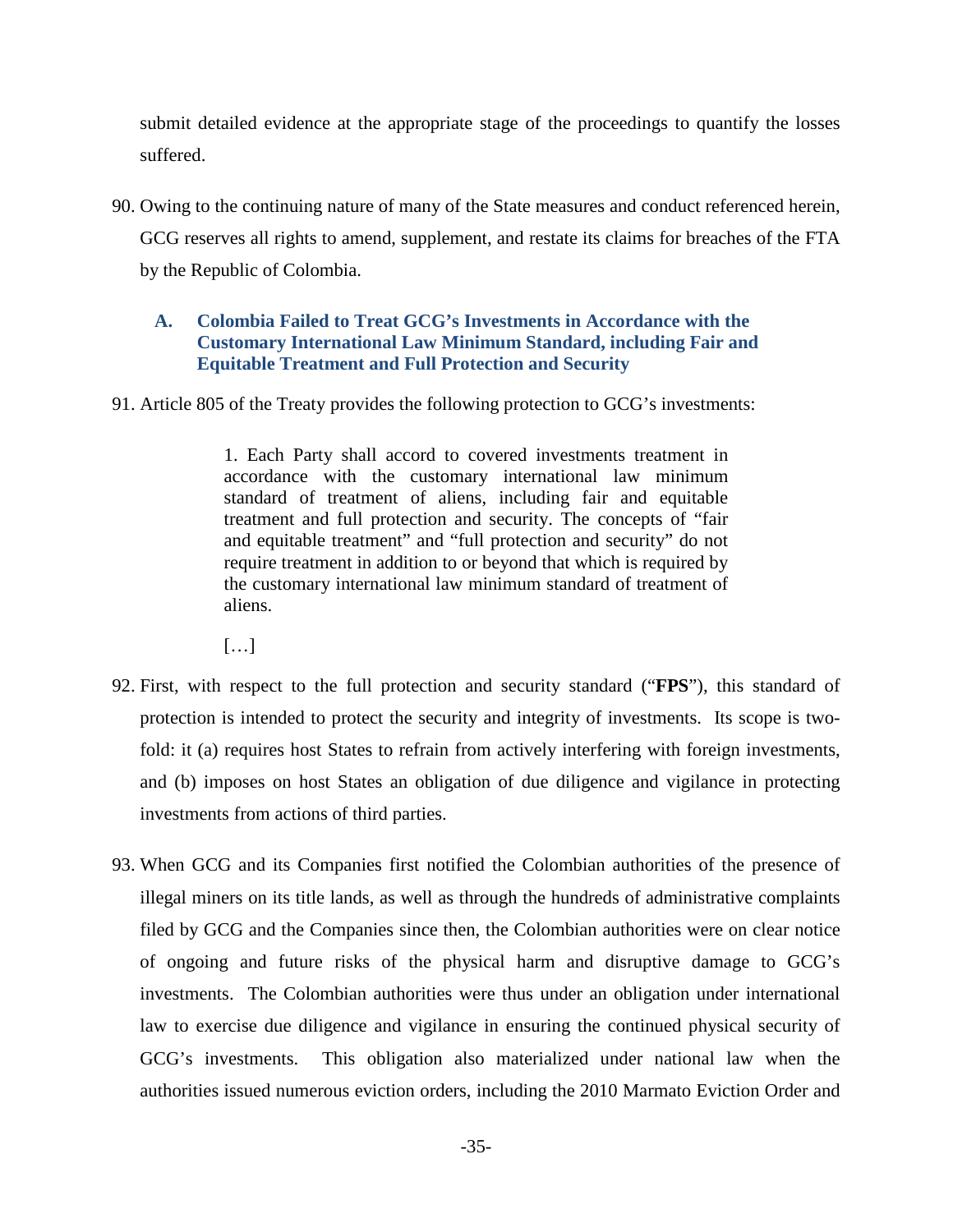the 2015 Segovia Eviction Order. Colombia's local, departmental, and government authorities' ongoing failure to enforce both the 2010 Marmato Eviction Order and the 2015 Segovia Eviction Order or otherwise act to protect GCG's investments from further disruption and harm amounts to a clear failure to exercise due diligence.

- 94. By failing to enforce these eviction orders or otherwise respond to GCG's and the Companies' notices to the State, and by engaging in delaying tactics to slow down if not altogether thwart the eviction of illegal miners, Colombia has contributed to the substantial deterioration of the physical and legal security of GCG's investments. The State has allowed illegal mining activities in GCG's mines to persist for years, thereby allowing the theft of GCG's resources and reserves, endangering the safety of both the legal and illegal miners who work at the mines, risking the structural integrity of the mines themselves, and causing irreparable environmental damage to the surrounding areas. Moreover, GCG's mining activities have been plagued by disruptive violence and unrest since at least 2012. These disruptions have prevented GCG and the Companies from accessing or operating many parts of their mining title areas, resulting in substantial deprivation of GCG's investments.
- 95. The State's failure to prevent these harms, despite being on clear notice thereof -- and even having recognized its obligation to prevent them under national law -- amounts to an utter failure to accord full physical and legal protection and security to GCG's investments in breach of the FPS standard in Article 805 of the FTA.
- 96. Second, Article 805 of the Treaty also imposes on the host State an obligation to accord covered investments the "customary international law minimum standard of treatment," including "fair and equitable treatment" ("**FET**"). The Colombian government declared its commitment to development of its mineral resources and invited foreign investors, including GCG, to operate in Colombia. The State further registered and issued to GCG's Companies mining licenses and titles that unequivocally established exclusive rights to mine gold and silver within the title areas. By: (i) failing to enforce the exclusivity of the Companies' mining titles and licenses against illegal miners; (ii) forcing GCG to share its exclusive mining rights; and (iii) the Constitutional Court's reversal and erosion of the permanence and legal integrity of the Companies' mining titles; the Colombian authorities have violated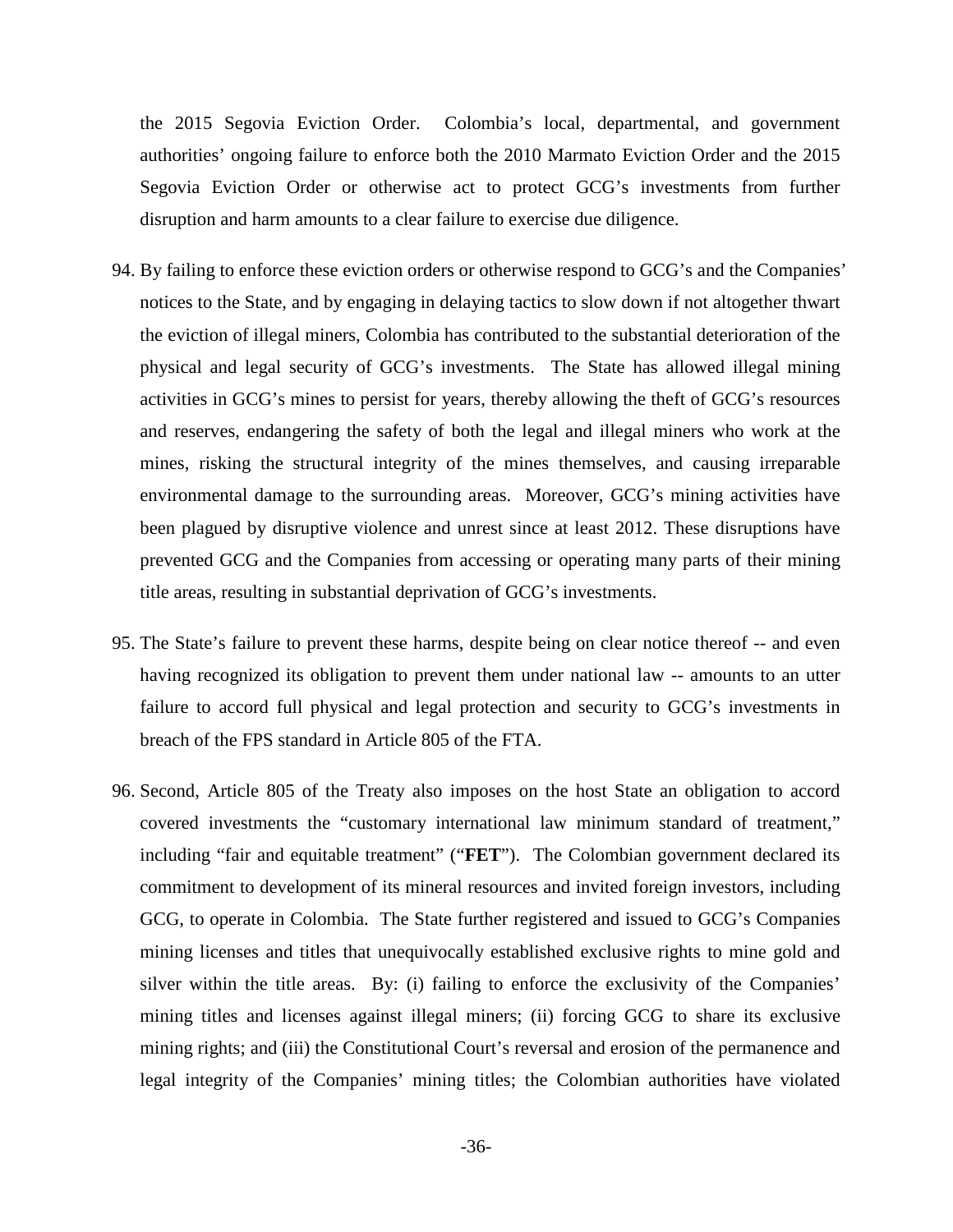GCG's and the Companies' legitimate expectations in breach of the FET standard of Article 805 of the FTA.

- 97. Colombia has breached this obligation by taking unfair and inequitable measures with respect to GCG's investments, as described in Section II(B) above. In particular, but without limitation, Colombia breached its obligations pursuant to this Treaty provision by acting in an arbitrary, inconsistent, non-transparent and disproportionate manner; by frustrating GCG's and the Companies' legitimate expectations as a result of persistent uncertainty; and by subject GCG and the Companies to an unstable and unpredictable legal framework and leading to the deprivation of the rights and specific commitments provided to GCG by Colombia.
- 98. Furthermore, Article 805 also provides, in relevant part,
	- […]

2. The obligation in paragraph 1 to provide "fair and equitable treatment" includes the obligation not to deny justice in criminal, civil, or administrative adjudicatory proceedings in accordance with the principle of due process.

- $[...]$
- 99. GCG has suffered inexplicable and significant procedural delays and inaction in the administrative and judicial decision-making process which constitute a denial of justice, one of the categories of government conduct that violates the FET standard. GCG has been filing petitions and administrative complaints since November 2010 with respect to the Segovia mining operations and March 2010 with respect to the Marmato mining operations. In the case of Segovia, GCG, through its subsidiaries, has filed over 200 petitions and complaints. Only 35 of those have been decided (of which 22 ordered the eviction of illegal miners in the title areas and only two (2) of those 22 have been duly performed). The average time for the authorities to issue a decision for the petitions in Segovia - in the small minority where such decisions have actually been issued - has ranged from three (3) to six (6) years. Even worse, GCG withdrew 19 administrative complaints because GCG's requests had been rendered moot by the NMA's inaction -- Colombian mining authorities waited so long to act that illegal miners had been able to extract all the mineral resources in the particular mine and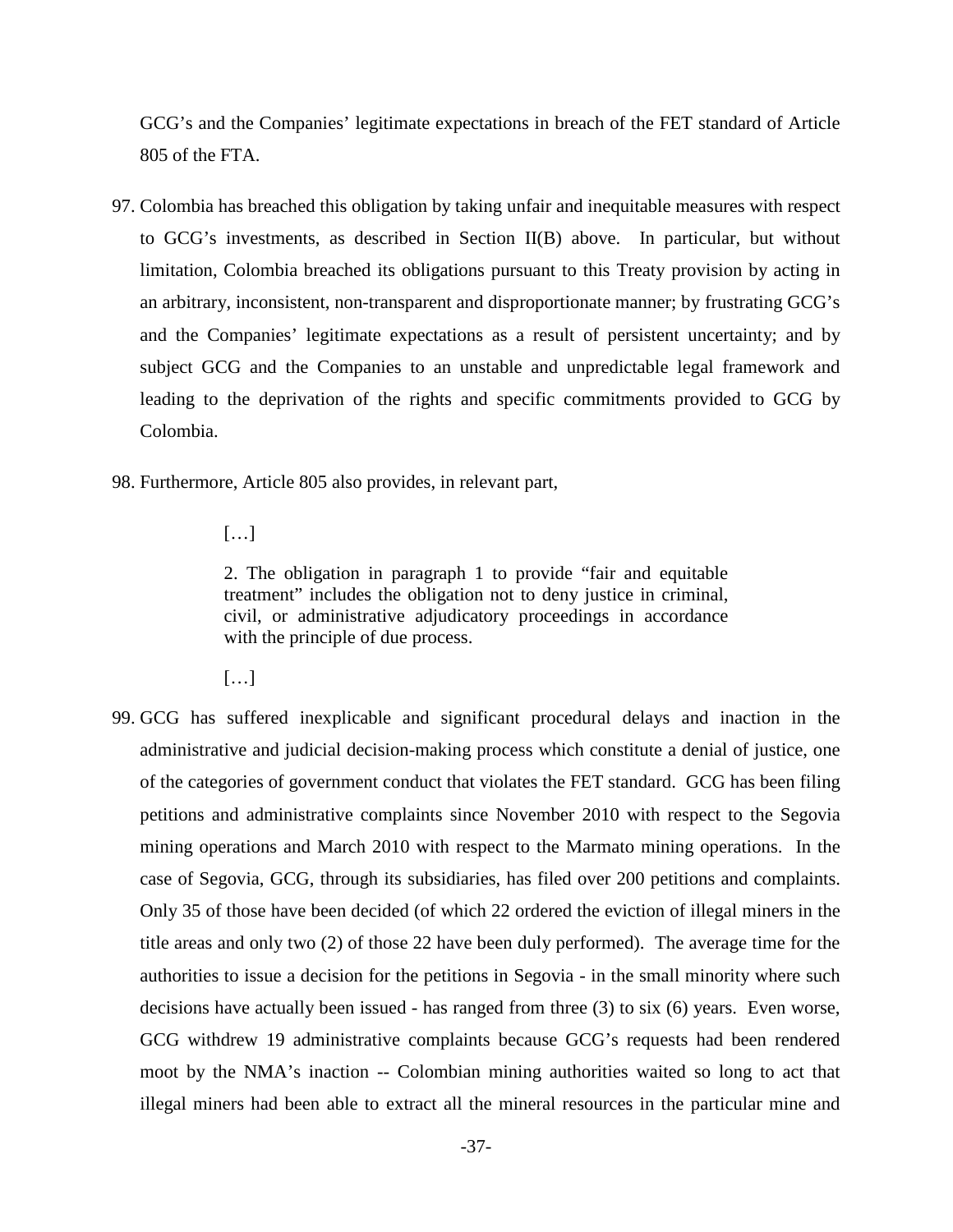then abandon the mine. In the case of Marmato, GCG, through its subsidiaries has filed over 200 petitions and administrative complaints. Only 92 of those have been decided (of which 76 ordered the eviction of illegal miners in the title areas). To date, only one eviction has been carried out in Marmato and 132 actions have yet to be decided.

- 100. Of those complaints that did result in evictions orders including, the Segovia and Marmato Eviction Orders - municipal authorities failed to enforce those eviction orders, despite numerous petitions by GCG to do so.
- 101. The Colombian administrative regime's systemic failure to provide any effective recourse in GCG's and the Companies' years-long efforts to enforce their rights amounts to a denial of justice in breach of the FET standard of Article 805 of the FTA.

# **B. Colombia Expropriated GCG's Investments without Prompt, Adequate and Effective Compensation**

102. Article 811 of the Treaty, in relevant part, provides the following protection to GCG's investments:

> 1. Neither Party may nationalize or expropriate a covered investment either directly, or indirectly through measures having an effect equivalent to nationalization or expropriation (hereinafter referred to as "expropriation"), except:

- (a) for a public purpose;
- (b) in a non-discriminatory manner;
- (c) on prompt, adequate, and effective compensation in accordance with paragraphs 2 to 4; and
- (d) in accordance with due process of law.

2. Such compensation shall be equivalent to the fair market value of the expropriated investment immediately before the expropriation took place ("date of expropriation"), and shall not reflect any change in value occurring because the intended expropriation had become known earlier. To determine fair market value a Tribunal shall use appropriate valuation criteria, which may include going concern value, asset value including the declared tax value of tangible property, and other criteria.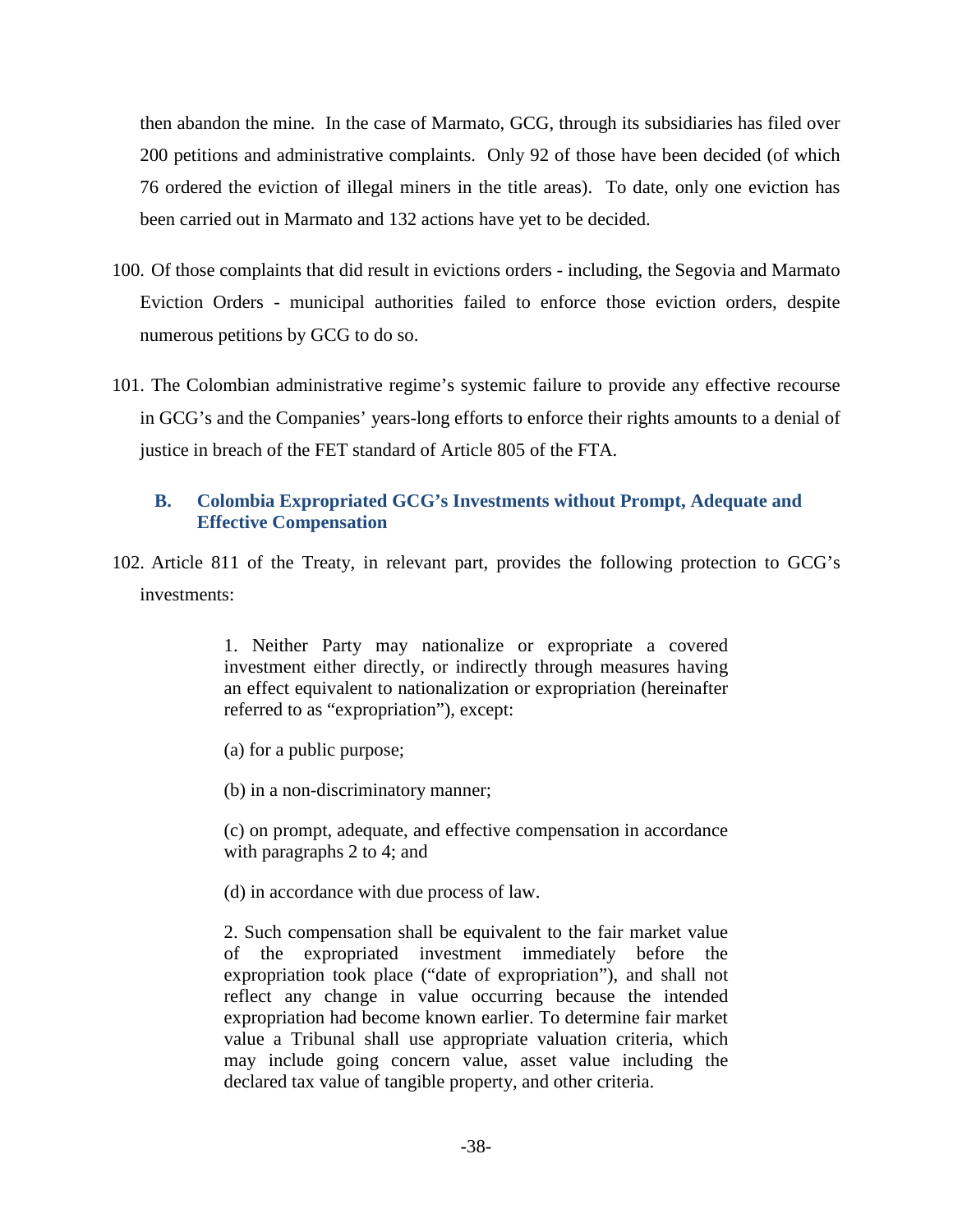3. Compensation shall be paid without delay and shall be fully realizable and freely transferable. Compensation shall be payable in a freely convertible currency and shall include interest at a commercially reasonable rate for that currency from the date of expropriation until the date of payment.

 $[...]$ 

- 103. This obligation has been breached by Colombia. Colombia effectively deprived GCG of its mining rights, and destroyed the value of GCG's investments in the Colombian mining sector, without the payment of prompt, adequate, and effective compensation.
- 104. Municipal and state authorities have either delayed relief granted by Colombian courts or administrative agencies to evict illegal miners from GCG's title areas or have refused to enforce those court judgments or administrative decisions. As a result of various government authorities' delay and non-responsiveness, GCG has been deprived of valuable gold reserves in all of its mines, as well as having sustained losses of critical time, new exploration and exploitation opportunities, and production in its time-limited concessions.
- 105. To the extent that the State's ongoing measures do not yet amount to a complete deprivation of all GCG's investments in Colombia, GCG reserves all rights to restate, amend, and supplement its claim for expropriation in this proceeding.

# **C. Colombia Breached the FTA by Subjecting GCG and the Companies to Discriminatory Treatment**

106. Article 803 of the FTA binds Colombia to refrain from discriminatively according Colombian investors and investments more favorable treatment than accorded to Canadian investors and covered investments:

> 1. Each Party shall accord to investors of the other Party treatment no less favourable than that it accords, in like circumstances, to its own investors with respect to the establishment, acquisition, expansion, management, conduct, operation and sale or other disposition of investments in its territory.

> 2. Each Party shall accord to covered investments treatment no less favourable than that it accords, in like circumstances, to investments of its own investors with respect to the establishment,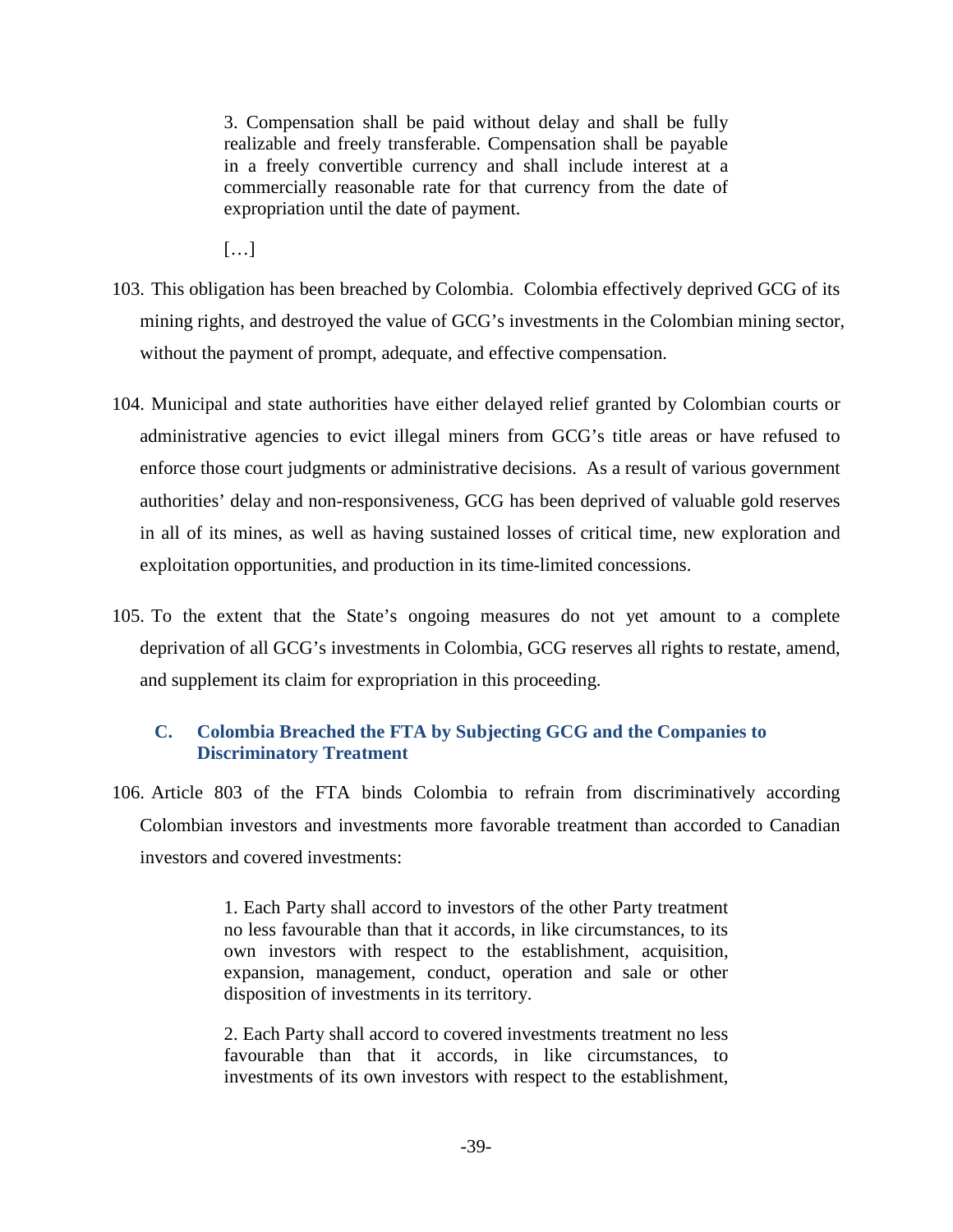acquisition, expansion, management, conduct, operation and sale or other disposition of investments in its territory.

3. The treatment accorded by a Party under paragraphs 1 and 2 means, with respect to a sub-national government, treatment no less favourable than the most favourable treatment accorded, in like circumstances, by that sub-national government to investors, and to investments of investors, of the Party of which it forms a part.

107. Similarly, Article 804 of the FTA binds Colombia to refrain from discriminatively according investors and investments of third states more favorable treatment than accorded to

Canadian investors and covered investments:

1. Each Party shall accord to investors of the other Party treatment no less favourable than that it accords, in like circumstances, to investors of a non-Party with respect to the establishment, acquisition, expansion, management, conduct, operation and sale or other disposition of investments in its territory.

2. Each Party shall accord to covered investments treatment no less favourable than that it accords, in like circumstances, to investments of investors of a non-Party with respect to the establishment, acquisition, expansion, management, conduct, operation and sale or other disposition of investments in its territory.

3. For greater clarity, treatment "with respect to establishment, acquisition, expansion, management, conduct, operation and sale or other disposition of investments" referred to in paragraphs 1 and 2 does not encompass dispute resolution mechanisms, such as those in Section B of this Chapter, that are provided for in international treaties or trade agreements.

4. For greater certainty, the treatment accorded by a Party under this Article means, with respect to a sub-national government, treatment accorded, in like circumstances, by that sub-national government to investors, and to investments of investors, of a non-Party.

108. Furthermore, included within the scope of the customary international law and FET standards referenced in Article 805 of the FTA is the obligation that the FTA Parties refrain from imposing arbitrary and discriminatory measures on the investors of the other FTA Party.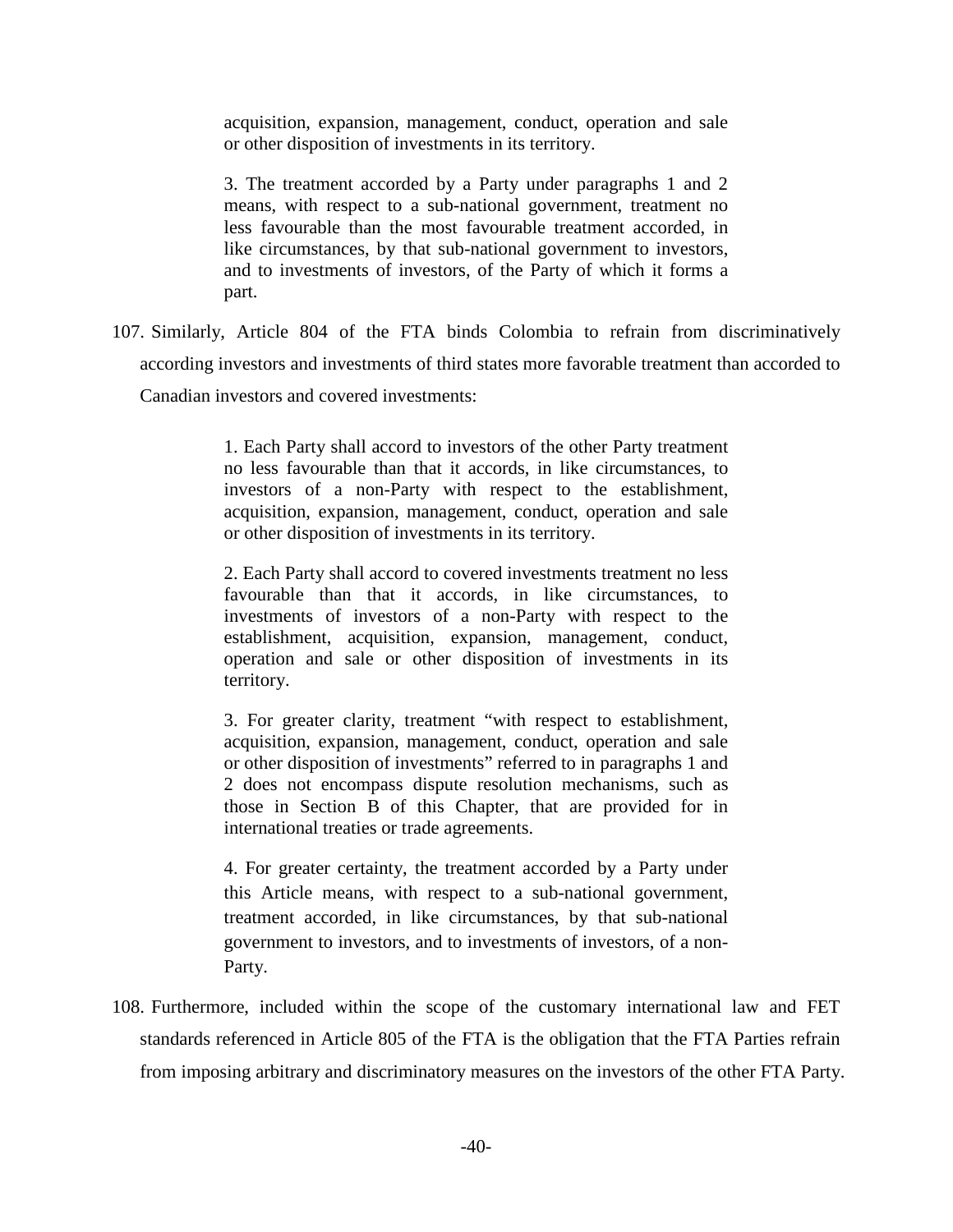This provision prohibits Colombia from arbitrarily treating GCG and the Companies in a manner less favorable than other similarly-situated investors.

109. Finally, in the context of civil unrest, Article 806 of the FTA serves as a further prohibition on discriminatory measures:

> 1. Notwithstanding subparagraph 3(b) of Article 809, each Party shall accord investors of the other Party, and to covered investments, non-discriminatory treatment with respect to measures it adopts or maintains relating to losses suffered by investments in its territory owing to armed conflict or civil strife.

- 110. Colombia has breached these anti-discrimination standards by failing to protect GCG's investments in the same way that it has protected other similarly-situated investors. As mentioned in paragraphs 57 to 58 above, Colombia has actively and effectively intervened on behalf of other similarly-situated mining enterprises, including Colombian and foreign enterprises.
- 111. Accordingly, Colombia's willful, arbitrary and discriminatory failure to offer GCG the same protective measures it has offered and provided to other mining ventures under like circumstances constitutes a breach of the FTA's prohibitions on discrimination and arbitrary and unreasonable measures.

# **IV.GCG'S INVESTMENTS ARE PROTECTED UNDER THE TREATY**

# **A. GCG Is a Protected Investor under the Treaty**

112. Article 838 of the Treaty defines an "*investor of a Party*" as follows:

investor of a Party means a Party or state enterprise thereof, or an enterprise or national of a Party, that seeks to make, is making or has made an investment. A natural person who is a dual citizen shall be deemed to be exclusively a citizen of the State of his or her dominant and effective citizenship. A natural person who is a citizen of a Party and a permanent resident of the other Party shall be deemed to be exclusively a national of the Party of which he or she is a citizen.

113. Furthermore, Article 838 of the Treaty defines "*enterprise*" as: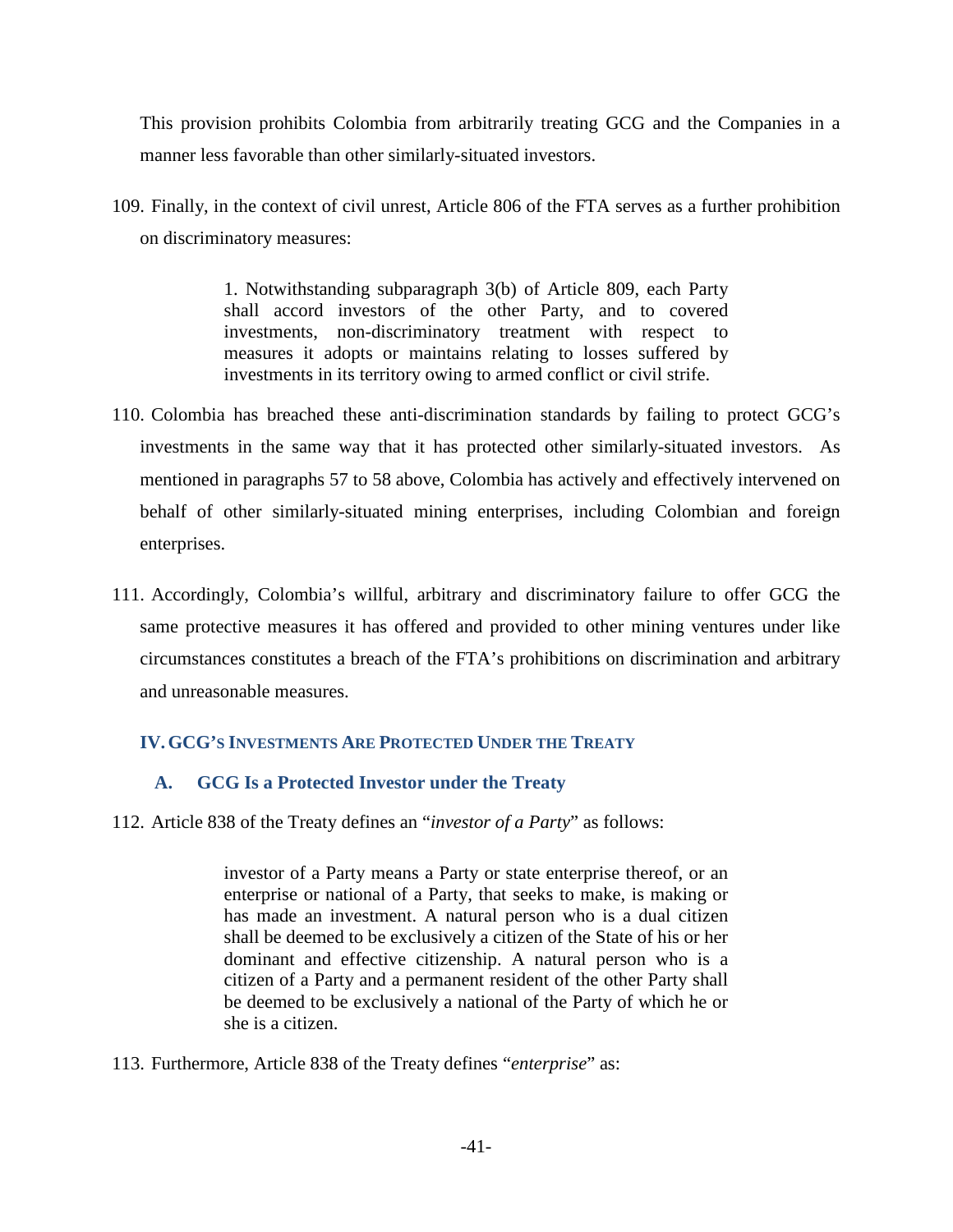enterprise means an enterprise as defined in Article 105 (Initial Provisions and General Definitions – Definitions of General Application), and a branch of any such entity;  $37$ 

114. In turn, Article  $106^{38}$  of the Treaty provides:

enterprise means any entity constituted or organized under applicable law, whether or not for profit, and whether privately owned or governmentally-owned, including any corporation, trust, partnership, sole proprietorship, joint venture or other association;<sup>39</sup>

115. As a corporation constituted under the laws of Canada, GCG qualifies as a protected investor under the Treaty.

# **B. GCG's Investments Are Protected under the Treaty**

- 116. The Treaty's investment protections under Section A of Chapter Eight are extended to "covered investments".
- 117. Article 838 of the Treaty defines a "*covered investment*" as follows:

with respect to a Party, an investment in its territory of an investor of the other Party existing on the date of entry into force of this Agreement, as well as investments made or acquired thereafter;

118. Article 838 of the Treaty defines an "*investment*" in turn as follows:

(a) an enterprise;

(b) shares, stocks and other forms of equity participation in an enterprise;

(c) bonds, debentures and other debt instruments of an enterprise, but does not include a debt instrument of a state enterprise;

<sup>37</sup> **Ex. CL-1**, Canada-Colombia FTA, Article 838.

 $38$  We note that there is an inconsistency in Art 838, as the reference to Art 105 should instead be to Art 106, which contains the "Definitions of General Application".

<sup>39</sup> **Ex. CL-1**, Canada-Colombia FTA, Article 106.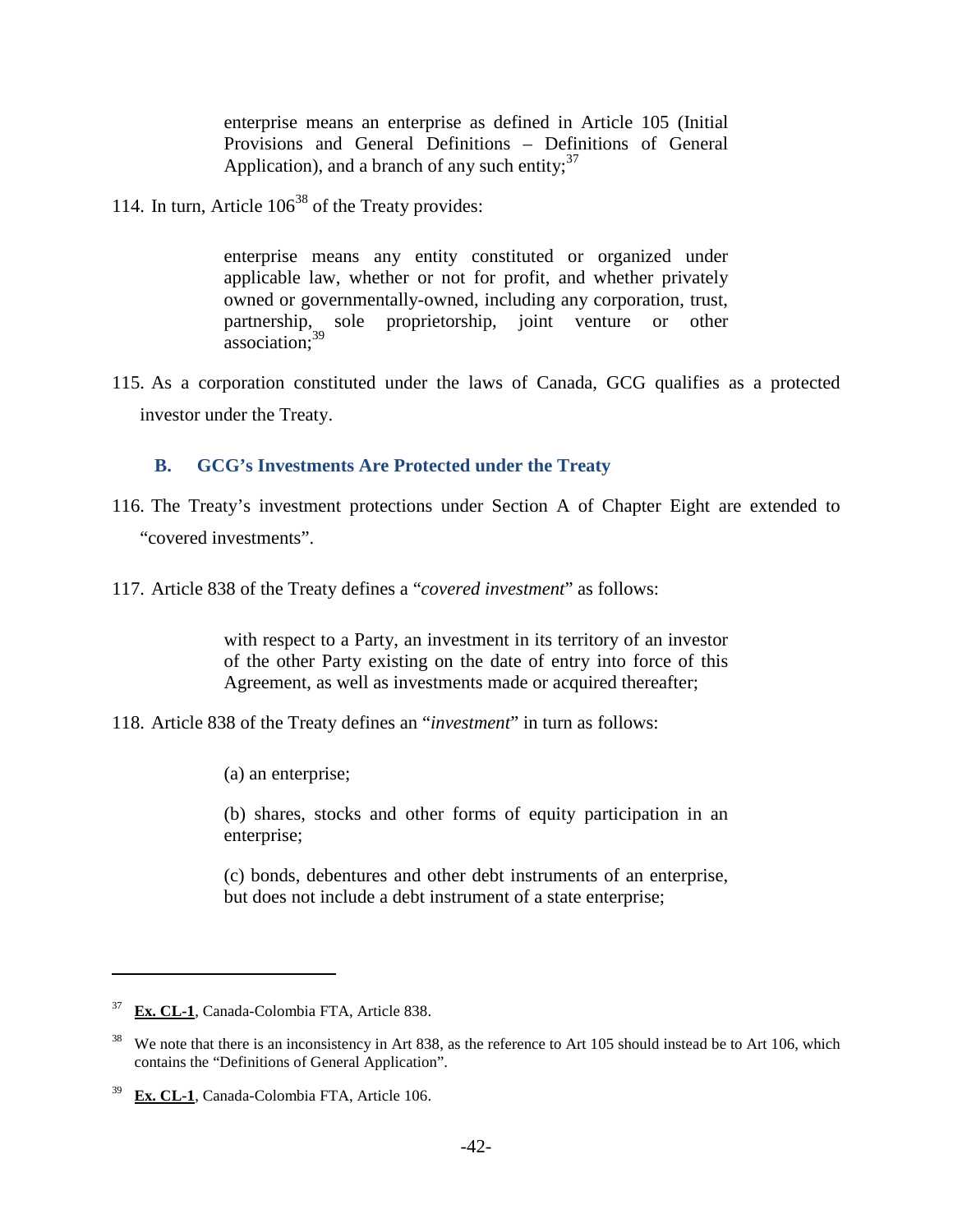(d) a loan to an enterprise, but does not include a loan to a state enterprise;

(e) an interest in an enterprise that entitles the owner to a share in income or profits of the enterprise;

(f) an interest in an enterprise that entitles the owner to share in the assets of that enterprise on dissolution;

(g) interests arising from the commitment of capital or other resources in the territory of a Party to economic activity in such territory, such as under:

(i) contracts involving the presence of an investor's property in the territory of the Party, including turnkey or construction contracts, or concessions, or

(ii) contracts where remuneration depends substantially on the production, revenues or profits of an enterprise;

(h) intellectual property rights; and

(i) any other tangible or intangible property, moveable or immovable property, and related property rights acquired in the expectation or used for the purpose of economic benefit or other business purposes.

119. GCG directly and indirectly holds significant investments in Colombia which are protected under the Treaty, in the form of its 100% ownership of the equity shares in the Companies (*i.e.* enterprises) in Colombia. Furthermore, through the Companies, GCG's other indirect investments also include, but are not limited to: mineral exploration and exploitation licenses and titles registered with the Colombian National Mining Registry; the tangible and intangible property and infrastructure, including real estate and land, owned by the Companies and acquired in the expectation or use for mining and other economic activities; and claims to money and performance arising thereunder. These investments either already existed on the date the FTA entered into force, 15 August 2011, or were made or acquired thereafter. Indeed, GCG has, over the course of a decade, committed substantial capital, and other resources (e.g., hiring employees, contractors and suppliers) in order to develop the Marmato and Segovia regions' deposits (as discussed in detail in Section II above).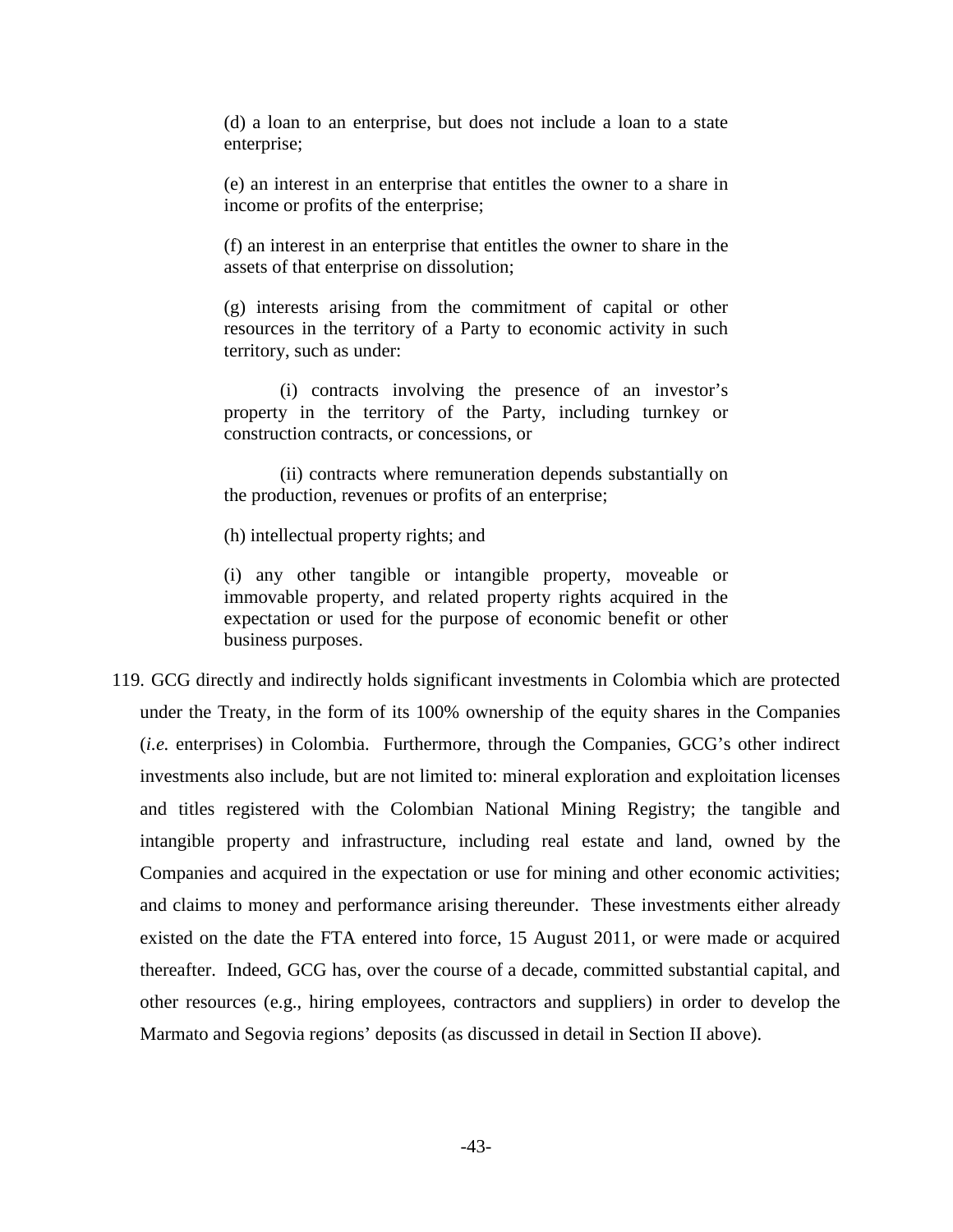- 120. Moreover, in that vein, GCG's Colombian Companies also qualify as covered investments, including insofar as they constitute enterprises under Article 838 of the Treaty.
- 121. In this regard, each of MAO, Mineros, and Croesus is an "enterprise of the other Party that is a juridical person that [GCG] owns or controls . . . indirectly" within the meaning of Article 820. Zandor is "a branch located in the territory of [Colombia] and carrying out business activities there" and therefore is also an "enterprise … of the other Party," *i.e.* Colombia (as defined in Article 838 of the Treaty), owned or controlled by GCG. Therefore, in addition to standing for claims on its own behalf pursuant to Article 819, GCG also has standing under Article 820 to assert claims on behalf of each of the Companies.
- 122. Claimant is submitting this Request both on its own behalf, pursuant to Article 819 of the FTA, and on behalf of the Companies through which it invested, pursuant to Article 820 of the FTA.

# **V. THE PARTIES' CONSENT TO ARBITRATION UNDER THE TREATY AND THE ICSID CONVENTION**

123. GCG and the Companies have fulfilled all the requirements for access to arbitration under the Treaty and ICSID Convention, as explained below.

# **A. The Requirements to Access Arbitration under the Treaty Have Been Fulfilled**

124. Colombia's consent to submit investment disputes with foreign investors to ICSID arbitration is provided in the Treaty under Article 822(1)(a) of the Treaty, which reads, in material part, as follows:

> 1. Except as provided in Annex 822, a disputing investor who meets the conditions precedent in Article 821 may submit the claim to arbitration under:

> (a) the ICSID Convention and the ICSID Rules of Procedures for Arbitration Proceedings, provided that both the disputing Party and the Party of the disputing investor are parties to the ICSID Convention.

125. Furthermore, Article 821 of the Treaty contains the conditions on Colombia's consent to the submission of a claim to arbitration: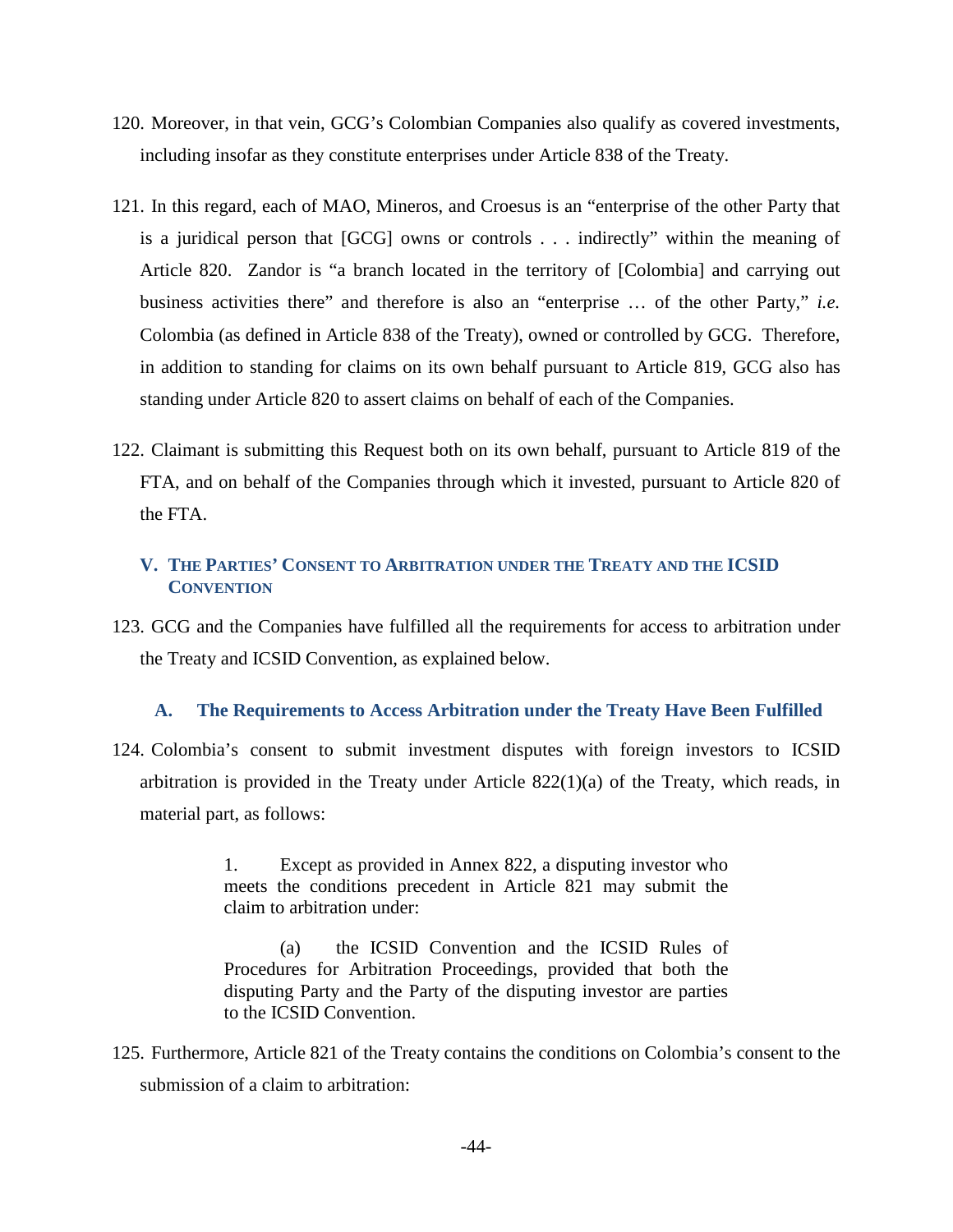1. The disputing parties shall hold consultations and negotiations in an attempt to settle a claim amicably before a disputing investor may submit a claim to arbitration. Consultations shall be held within 30 days of the submission of the Notice of Intent to Submit a Claim to Arbitration under subparagraph 2(c), unless the disputing parties otherwise agree. Consultations and negotiations may include the use of non-binding, third-party procedures. The place of consultations shall be the capital of the disputing Party, unless the disputing parties otherwise agree.

2. A disputing investor may submit a claim to arbitration under Article 819 or Article 820 only if:

(a) the disputing investor and, where a claim is made under Article 820, the enterprise, consent to arbitration in accordance with the procedures set out in this Section;

(b) at least six months have elapsed since the events giving rise to the claim;

(c) the disputing investor has delivered to the disputing Party a written notice of its intent to submit a claim to arbitration (Notice of Intent) at least six months (n.8 With a view to encouraging the review, confirmation or modification of administrative acts prior to such acts becoming final, the Parties recognize that disputing investors should make every effort to exhaust administrative recourse under Colombian law. A disputing investor that fails to exhaust administrative recourse, where applicable, shall submit its Notice of Intent nine months prior to submitting a claim to arbitration.) prior to submitting the claim. The Notice of Intent shall specify:

(i) the name and address of the disputing investor and, where a claim is made under Article 820, the name and address of the enterprise,

(ii) the provisions of this Agreement alleged to have been breached and any other relevant provisions,

(iii) the legal and the factual basis for the claim, including the measures at issue, and

(iv) the relief sought and the approximate amount of damages claimed;

(d) the disputing investor has delivered evidence establishing that it is an investor of the other Party with its Notice of Intent;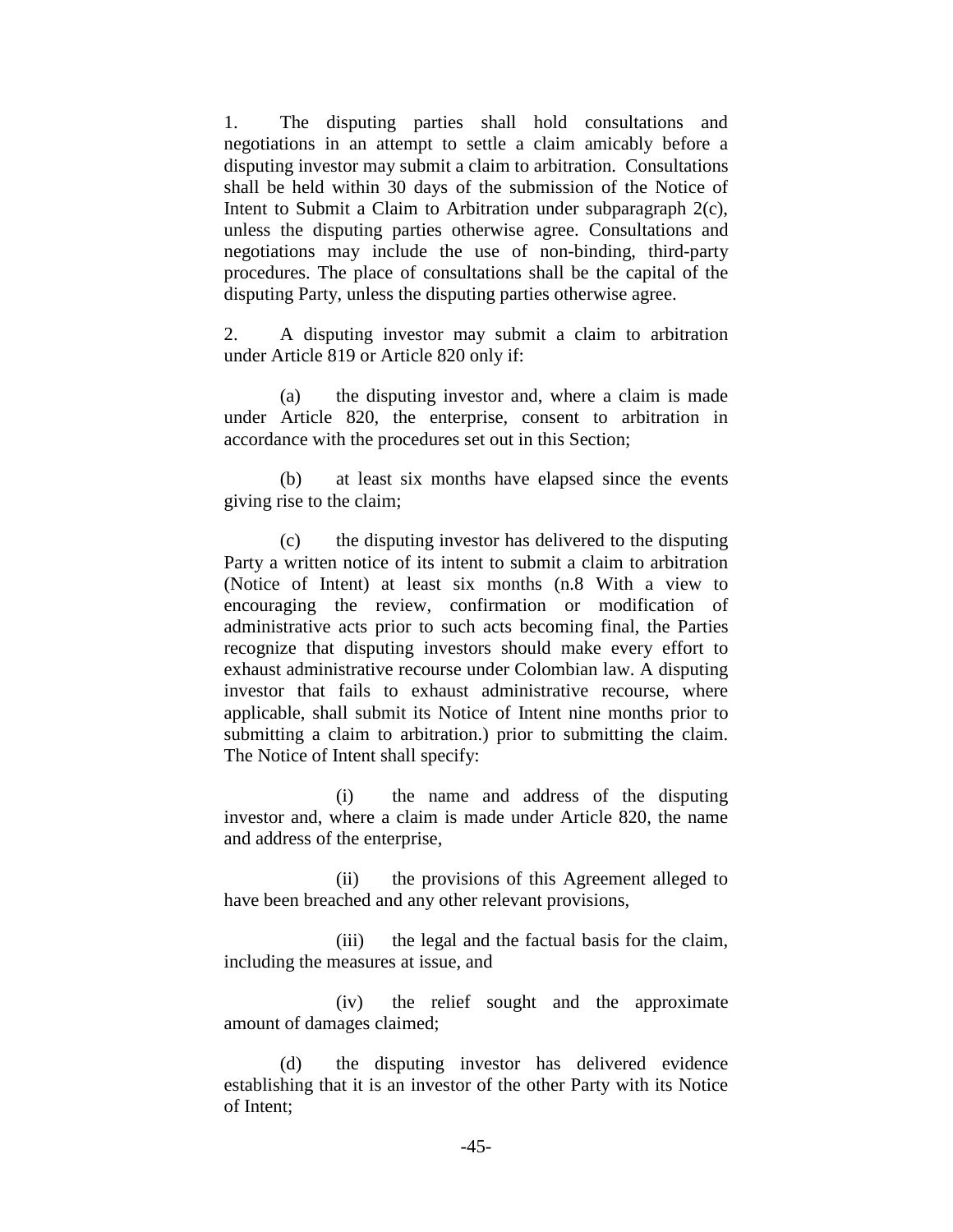(e) in the case of a claim submitted under Article 819:

(i) not more than 39 months have elapsed from the date on which the disputing investor first acquired, or should have first acquired, knowledge of the alleged breach and knowledge that the disputing investor has incurred loss or damage thereby, and

(ii) the disputing investor and, where the claim is for loss or damage to an interest in an enterprise of the other Party that is a juridical person that the disputing investor owns or controls directly or indirectly, the enterprise, waive their right to initiate or continue before any administrative tribunal or court under the law of either Party, or other dispute settlement procedures, any proceedings with respect to the measure of the disputing Party that is alleged to be a breach referred to in Article 819, except for proceedings for injunctive, declaratory or other extraordinary relief, not involving the payment of damages, before an administrative tribunal or court under the applicable law of the disputing Party, provided that the action is brought for the sole purpose of preserving the disputing investor's or the enterprise´s rights and interests during the pendency of the arbitration; and

(f) in the case of a claim submitted under Article 820:

(i) not more than 39 months have elapsed from the date on which the enterprise first acquired, or should have first acquired, knowledge of the alleged breach and knowledge that the enterprise has incurred loss or damage thereby, and

(ii) both the disputing investor and the enterprise waive their right to initiate or continue before any administrative tribunal or court under the law of either Party, or other dispute settlement procedures, any proceedings with respect to the measure of the disputing Party that is alleged to be a breach referred to in Article 820, except for proceedings for injunctive, declaratory or other extraordinary relief, not involving the payment of damages, before an administrative tribunal or court under the applicable law of the disputing Party, provided that the action is brought for the sole purpose of preserving the disputing investor's or the enterprise´s rights and interests during the pendency of the arbitration.

3. A consent and waiver required by this Article shall be in the form provided in Annex 821, shall be delivered to the disputing Party and shall be included in the submission of a claim to arbitration. Where a disputing Party has deprived a disputing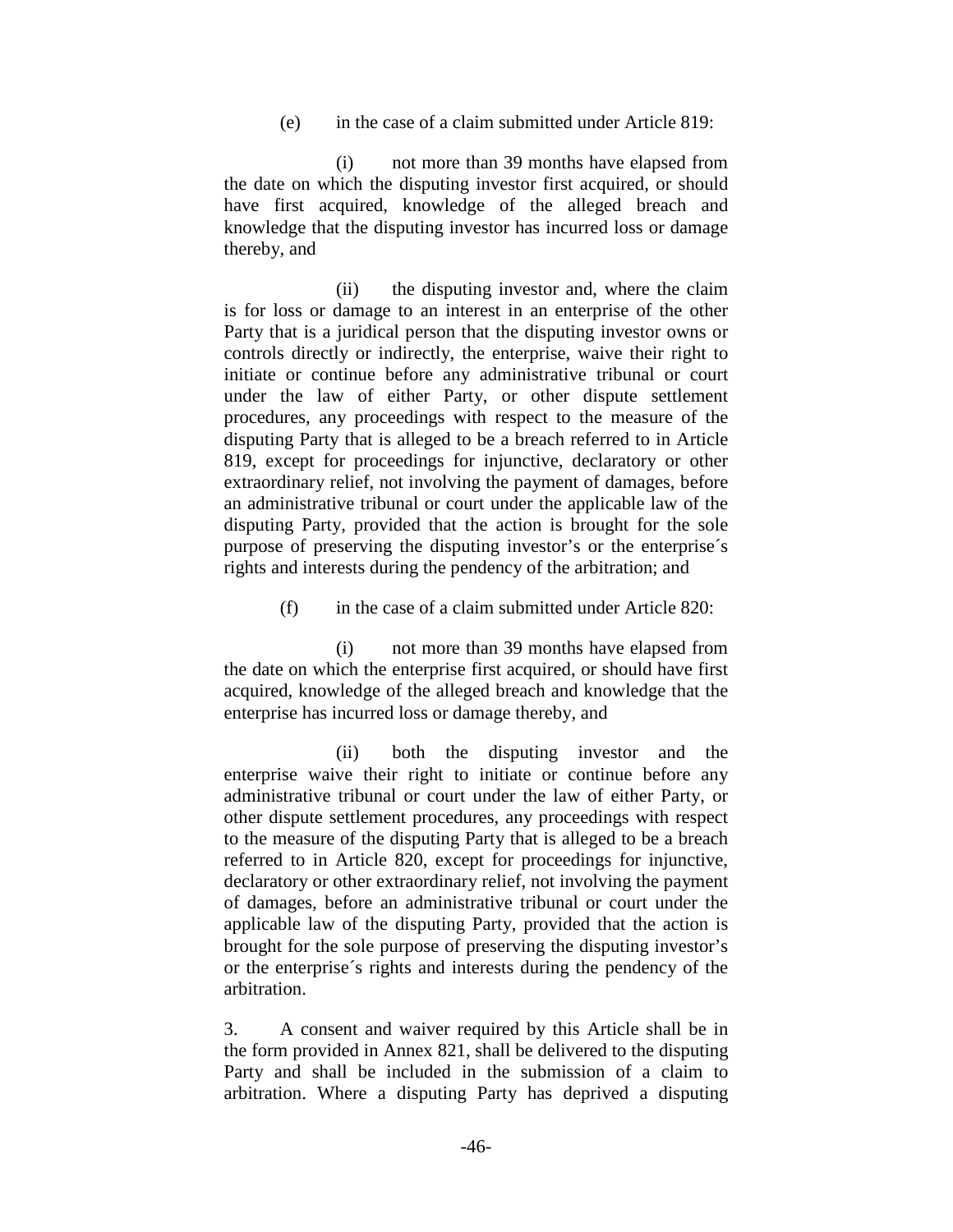investor of control of an enterprise, a waiver from the enterprise under subparagraphs  $2(e)(ii)$  or  $2(f)(ii)$  shall not be required.

4. An investor may submit a claim relating to taxation measures covered by this Chapter to arbitration under this Section only if the taxation authorities of the Parties fail to reach the joint determinations specified in Article 2204 (Exceptions – Taxation) within six months of being notified in accordance with those provisions.

5. An investor of a Party who is also a national of a non-Party may not initiate or continue a proceeding under this Article if, as a national of the non-Party, it submits or has submitted, directly or indirectly, an investment claim with respect to the same measure or series of measures under any agreement between the other Party and that non-Party.

- 126. All of the relevant conditions precedent in Article 821 of the Treaty are satisfied in this case. Specifically:
	- a) The parties held consultations, including correspondence and meetings in Bogotá, Colombia and other locales, to attempt to settle the present dispute for a period of no less than ten (10) months from the date of the Notice of Intent (*see* ¶¶ 4-5 *supra*; *see also* Article 821(1));
	- b) Claimant and the Companies have consented in writing to arbitration of this dispute in accordance with the procedures set out in Section B of Chapter Eight of the FTA (*see* ¶ 140 *infra* & **Ex. C-11**, Consents and Waivers of GCG and the Companies; *see also* Article 821(2)(a));
	- c) More than six months have transpired since the events giving rise to the claim (*see generally* Section II *supra*; *see also* Article 821(2)(b));
	- d) On 10 October 2016, more than six months prior to the date of this Request, Claimant, on its own behalf and on behalf of its investments, the Companies, delivered to Colombia a written notice of its intent to submit a claim to arbitration in the manner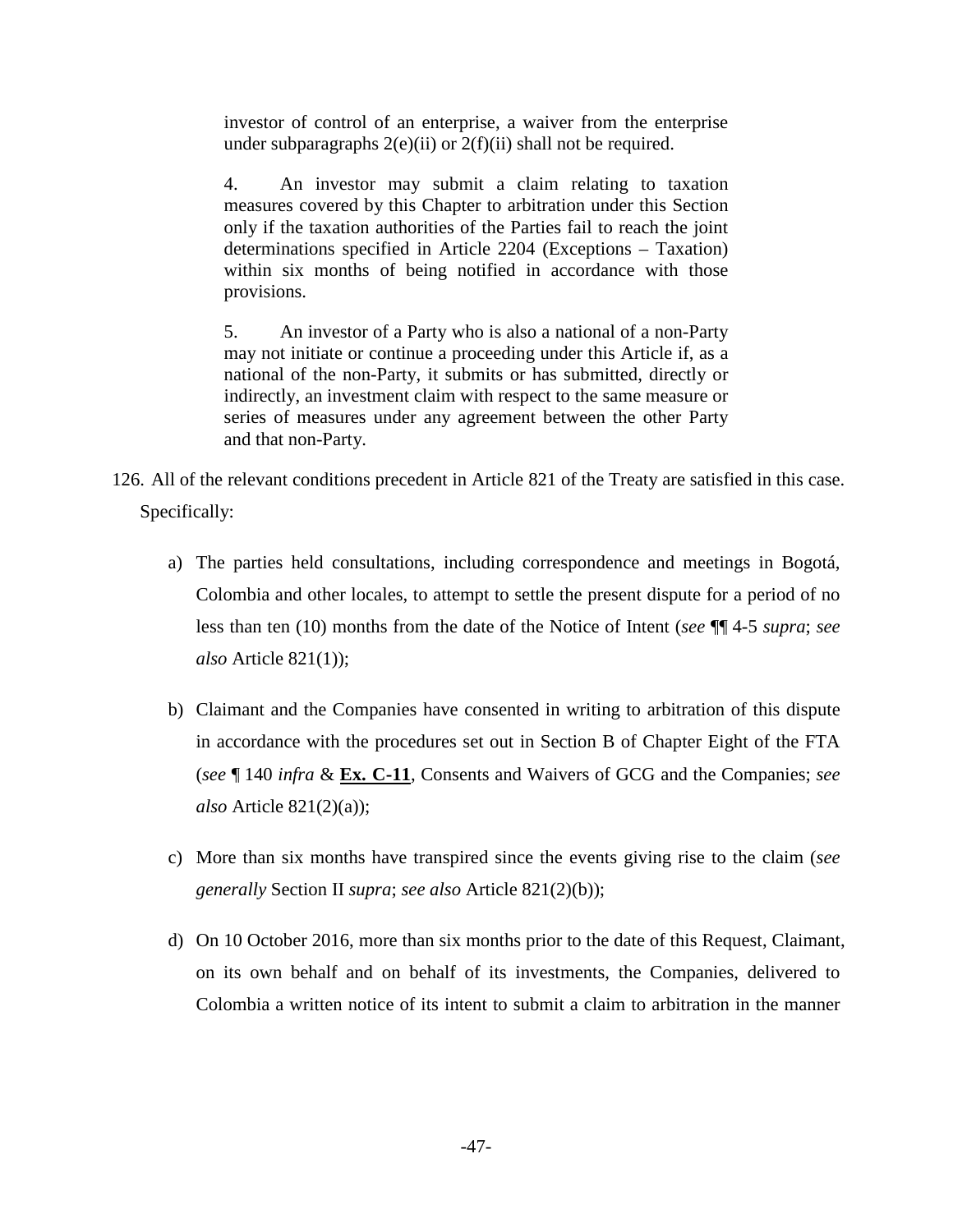set out in Article 821(2)(c) of the FTA (*see* **Ex. C-8**, Notice of Intent with Annexes 1- 6);  $^{40}$ 

- e) In its Notice of Intent, GCG delivered evidence establishing that it is a Canadian investor and provided, *inter alia*, evidence of its ownership of the Companies and the Companies' status as registered enterprises in Colombia possessing the relevant Colombian mining titles (*see* **Ex. C-8**, Notice of Intent with Annexes 1-6, Annexes 1- 5; *see also* Article 821(2)(d));
- f) By letter dated 18 November 2016, Colombia acknowledged that GCG's Notice of Intent complied with all requirements laid out under the FTA's rules (*see* **Ex. C-8**, Notice of Intent with Annexes 1-6; *see also* ¶ 5 *supra*);
- g) The breaches of the FTA alleged in this Request are either of a continuing nature or, insofar as standalone measures are concerned, with respect to breaches for which Claimant seeks damages, not more than 39 months have elapsed from the date of on which Claimant and the Companies acquired, or should have acquired, knowledge of having incurred loss or damage thereby (*see* Article 821(2)(e)(i) & (f)(i)); and
- h) By way of their submissions in Exhibit C-11 hereto, Claimant and the Companies have waived their right to initiate or continue before any national court or tribunal, or any other dispute settlement procedure, any proceedings with respect to the measures of the Respondent that Claimant alleges to be a breach of the FTA, except for proceedings for injunctive, declaratory or other extraordinary relief, not involving the payment of damages, before Colombian courts and administrative tribunals for the sole purpose of preserving Claimant's and its Companies' rights and interests during the pendency of this proceeding (*see* Article 821(2)(e)(ii) & (f)(ii)). All of the pending Colombian proceedings enumerated in Exhibit C-17 and Exhibit C-21 are proceedings for injunctive, declaratory or other extraordinary relief, not involving the

The Notice of Intent complied with the requirements of Art  $821(2)(c)$ , as it specified (i) the name and address of GCG (p. 3); (ii) the provisions of the Treaty that Colombia had breached (pp. 4-5); (iii) the legal and factual basis for the claim (pp. 1-4); and (iv) the relief sought and the approximate amount of damages (pp. 5-6). **Ex. C-8**, Notice of Intent with Annexes 1-6.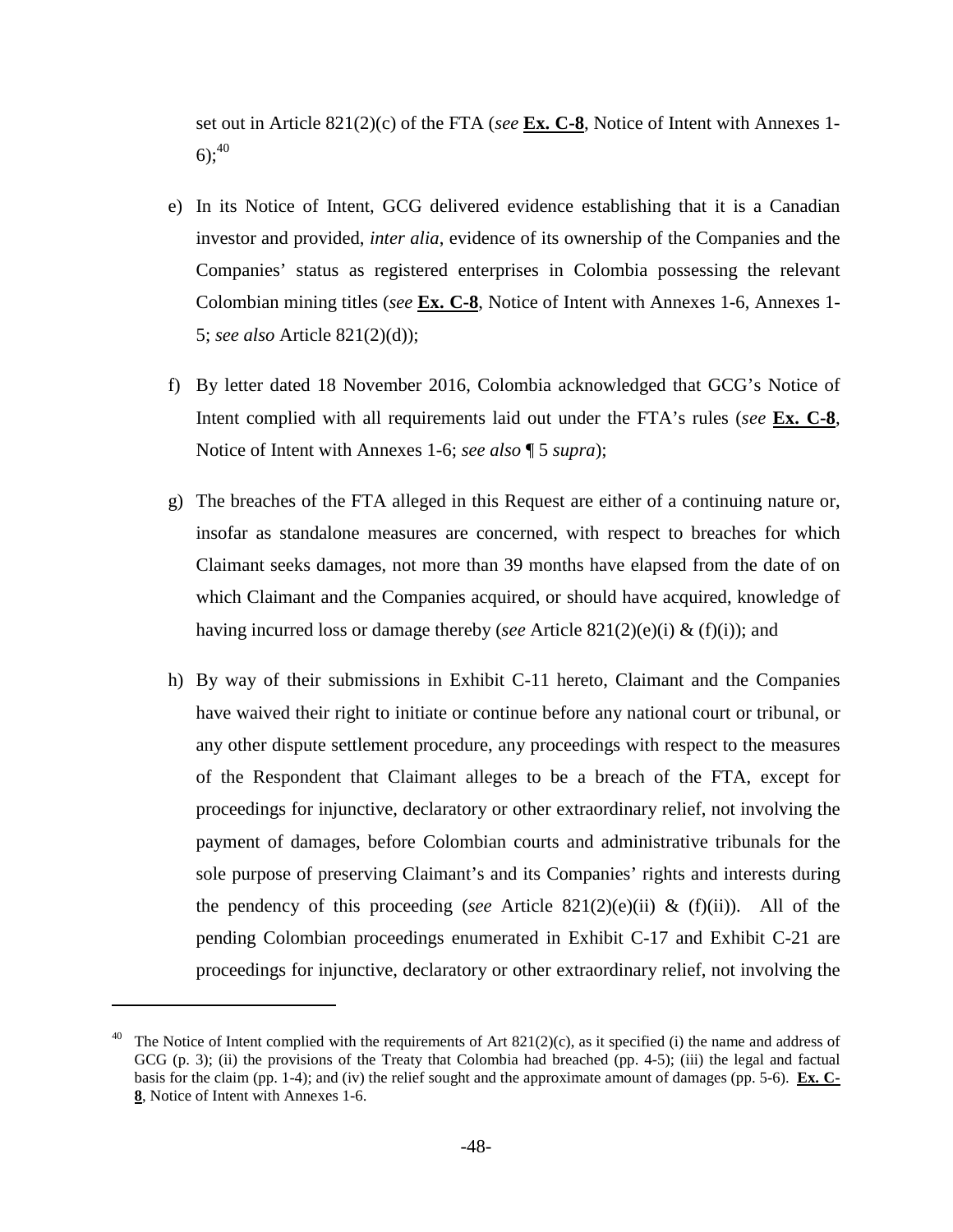payment of damages, before Colombian courts and administrative tribunals for the sole purpose of preserving Claimant's and its Companies' rights and interests during the pendency of this proceeding;

- i) The consents and waivers of GCG and the Companies provided in Exhibit C-11 hereto and delivered to Colombia pursuant to Article 822(5) are in the form provided in Annex 821 (*see* **Ex. C-11**, Consents and Waivers of GCG and the Companies; *see also* Article 821(3));
- j) Article 821(4) does not apply because this dispute does not relate to any taxation measures by Colombia; and
- k) Article 821(5) does not apply because GCG is not a national of any state other than Canada and has not submitted any other investment claim with respect to the present measures under any other treaty between Colombia and any third state.
- 127. Furthermore, given GCG's and the Companies' compliance with Article 821, arbitration under the ICSID Rules is available to Claimant pursuant to Article  $822(1)(a)$ , because:
	- a) Annex 822 is inapplicable because, prior to this Request, neither Claimant nor any of the Companies ever alleged a breach of any obligation under Section A of the FTA in proceedings before a court or administrative tribunal of Colombia or in any other binding dispute settlement proceeding agreed by the disputing parties; and
	- b) Both the disputing Party to the FTA, Colombia, and the FTA Party of the disputing investor, Canada, are parties to the ICSID Convention. Colombia ratified the ICSID Convention on 15 July 1997 and the ICSID Convention entered into force for Colombia on 14 August 1997. Canada ratified the ICSID Convention on 1 November 2013 and the ICSID Convention entered into force for Canada on 1 December 2013.
- 128. In light of the foregoing, Claimant may, and does, submit the present dispute to arbitration under the ICSID Convention and the ICSID Rules of Procedures for Arbitration Proceedings.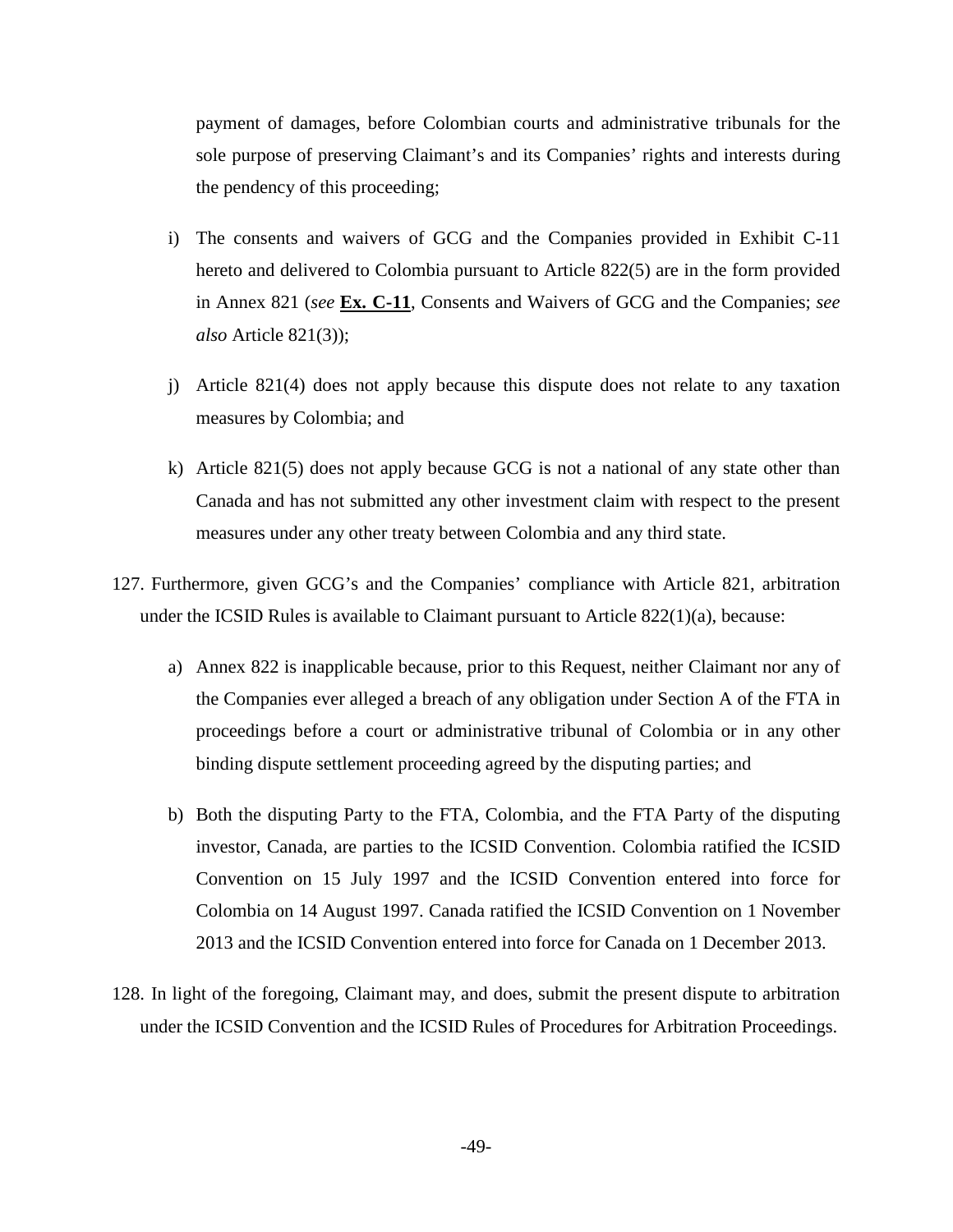#### **B. The Requirements under the ICSID Convention Have Been Fulfilled**

129. Articles 25(1) and (2) of the ICSID Convention set out the requirements to access ICSID arbitration:

> (1) The jurisdiction of the Centre shall extend to any legal dispute arising directly out of an investment, between a Contracting State . . . and a national of another Contracting State, which the parties to the dispute consent to submit to the Centre. When the parties have given their consent, no party may withdraw its consent unilaterally.

(2) 'National of another Contracting State' means: […]

(b) any juridical person which had the nationality of a Contracting State other than the State party to the dispute on the date on which the parties consented to submit such dispute to conciliation or arbitration and any juridical person which had the nationality of the Contracting State party to the dispute on that date and which, because of foreign control, the parties have agreed should be treated as a national of another Contracting State for the purposes of this Convention.

- 130. Article 25 provides that ICSID has jurisdiction over (1) legal disputes; (2) that arise directly out of an investment; (3) between an ICSID Contracting State and (i) a national of another Contracting State and/or (ii) a national of the Contracting State party to the dispute that, because of foreign control, the parties have agreed should be treated as a national of another Contracting State for the purposes of the ICSID Convention; and (4) which the parties to the dispute have consented to submit to ICSID arbitration.
- 131. These requirements are satisfied in the present case. Claimant submits to the jurisdiction of the Centre a legal dispute arising out of its investments in mining activities in the Segovia and Marmato regions of Colombia, which Claimant and Colombia have consented in writing to submit to the Centre. Each element necessary to establish the jurisdiction of the Centre is addressed in turn below.

## **1. The legal dispute**

132. The subject-matter of this dispute is the alleged breaches by Colombia of its legal obligations under the Treaty and other standards of law. Furthermore, the dispute concerns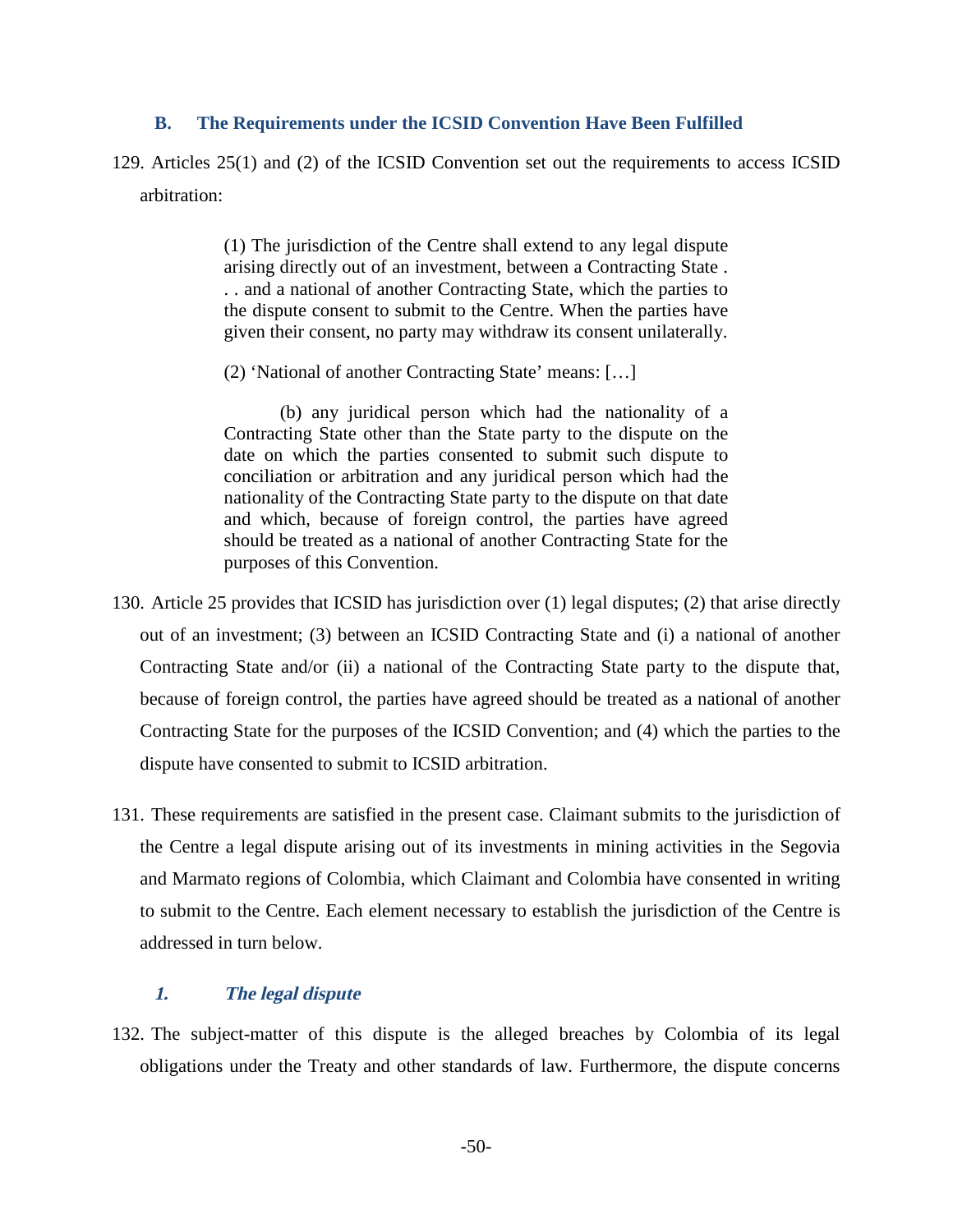the ability of Claimant to exercise its legal rights and the nature and extent of the relief sought by Claimant for losses it has suffered.

133. Paragraph 26 of the Report of Executive Directors on the ICSID Convention, dated 18 March 1965, that accompanied the publication of the ICSID Convention helpfully adds that:

> The expression "legal dispute" has been used to make clear that while conflicts of rights are within the jurisdiction of [ICSID], mere conflicts of interests are not. The dispute must concern the existence or scope of a legal right or obligation, or the nature or extent of the reparation to be made for breach of a legal obligation.

134. This dispute is thus a "*legal*" dispute for the purposes of Article 25(1) of the ICSID Convention.

# **2. The dispute arises directly out of an investment**

- 135. As described in Sections II and III above, this dispute arises directly out of Claimant's investments made in Colombia. The relief sought by GCG is the losses suffered as a result of Colombia failing to protect those investments. Were it not for its investments, GCG would have no claims against the Respondent under the FTA.
- 136. This dispute is thus one "*arising directly out of*" "*investments*" made by GCG in Colombia, as described in Section II(A) above, which are qualified investments under the Treaty and for the purposes of Article 25(1) of the ICSID Convention.

# **3. The dispute is between a Contracting State and nationals of another Contracting State**

- **i. The Claimant is a "national of another Contracting State"**
- 137. The jurisdiction of the Centre extends to claims brought by investors that are nationals of another Contracting State.
- 138. Claimant GCG is a "national of another Contracting State". It is incorporated in Canada under the laws of the Province of British Columbia. Canada became a Contracting State when the ICSID Convention entered into force for Canada on 1 December 2013.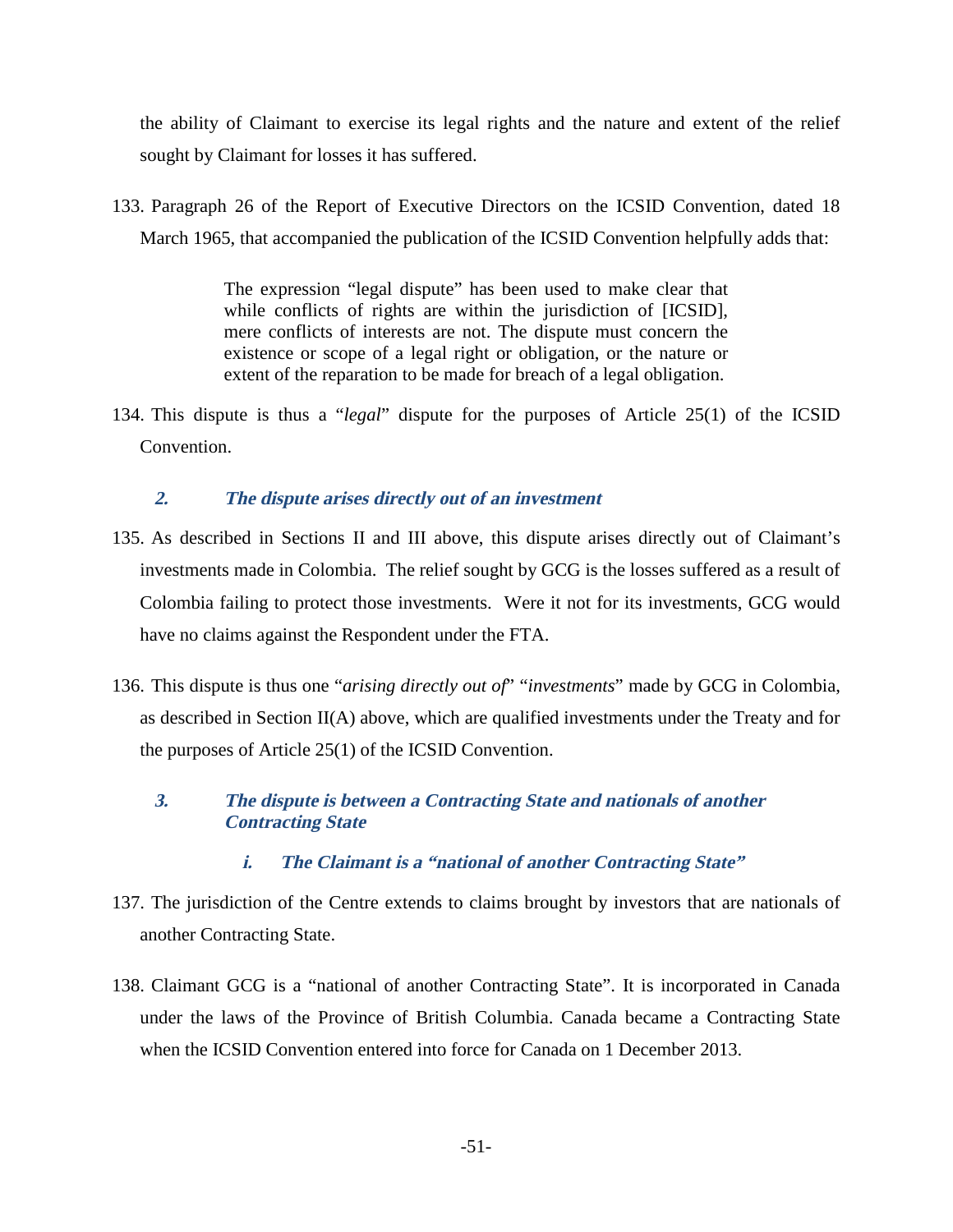# **ii. Colombia is a "Contracting State"**

139. Colombia signed the ICSID Convention on 18 May 1993 and deposited its instrument of ratification on 15 July 1997. The ICSID Convention entered into force for Colombia on 14 August 1997. Colombia is therefore a "Contracting State" for the purposes of Article 25 of the ICSID Convention.

## **4. Written consent of the Parties to submit the dispute to the Centre**

140. Both parties agreed in writing to submit the dispute to the Centre. As set out above at paragraphs 124-128, Colombia's agreement is set out in Article 822(1) of the FTA, and all conditions precedent thereto have been satisfied. Claimant first agreed in writing to the submission of the dispute to the Centre by delivery of its written Notice of Intent on 12 October 2016, and has ratified its consent in writing by filing this Request.

# **VI.CONSTITUTION OF THE ARBITRAL TRIBUNAL, PLACE AND LANGUAGE OF THE ARBITRATION**

#### **A. Constitution of the Arbitral Tribunal**

141. Article 824 of the Treaty provides for the following procedure for the constitution of the Arbitral Tribunal:

> 1. Except in respect of a Tribunal established under Article 826, and unless the disputing parties agree otherwise, the Tribunal shall comprise three arbitrators. One arbitrator shall be appointed by each of the dispute parties and the third, who shall be the presiding arbitrator, shall be appointed by agreement of the disputing parties.

> 2. The Secretary-General [of ICSID] shall serve as appointing authority for arbitration under this Section.

> 3. If a Tribunal, other than a Tribunal established under Article 826 [Consolidation], has not been constituted within 90 days after the date that a claim is submitted to arbitration, either disputing party may ask the Secretary-General [of ICSID] to appoint, in his or her discretion and, to the extent practicable, in consultation with the disputing parties, the arbitrator or arbitrators not yet appointed, except that the presiding arbitrator shall not be a national of either Party.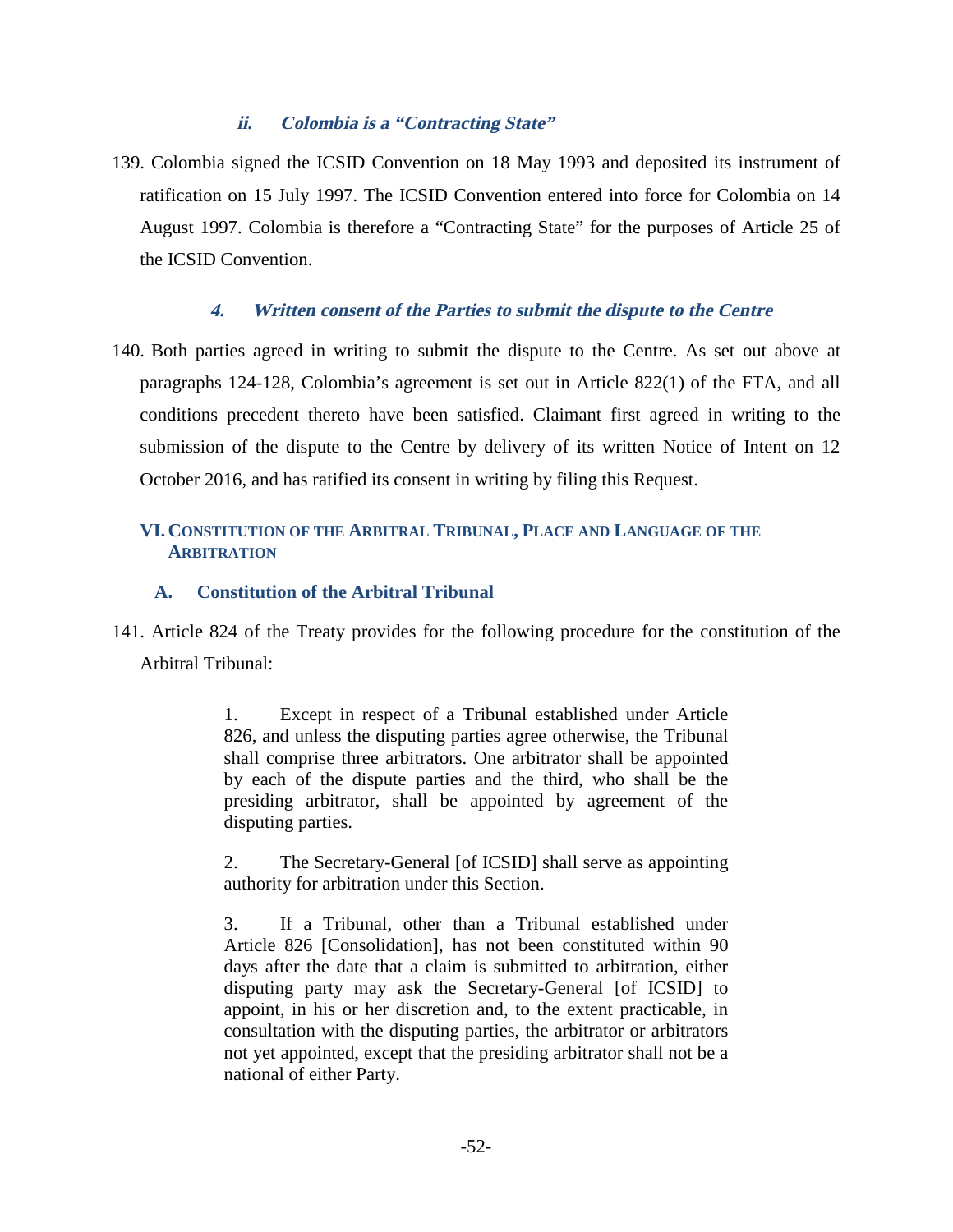4. Arbitrators shall have expertise or experience in public international law, international investment or international trade rules, or the resolution of disputes arising under international trade or international investment agreements. Arbitrators shall be independent of, and not be affiliated with or take instructions from, either Party or the disputing investor.

5. If the disputing parties do not agree on the remuneration of the arbitrators before the constitution of the Tribunal, the prevailing ICSID rate for arbitrators shall apply.

- 142. Given that the parties have not reached an agreement on the number of arbitrators, in accordance with Article 824 of the Treaty the Tribunal to be appointed in this case shall be composed of three arbitrators. Furthermore, in accordance with Article 825, Claimant and the Companies agree to the appointment of each member of the Tribunal.<sup>41</sup> Accordingly, Claimant understands that the nationality-based restrictions of Article 39 of the ICSID Convention shall not apply to the Tribunal, once constituted.
- 143. Claimant further proposes that the parties proceed under the default rule in Article 824(5) that arbitrators be remunerated at the prevailing ICSID rate for arbitrators.
- 144. Pursuant to Article 822(6) of the Treaty, GCG appoints Bernard Hanotiau as its partyappointed arbitrator. Mr. Hanotiau's contact details are as follows:

Hanotiau & Van Den Berg (HVDB) IT Tower (9th Floor) 480 Avenue Louise · B9 1050 Brussels · Belgium T. +32 2 290 39 09 F. +32 2 290 39 39 E. bernard.hanotiau@hvdb.com

145. GCG proposes that Colombia appoint its arbitrator within 30 days from the registration of the Request for Arbitration and that the President be appointed by agreement of the parties within a period of 30 days after the nomination by Colombia of its party-appointed arbitrator. If the Tribunal has not been constituted within 90 days of the submission of the Request for

<sup>41</sup> **Ex. C-22**, Article 825 written statements on behalf of Minera Croesus S.A.S., Minerales Andinos de Occidente S.A.S., Mineros Nacionales S.A.S., and Zandor Capital S.A. Colombia, dated 15 May 2018.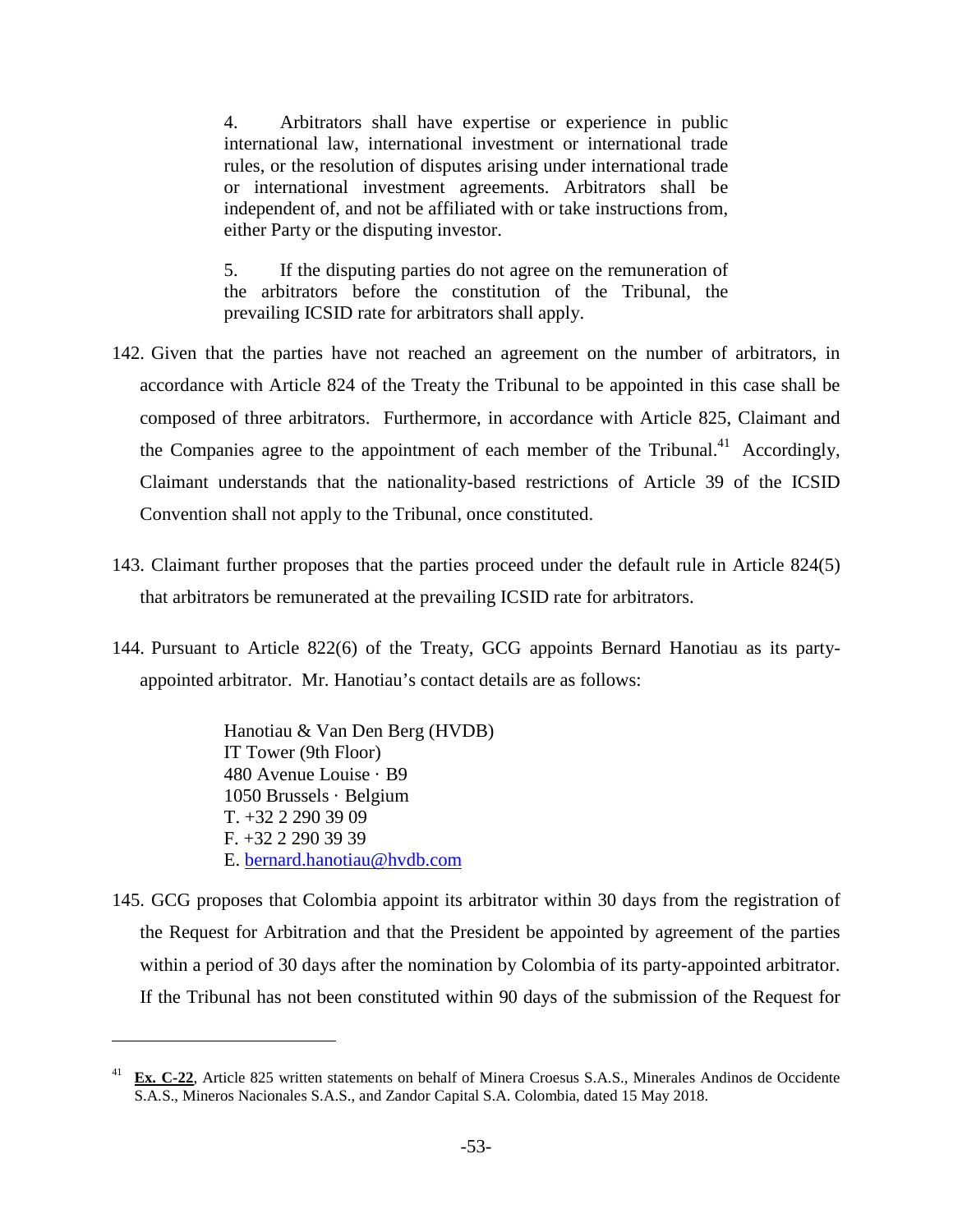Arbitration, the remaining members of the Tribunal shall be appointed in accordance with Article 824(3) of the Treaty.

#### **B. Place of the Arbitration**

- 146. Pursuant to Article 62 of the ICSID Convention, the arbitration proceedings "shall be held at the seat of the Centre", *i.e.* Washington, D.C. (*see* Article 2 of the ICSID Convention), unless the parties agree otherwise under Article 63.
- 147. GCG proposes that the parties proceed pursuant to Article 62 with Washington, D.C. as the place of the arbitration.

## **C. Language of the Arbitration**

148. The Treaty is silent on the question of the language of the arbitration, and the parties have not reached an agreement on this issue in accordance with Rule 22 of the ICSID Arbitration Rules. GCG proposes English as the language of the arbitration.

#### **VII. THE PARTIES TO THE DISPUTE**

- 149. The Claimant is Gran Colombia Gold Corp., a corporation established in Canada under the laws of the Province of British Columbia. It is publicly traded on the Toronto Stock Exchange ("**TSX**") and maintains its principal place of business at 401 Bay Street, Suite 2400, PO Box 15, Toronto, Ontario M5H 2Y4, Canada, with additional offices in Bogota and Medellín, Colombia.
- 150. All correspondence and notices relating to this case should addressed to:

Meriam Al-Rashid John J. Hay Diora M. Ziyaeva Levon Golendukhin Christina S. Dumitrescu

Dentons US LLP 1221 Avenue of the Americas New York, NY 10020 United States of America Tel.:  $+12127686700$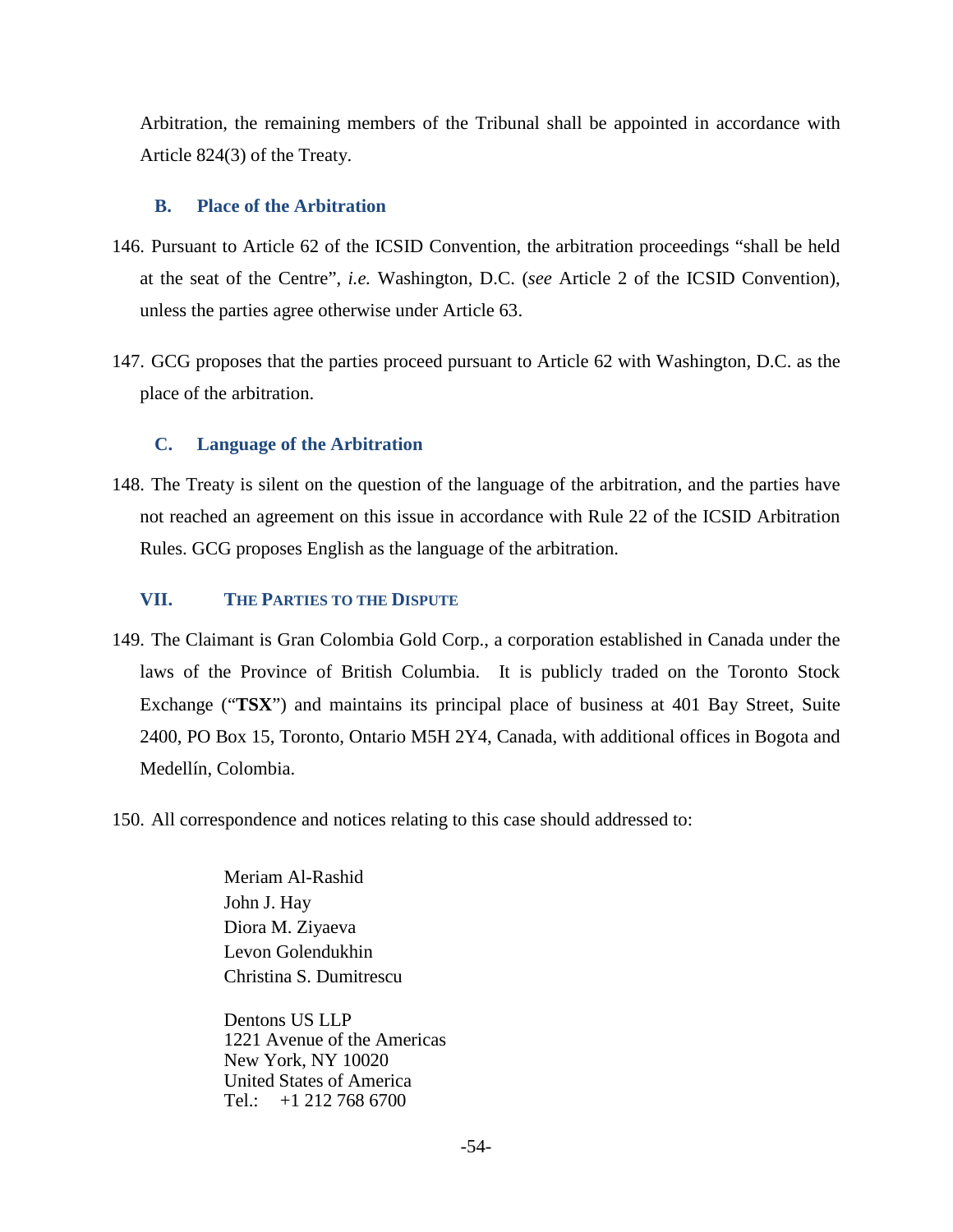Fax: +1 212 768 6800 Email: meriam.alrashid@dentons.com; john.hay@dentons.com; diora.ziyaeva@dentons.com; levon.golendukhin@dentons.com; christina.dumitrescu@dentons.com

- 151. Respondent, the Republic of Colombia, is a sovereign State, and, as discussed in paragraph 139 above, a Party to the Canada-Colombia FTA and a Contracting State to the ICSID Convention.
- 152. ICSID is respectfully requested to serve copies of this Request for Arbitration on Colombia at each of the following addresses:
	- (a) His Excellency Juan Manuel Santos Calderon

President of the Republic of Colombia Casa de Nariño Carrera 8 No 7-26 Bogotá D.C. Colombia

(b) Nicolás Palau Van Hissenhoven

Directorate of Investments and Services of the Ministry of Foreign Trade, Industry and Tourism Calle 28 No. 13 A - 15, Piso 3 Bogotá D.C. Colombia

- 153. Pursuant to Article 822 of the FTA, both Claimant and Respondent have consented in writing to submit this dispute to arbitration. Respondent expressed its consent in Article 822(1) of the FTA. Claimant has expressed its consent in its Notice of Intent, and ratifies its consent in writing by filing this Request. Written consents by GCG, Zandor, MAO, Mineros, and Croesus are attached to this Request as Exhibit C-11. Pursuant to Article 822(1)(a) of the FTA, Claimant refers this dispute to arbitration under the ICSID Convention and the ICSID Rules of Procedures for Arbitration Proceedings.
- 154. Pursuant to Articles  $821(2)(e)(ii)$  and  $821(2)(f)(ii)$  of the FTA, Claimant and its Companies waive their right to initiate or continue before any administrative tribunal or court under the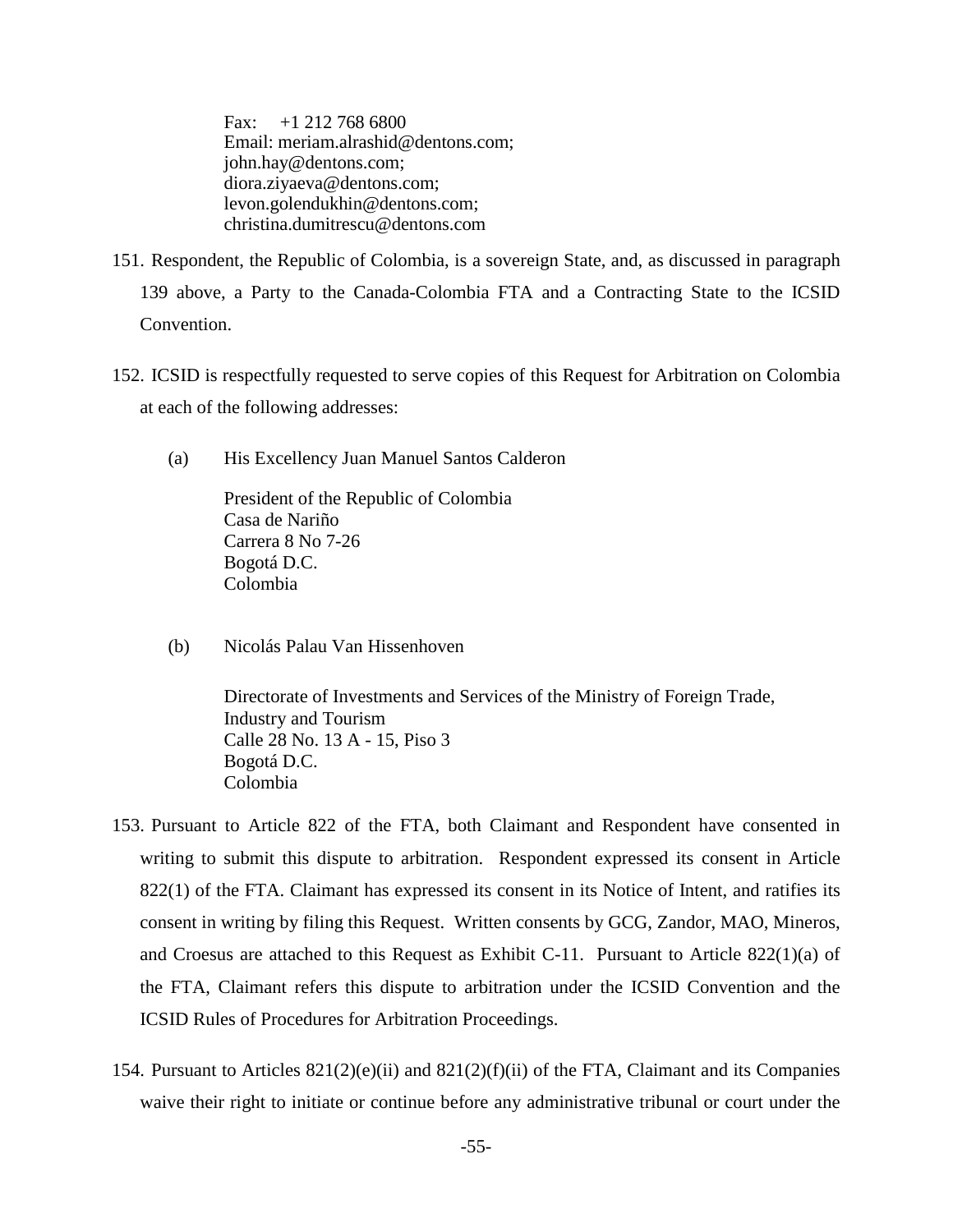law of any Party to the FTA, or other dispute settlement procedures, any proceedings with respect to the measures alleged to be a breach referred to in Articles 819 and 820, except for proceedings for injunctive, declaratory or other extraordinary relief, not involving the payment of damages, before an administrative tribunal or court under the laws of Colombia, for the sole purpose of preserving Claimant's and its enterprises' rights and interests during the pendency of the arbitration. Claimant, Zandor, MAO, Mineros, and Croesus have delivered these written waivers, attached as Exhibit C-11.

#### **VIII. REQUESTS FOR RELIEF**

- 155. On the basis of foregoing, without limitation and reserving GCG's right to supplement or otherwise amend the present prayers for relief at appropriate stages of the proceedings, GCG respectfully requests that the Arbitral Tribunal issue an Award:
	- a) DECLARING that Colombia has breached Articles 803, 805, 806, and 811 of the Treaty; and
	- b) ORDERING that Colombia:
		- i) compensate GCG in full for all losses it continues to suffer as a result of Colombia's ongoing breaches of the Treaty and international law in an amount to be determined at a later stage in these proceedings, plus interest until the date of payment, but which shall in no case be less than US\$ 250 million;
		- ii) pay, on a full indemnity basis, all of the costs and expenses of these arbitration proceedings, including without limitation, the fees and expenses of the members of the Arbitral Tribunal, ICSID, legal counsel, and any experts or consultants appointed by Claimant or the Arbitral Tribunal;
		- iii) pay any such other and further relief that the Tribunal considers appropriate.